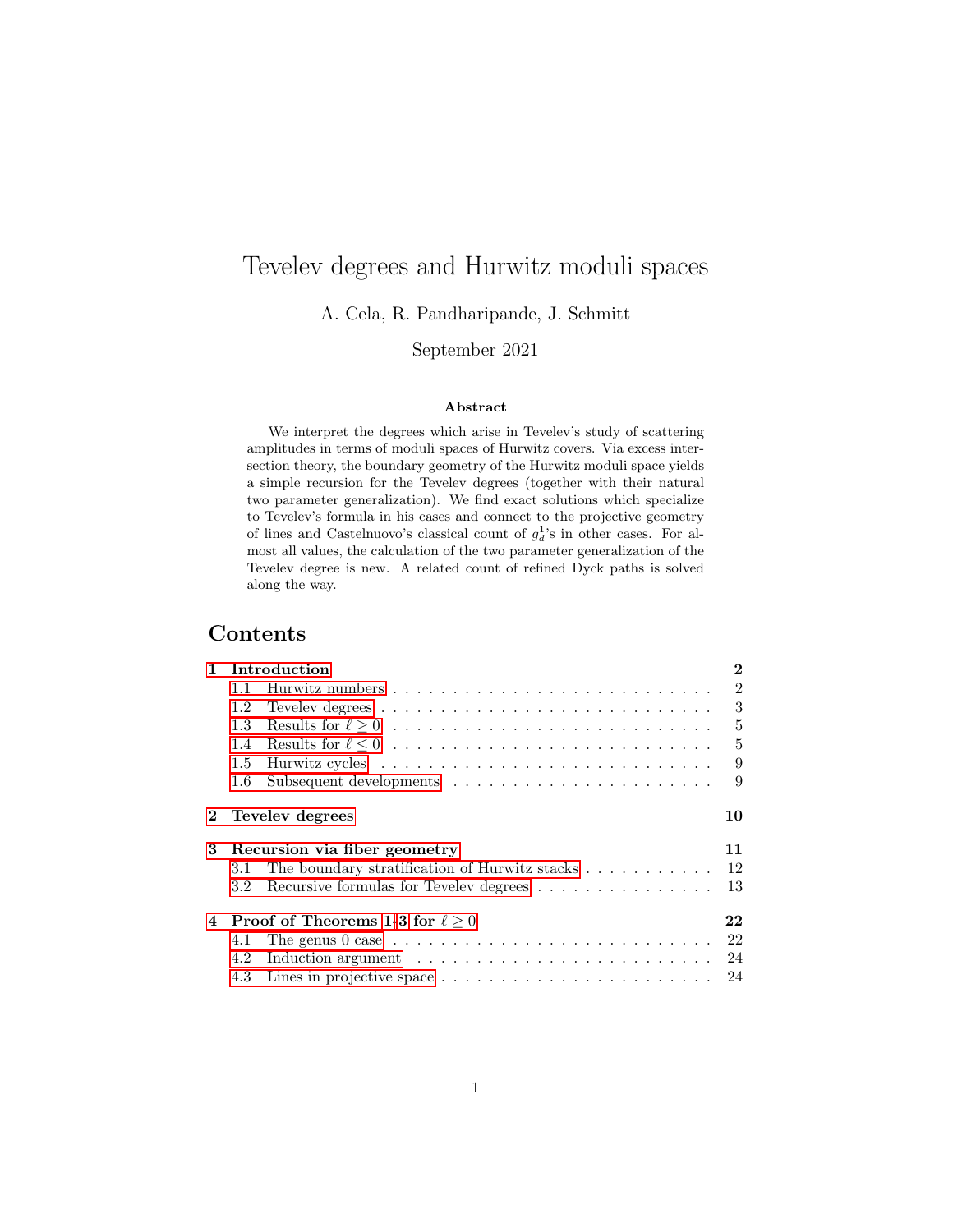| 5 Path counting |                      |  |  |  |  |  |
|-----------------|----------------------|--|--|--|--|--|
|                 |                      |  |  |  |  |  |
|                 |                      |  |  |  |  |  |
|                 |                      |  |  |  |  |  |
|                 |                      |  |  |  |  |  |
|                 | 6 Proof of Theorem 6 |  |  |  |  |  |

# <span id="page-1-0"></span>1 Introduction

#### <span id="page-1-1"></span>1.1 Hurwitz numbers

The counting of Hurwitz covers of  $\mathbb{P}^1$  with fixed degree and branching data has been studied for more than a century [\[16\]](#page-33-0). The question is connected to complex geometry, topology, and the representation theory of the symmetric group. In the last few decades, there has been an resurgence of interest in Hurwitz covers motivated by connections to Gromov-Witten theory and the geometry of the moduli space of curves, see [\[4,](#page-33-1) [9,](#page-33-2) [11,](#page-33-3) [12,](#page-33-4) [15,](#page-33-5) [20,](#page-34-0) [21\]](#page-34-1).

The moduli space  $\mathcal{H}_{q,d,n}$  parameterizes Hurwitz covers

$$
\pi:C\to \mathbb{P}^1
$$

where C is a complete, nonsingular, irreducible curve of genus q with  $n$  distinct markings  $p_1, \ldots, p_n \in C$ , the map  $\pi$  is of degree d with  $2g + 2d - 2$  distinct simple ramification points

$$
q_1, \ldots, q_{2g+2d-2} \in C
$$
,

and all the points

$$
\pi(p_1), \ldots, \pi(p_n), \pi(q_1), \ldots, \pi(q_{2g+2d-2}) \in \mathbb{P}^1
$$

are distinct. There is a natural compactification

$$
\mathcal{H}_{g,d,n}\subset\overline{\mathcal{H}}_{g,d,n}
$$

by admissible covers [\[15\]](#page-33-5).

The moduli space of admissible covers has two canonical maps determined by the domain and range of the cover:



The Hurwitz number of [\[16\]](#page-33-0), in connected form, is defined using the degree of the second map,

$$
Hur_{g,d} = \frac{\deg(\epsilon_0)}{d^n}.
$$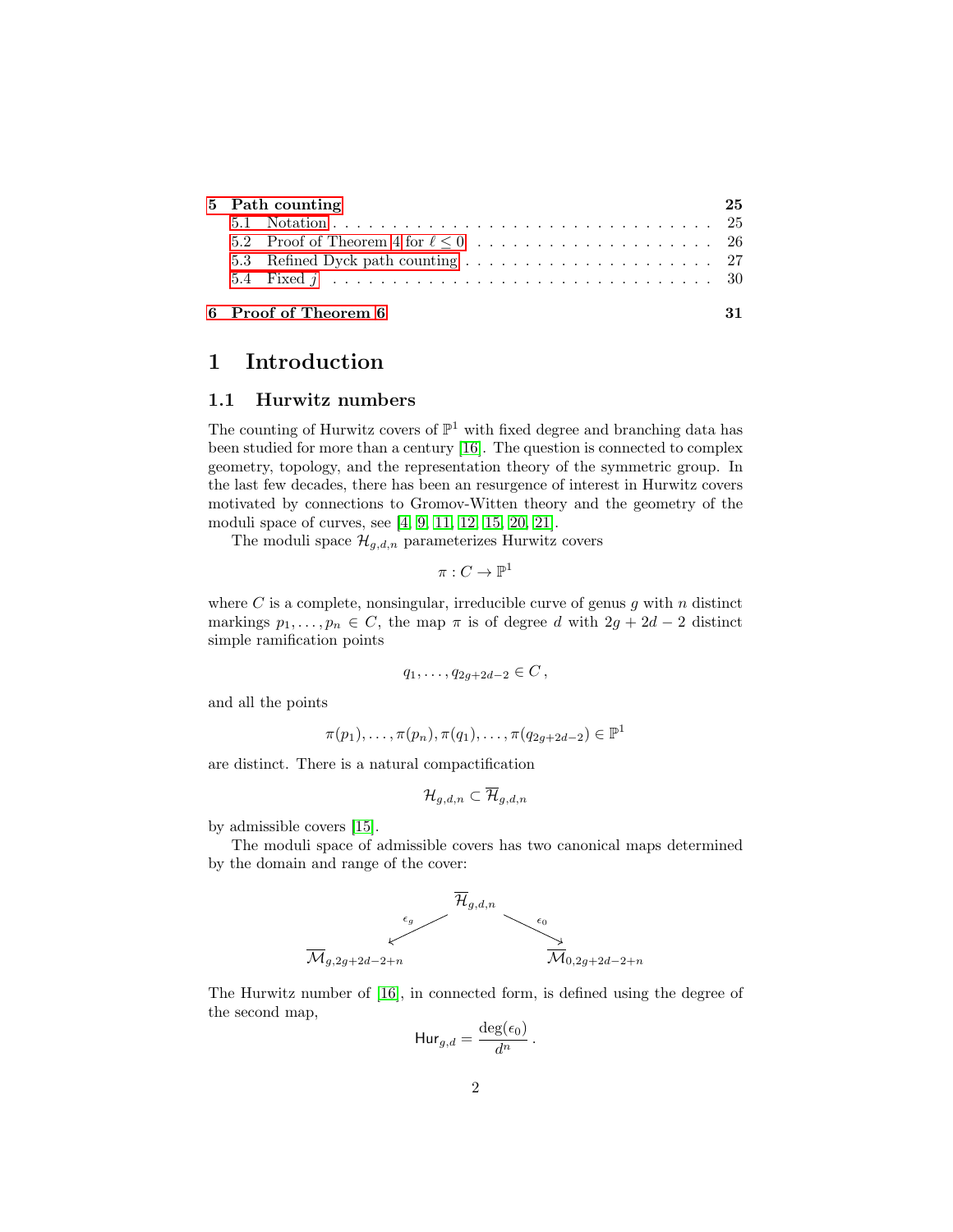The denominator  $d^n$  removes the dependence on  $n<sup>1</sup>$  $n<sup>1</sup>$  $n<sup>1</sup>$ 

### <span id="page-2-0"></span>1.2 Tevelev degrees

A different degree was introduced by Tevelev in his study of scattering amplitudes of stable curves [\[28\]](#page-34-2) motivated in part by [\[1\]](#page-32-0). Tevelev's degree, from the point of view of the moduli spaces of Hurwitz covers, is defined as follows. Consider the map

$$
\tau_{g,d,n}:\overline{\mathcal{H}}_{g,d,n}\rightarrow \overline{\mathcal{M}}_{g,n}\times \overline{\mathcal{M}}_{0,n}
$$

defined by  $\epsilon_q$  and  $\epsilon_0$  forgetting the ramification points  $q_i$  of the domain of the cover and the branch points  $\pi(q_i)$  of the range. When

$$
d = g + 1 \quad \text{and} \quad n = g + 3,
$$

both the domain and range of  $\tau_{g,g+1,g+3}$  have dimension 5g. The number of forgotten ramification points on the domain is 4g. Tevelev's degree is

$$
\mathsf{Tev}_g = \frac{\deg(\tau_{g,g+1,g+3})}{(4g)!}.
$$

<span id="page-2-2"></span>The denominator  $(4g)$ ! reflects the possible orderings of the forgotten ramification points. One of the central results of [\[28\]](#page-34-2) is the remarkably simple formula

$$
Tev_g = 2^g \tag{1}
$$

for all  $g \geq 0$ . Tevelev provides several paths to the proof of [\(1\)](#page-2-2) involving beautiful aspects of the classical geometry of curves.[2](#page-2-3)

Our goal here is to study Tevelev's degrees using the boundary geometry of the moduli space of Hurwitz covers. To start, we observe the dimension constraint required for the existence of a degree holds more generally. For  $\ell \in \mathbb{Z}$ , let

$$
d[g, \ell] = g + 1 + \ell
$$
 and  $n[g, \ell] = g + 3 + 2\ell$ .

Consider the associated  $\tau$ -map (again forgetting ramification and branch points),

$$
\tau_{g,\ell} : \overline{\mathcal{H}}_{g,d[g,\ell],n[g,\ell]} \to \overline{\mathcal{M}}_{g,n[g,\ell]} \times \overline{\mathcal{M}}_{0,n[g,\ell]}.
$$

The domain and range of  $\tau_{g,\ell}$  are both of dimension  $5g + 4\ell$ . We can therefore define

$$
\mathsf{TeV}_{g,\ell} = \frac{\deg(\tau_{g,\ell})}{(2g + 2d[g,\ell] - 2)!},
$$

where we once again divide by the possible orderings of the forgotten ramification points.

Our first result is that the simplicity of the degree that Tevelev found for  $\ell = 0$  continues to hold for all non-negative  $\ell$ .

<span id="page-2-3"></span><span id="page-2-1"></span><sup>&</sup>lt;sup>1</sup>The standard definition of the Hurwitz number is for the  $n = 0$  geometry.

<sup>2</sup>The translation of Tevelev's definition to ours requires a change of language. See Section [2](#page-9-0) for a discussion.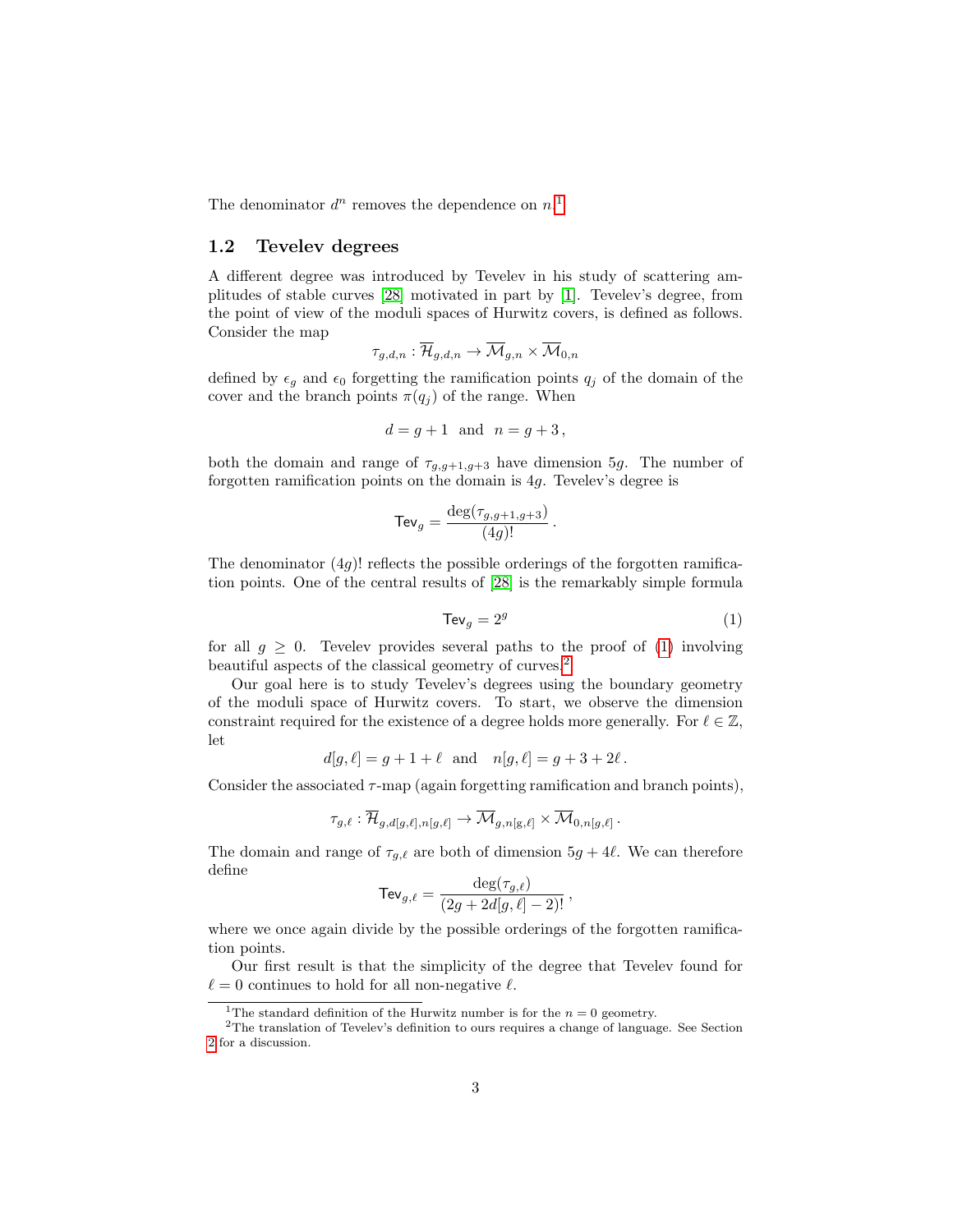<span id="page-3-0"></span>**Theorem 1.** For all  $g \geq 0$  and  $\ell \geq 0$ , we have

$$
\mathsf{TeV}_{g,\ell}=2^g
$$

.

The proof of Theorem [1](#page-3-0) involves a recursion which arises from the analysis of the excess intersection theory of a particular fiber of  $\tau_{q,\ell}$ . The study of another naturally related degree is necessary for the argument.

For  $1 \leq r \leq d$ , let  $\overline{\mathcal{H}}_{g,d,n,r}$  be the moduli space of admissible covers with  $n$  markings of which r lie in the same fiber of the cover. See Figure [1](#page-3-1) for an illustration.



<span id="page-3-1"></span>Figure 1: A curve  $C \to \mathbb{P}^1$  in  $\overline{\mathcal{H}}_{1,d,4,2}$  with  $n = 4$  markings in C of which  $r = 2$ lie in the fibre over the same point of  $\mathbb{P}^1$ .

Since r markings lie in the same fiber, the range of the map  $\epsilon_0$  is altered,

$$
\epsilon_0: \overline{\mathcal{H}}_{g,d,n,r} \to \overline{\mathcal{M}}_{0,2g+2d-2+n-r+1} \, .
$$

For  $\ell \in \mathbb{Z}$ , let the  $\tau$ -map

$$
\tau_{g,\ell,r} : \overline{\mathcal{H}}_{g,d[g,\ell],n[g,\ell],r} \to \overline{\mathcal{M}}_{g,n[g,\ell]} \times \overline{\mathcal{M}}_{0,n[g,\ell]-r+1} \, .
$$

be obtained as before by forgetting all the ramification points of the domain and branch points of the range of the cover. The domain and range of  $\tau_{g,\ell,r}$  are both of dimension  $5g + 4\ell - r + 1$ . The degrees

$$
\mathsf{TeV}_{g,\ell,r} = \frac{\deg(\tau_{g,\ell,r})}{(2g + 2d[g,\ell] - 2)!} \, .
$$

appear in the proof of Theorem [1.](#page-3-0)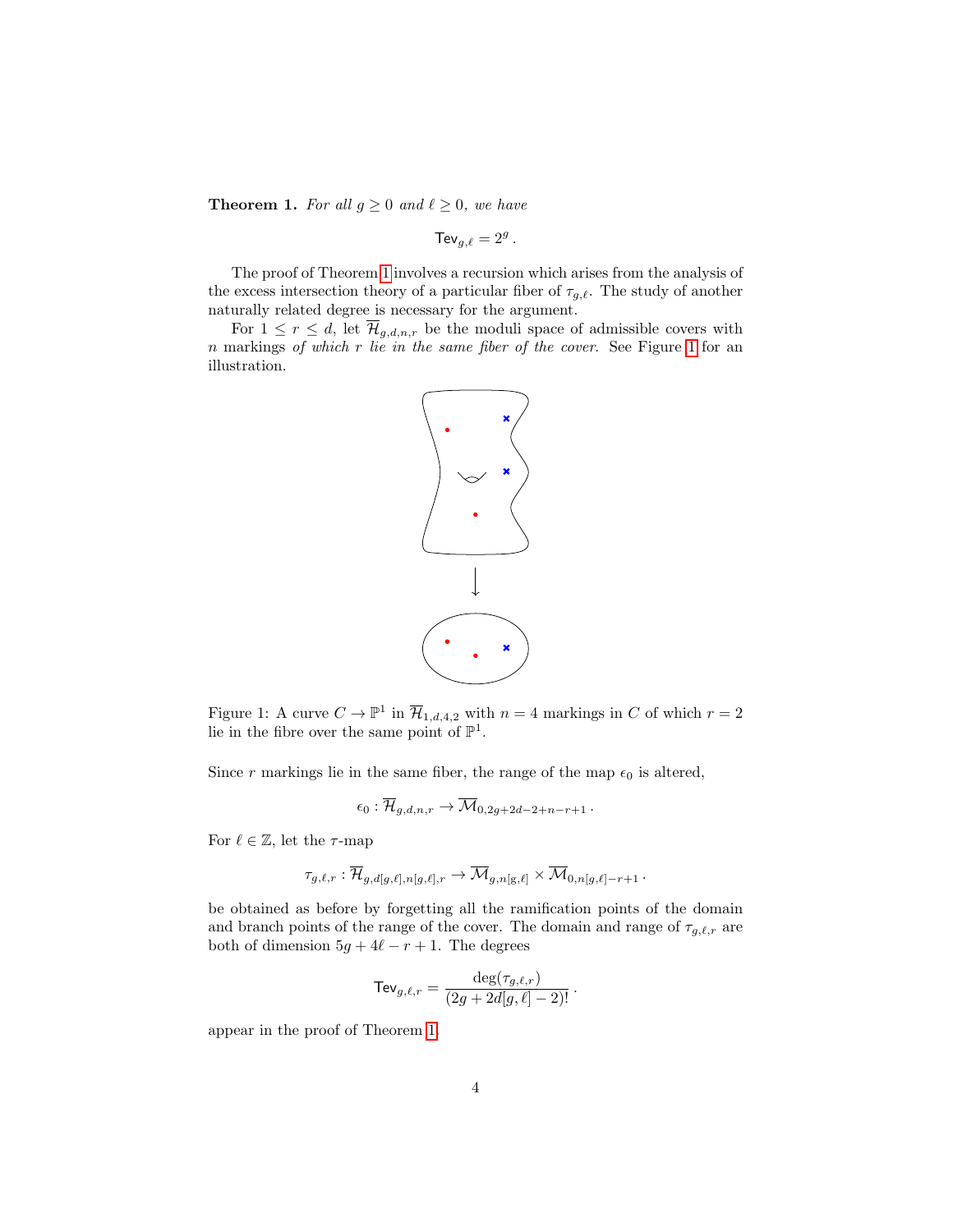In case  $r = 1$ , we recover the previously defined Tevelev degree

$$
\mathsf{TeV}_{g,\ell,1} = \mathsf{TeV}_{g,\ell} \, .
$$

In case  $\ell = 0$  and  $r = 1$ , we recover Tevelev's original count

$$
\mathsf{TeV}_{g,0,1} = \mathsf{TeV}_g.
$$

We therefore have a two parameter variation of the Tevelev degree.

The study of  $\text{TeV}_{g,\ell,r}$  separates into two main cases depending upon whether  $\ell$  is non-negative or non-positive.

#### <span id="page-4-0"></span>1.3 Results for  $\ell \geq 0$

The following two results completely determine the degrees  $\text{TeV}_{g,\ell,r}$  in all cases where  $\ell \geq 0$ .

<span id="page-4-3"></span>**Theorem 2.** For all  $g \ge 0$ ,  $\ell = 0$ , and  $1 \le r \le g + 1$ , we have

$$
\mathsf{TeV}_{g,0,r}=2^g-\sum_{i=0}^{r-2}\binom{g}{i}\,.
$$

<span id="page-4-2"></span>**Theorem 3.** For all  $g \ge 0$ ,  $\ell > 0$ , and  $1 \le r \le g + 1 + \ell$ , we have:

$$
\begin{array}{rcl}\n\mathsf{TeV}_{g,\ell,r} & = & 2^g & \text{if } \ell \ge r \,, \\
\mathsf{TeV}_{g,\ell,r} & = & \mathsf{TeV}_{g,0,r-\ell} & \text{if } \ell < r \,. \n\end{array}
$$

We have already seen that the  $\ell = 0$  and  $r = 1$  case recovers Tevelev's result. If we take  $r = g + 1 + \ell$ , then Theorems [2](#page-4-3) and [3](#page-4-2) yield

<span id="page-4-4"></span>
$$
\text{TeV}_{g,\ell,g+1+\ell} = 1\tag{2}
$$

for  $\ell \geq 0$ . For a Hurwitz covering

$$
[\pi : C \to \mathbb{P}^1] \in \mathcal{H}_{g,d[g,\ell],n[g,\ell],r=d[g,\ell]},
$$

a full fiber of  $\pi$  is specified by the r markings. The r markings determine a line bundle  $L$  on  $C$ . The evaluation  $(2)$  can also be obtained by studying a classical transformation related to the associated complete linear series  $\mathbb{P}(H^0(C, L))$ . See Section [4.3](#page-23-1) for a discussion.

#### <span id="page-4-1"></span>1.4 Results for  $\ell \leq 0$

<span id="page-4-5"></span>The calculation of  $\text{TeV}_{g,\ell,r}$  for  $\ell \leq 0$  has a more intricate structure. As before, we require

$$
1 \le r \le d[g, \ell] = g + 1 + \ell. \tag{3}
$$

Since the range of  $\tau_{q,\ell,r}$  is

$$
\overline{\mathcal{M}}_{g,n[\text{g},\ell]} \times \overline{\mathcal{M}}_{0,n[g,\ell]-r+1} \,,
$$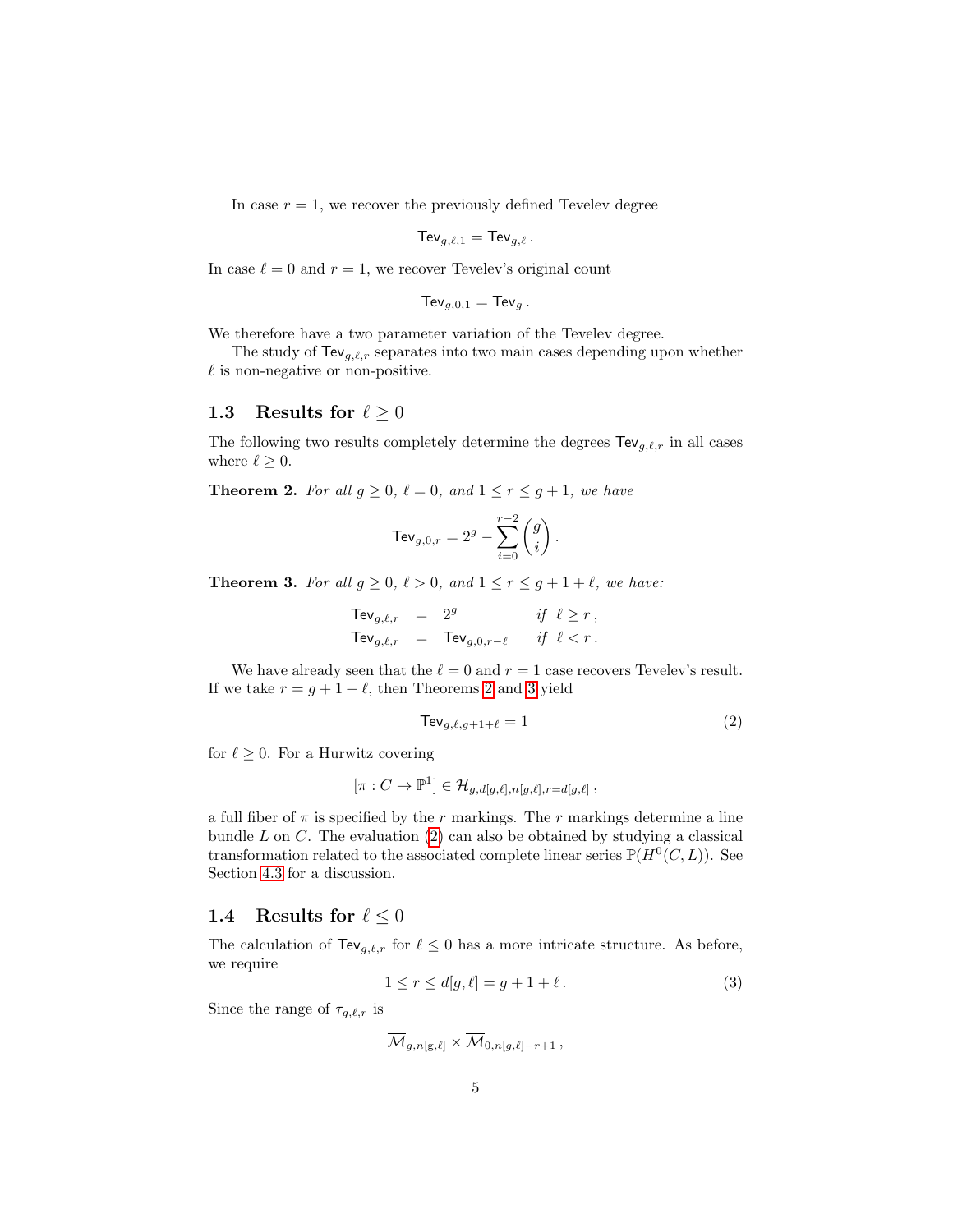we also require

<span id="page-5-0"></span>
$$
n[g, \ell] - r + 1 = g + 3 + 2\ell - r + 1 \ge 3.
$$
 (4)

If either [\(3\)](#page-4-5) or [\(4\)](#page-5-0) is not satisfied, then  $\text{TeV}_{g,\ell,r} = 0$  by definition. In fact,  $r \geq 1$  and condition [\(4\)](#page-5-0) can be written together as

<span id="page-5-1"></span>
$$
1 \le r \le g + 1 + 2\ell \tag{5}
$$

which implies the upper bound of [\(3\)](#page-4-5) when  $\ell \leq 0$ .

Suppose  $\ell \leq 0$  and  $r \geq 1$  are both fixed. Let

$$
g[\ell, r] = r - 2\ell - 1
$$

be the minimum genus permitted by [\(5\)](#page-5-1). We express the solutions to the associated Tevelev counts for all genera as an infinite vector

$$
\mathsf{T}_{\ell,r} = \left(\mathsf{TeV}_{g[\ell,r],\ell,r}\,,\,\mathsf{TeV}_{g[\ell,r]+1,\ell,r}\,,\,\mathsf{TeV}_{g[\ell,r]+2,\ell,r}\,,\,\mathsf{TeV}_{g[\ell,r]+3,\ell,r}\,,\ldots\right).
$$

The  $j^{th}$  component<sup>[3](#page-5-2)</sup> of  $\mathsf{T}_{\ell,r}$  is

$$
\mathsf{T}_{\ell,r}[j] = \mathsf{TeV}_{g[\ell,r]+j,\ell,r} \, .
$$

We will write a formula for  $\mathsf{T}_{\ell,r}$ .

Define the infinite vector  $\mathsf{E}_s$  for  $s \geq 1$  as

$$
\mathsf{E}_s = \left(2^{s-1} - \sum_{i=0}^{s-2} \binom{s-1}{i}, \ 2^s - \sum_{i=0}^{s-2} \binom{s}{i}, \ 2^{s+1} - \sum_{i=0}^{s-2} \binom{s+1}{i}, \ \ldots \right).
$$

The  $j^{th}$  component<sup>[4](#page-5-3)</sup> of  $\mathsf{E}_s$  is

$$
\mathsf{E}_s[j] = 2^{s+j-1} - \sum_{i=0}^{s-2} {s+j-1 \choose i}.
$$

The first few vectors are

$$
\begin{array}{ccccccccc}\nE_1 & = & \left( & 1, & 2, & 4, & 8, & 16, & \dots \right) \\
E_2 & = & \left( & 1, & 3, & 7, & 15, & 31, & \dots \right) \\
E_3 & = & \left( & 1, & 4, & 11, & 26, & 57, & \dots \right)\n\end{array}
$$

The leading components are always 1,

$$
\mathsf{E}_s[0] = 1.
$$

Moreover, the components of the full set of vectors  $\mathsf{E}_s$  is easily seen to satisfy a Pascal-type addition law

$$
\mathsf{E}_{s+1}[j+1] = \mathsf{E}_{s+1}[j] + \mathsf{E}_{s}[j+1].
$$

<span id="page-5-2"></span><sup>&</sup>lt;sup>3</sup>We start the vector index at 0, so  $\mathsf{T}_{\ell,r} = (\mathsf{T}_{\ell,r}[0], \mathsf{T}_{\ell,r}[1], \mathsf{T}_{\ell,r}[2], \mathsf{T}_{\ell,r}[3], \dots)$ 

<span id="page-5-3"></span> $4$ Again, the vector index is started at 0.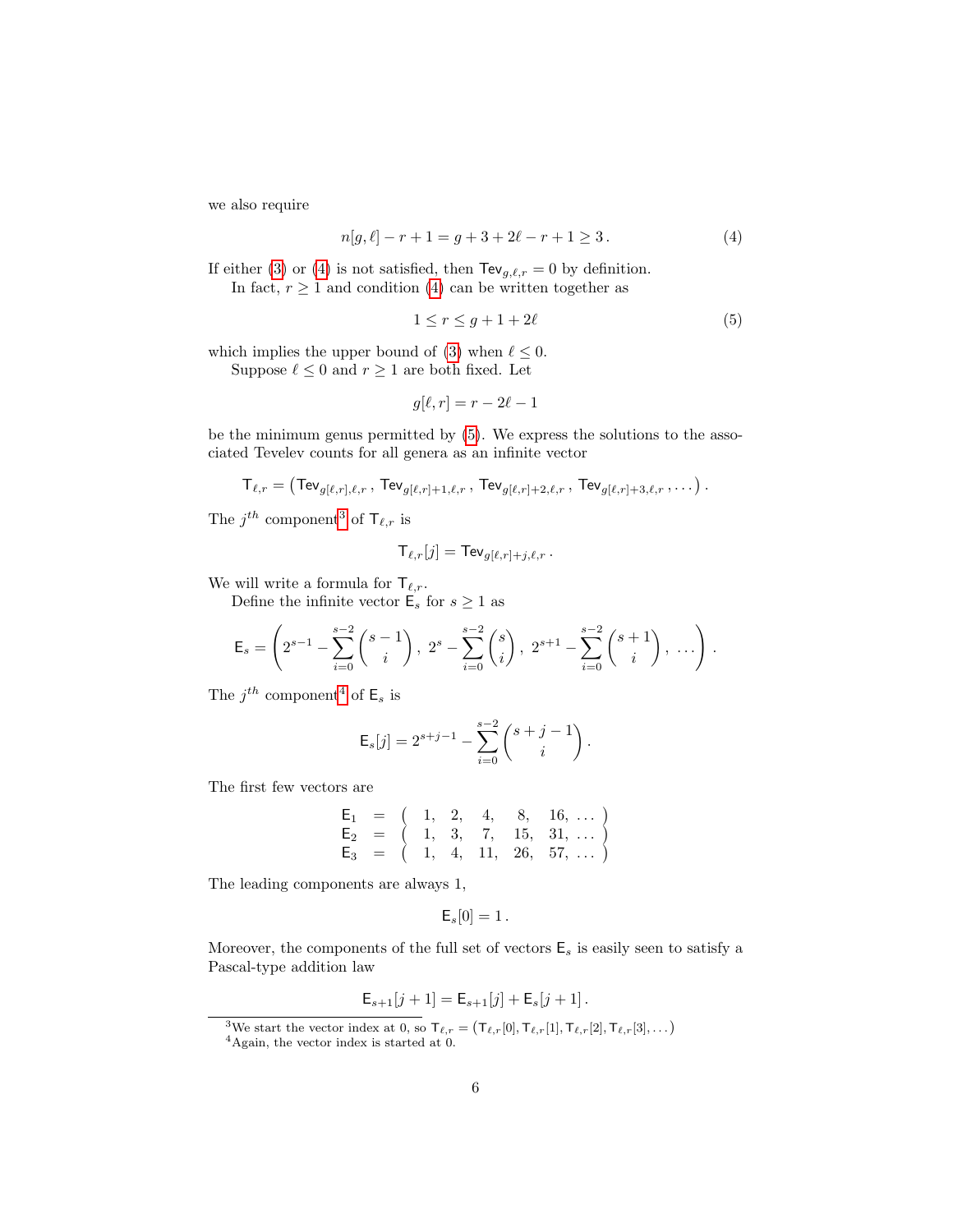

Figure 2: Possible paths from  $(0, 1)$  to  $(-3, 1)$ . There are exactly  $C_3 = 5$  possible paths, where  $C_3$  is the third Catalan number. Our paths are equivalent to Dyck paths [\[27\]](#page-34-3).

By Theorem [2,](#page-4-3) we have  $\mathsf{E}_s[j] = \mathsf{TeV}_{s+j-1,0,s}$ , so

<span id="page-6-2"></span>
$$
\mathsf{T}_{0,r} = \mathsf{E}_r \,. \tag{6}
$$

Our first result for  $\ell \leq 0$  expresses  $\mathsf{T}_{\ell,r}$  as a finite linear combination of the vectors  $\mathsf{E}_s$ . The coefficients are non-negative integers and are given by a simple path counting formula.

The path counting occurs on the integer lattice  $\mathbb{Z}^2$ . We are only interested in the lattice points

$$
\mathcal{A} = \{ (\ell, r) \mid \ell \le 0, r \ge 1 \} \subset \mathbb{Z}^2. \tag{7}
$$

Our paths start at the point  $(0, 1)$ , must stay on the lattice points of A and take steps only by the vectors

$$
U = (0, 1)
$$
 and  $D = (-1, -1)$ .

Let  $P(\ell, r)$  be the set of such paths from  $(0, 1)$  to  $(\ell, r)$ , see Figure 2.

Let  $\gamma \in P(\ell, r)$ . The *index*  $\text{Ind}(\gamma)$  is the number of points of  $\gamma$  which meet the boundary  $\partial A$ ,

$$
\partial \mathcal{A} = \{ (\ell, 1) | \ell \leq 0 \} \cup \{ (0, r) | r \geq 1 \} \subset \mathcal{A}.
$$

<span id="page-6-0"></span>**Theorem 4.** Let  $\ell \leq 0$  and  $r \geq 1$ . Then,

$$
\mathsf{T}_{\ell,r} = \sum_{\gamma \in \mathsf{P}(\ell,r)} \mathsf{E}_{\mathsf{Ind}(\gamma)} \,.
$$

Theorem [4](#page-6-0) takes the simplest form in case  $(\ell, r) = (0, r)$ . The set  $P(0, r)$ contains a unique path<sup>[5](#page-6-1)</sup> of index r. Theorem [4](#page-6-0) then just recovers  $(6)$ .

For all  $\ell \leq 0$  and  $r \geq 1$ , the set  $P(\ell, r)$  is finite. Moreover, the index of a path  $\gamma \in P(\ell, r)$  is bounded by

$$
Ind(\gamma) \leq r - \ell + 1.
$$

The following result is then a consequence of Theorem [4.](#page-6-0)

<span id="page-6-1"></span><sup>&</sup>lt;sup>5</sup>The unique path in the  $(\ell, 1) = (0, 1)$  case is degenerate and consists only of the single point (0, 1).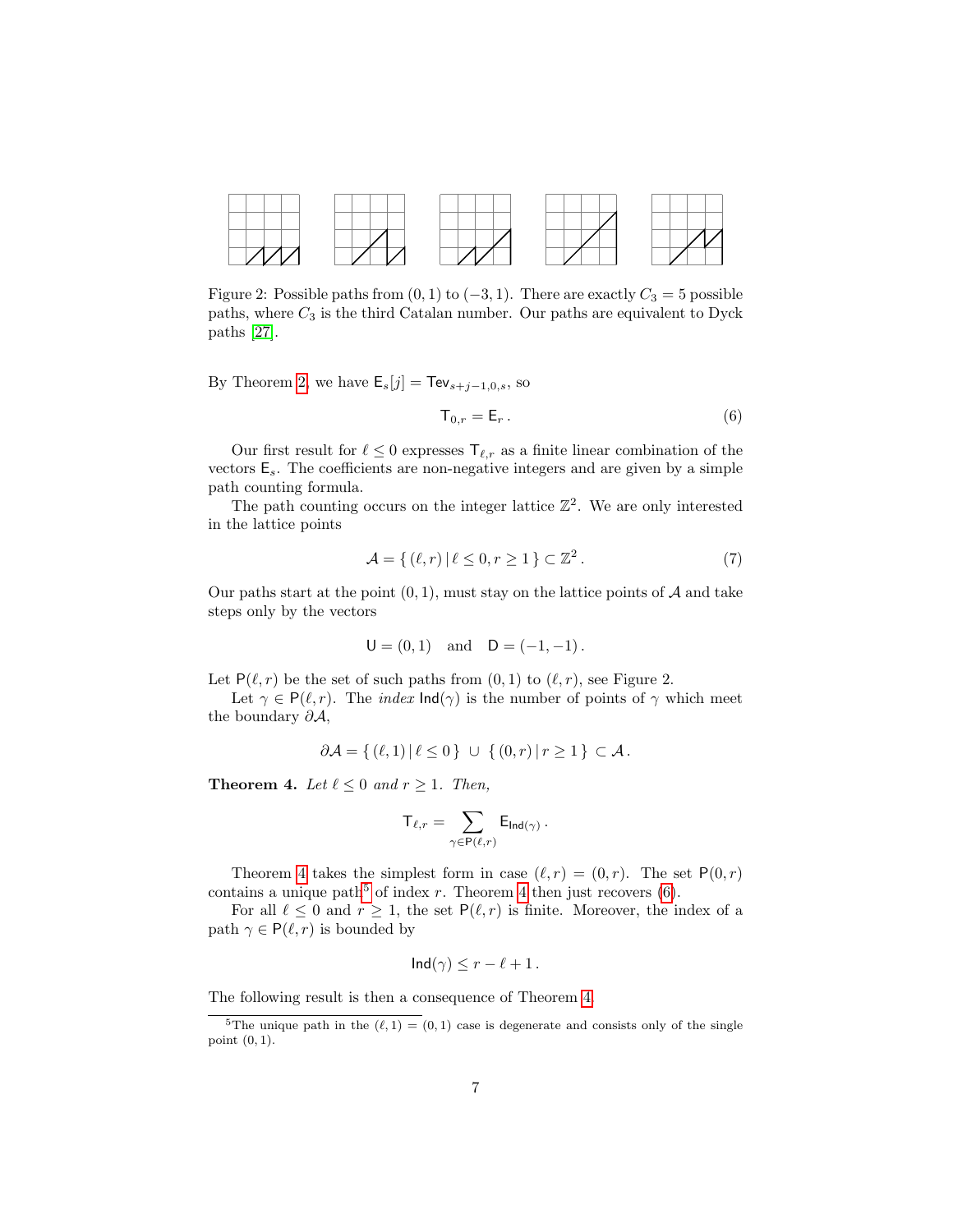<span id="page-7-5"></span>**Corollary 5.** Let  $\ell \leq 0$  and  $r \geq 1$ . Then,  $\mathsf{T}_{\ell,r}$  lies in the  $\mathbb{Z}_{\geq 0}$ -linear span of the vectors  $E_1, \ldots, E_{r-\ell+1}$ .

The first examples<sup>[6](#page-7-1)</sup> with  $\ell < 0$  and  $r = 1$  are:

$$
T_{-1,1} = E_3, \quad T_{-2,1} = 2E_4, \quad T_{-3,1} = 2E_4 + 3E_5, \quad T_{-4,1} = 4E_4 + 6E_5 + 4E_6.
$$

In fact, if  $\ell < 0$ , then  $\mathsf{T}_{\ell,r}$  lies in the span of  $\mathsf{E}_3, \ldots, \mathsf{E}_{r-\ell+1}$  since every path in  $P(\ell, r)$  has index at least 3.

The leading coefficient of  $\mathsf{T}_{\ell,1}$  for  $\ell \leq 0$  has an alternative geometric interpretation:  $\mathsf{T}_{\ell,1}[0]$  is the number of  $g_{|\ell|+1}^1$ 's carried by a general curve of genus  $2|\ell|$ . The above examples<sup>[7](#page-7-2)</sup> show

$$
\mathsf{T}_{-1,1}[0] = 1\,, \quad \mathsf{T}_{-2,1}[0] = 2\,, \quad \mathsf{T}_{-3,1}[0] = 5\,, \quad \mathsf{T}_{-4,1}[0] = 14\,,
$$

which are recognizable as Catalan numbers. By the well-known counting of Dyck paths [\[10,](#page-33-6) [27\]](#page-34-3),

$$
\mathsf{T}_{\ell,1}[0] = |\mathsf{P}(\ell,1)| = \frac{1}{|\ell|+1} \binom{|2\ell|}{|\ell|},
$$

which, of course, agrees with Castelnuovo's famous count of linear series [\[6\]](#page-33-7).

The coefficients of the expansion of  $\mathsf{T}_{\ell,r}$  in terms of  $\mathsf{E}_s$  determined by Theorem [4](#page-6-0) may be viewed as a refined Dyck path counting problem.[8](#page-7-3) An exact solution in terms of binomials is presented in Section [5.3.](#page-26-0) For example, the coefficients of the expansion

$$
\mathsf{T}_{\ell,1}=\sum_{s=3}^{-\ell+2}c_{\ell,1}^s\mathsf{E}_s
$$

for  $\ell < -1$  are<sup>[9](#page-7-4)</sup>

$$
c_{\ell,1}^s = \frac{(s-2)(s-3)}{|\ell|-1} \binom{|2\ell|-s}{|\ell|+2-s}.
$$

In fact, the summation over paths in Theorem [4](#page-6-0) can be exactly evaluated to yield closed formulas for the Tevelev degrees.

<span id="page-7-0"></span>**Theorem 6.** The Tevelev degrees for  $\ell \leq 0$  and  $g \geq r - 2\ell - 1$  are

• for  $g \geq 0$  and  $r = 1$ ,

$$
\mathsf{T}_{g,\ell,1} = 2^g - 2\sum_{i=0}^{-\ell-2} \binom{g}{i} + (-\ell-2) \binom{g}{-\ell-1} + \ell \binom{g}{-\ell},
$$

• for  $q \geq 0$  and  $r > 1$ ,

$$
\mathsf{T}_{g,\ell,r}=2^g-2\sum_{i=0}^{-\ell-2}\binom{g}{i}+(-\ell+r-3)\binom{g}{-\ell-1}+(\ell-1)\binom{g}{-\ell}-\sum_{i=-\ell+1}^{r-\ell-2}\binom{g}{i}.
$$

<span id="page-7-1"></span><sup>6</sup>A table of values of  $\mathsf{T}_{\ell,r}$  can be found in Section [5.](#page-24-0)

<span id="page-7-2"></span><sup>&</sup>lt;sup>7</sup>Remember  $\mathsf{E}_s[0] = 1$ .

<span id="page-7-3"></span><sup>&</sup>lt;sup>8</sup>See [\[10\]](#page-33-6) for the study of various refined Dyck path counting problems.

<span id="page-7-4"></span><sup>&</sup>lt;sup>9</sup>The coefficient formula for  $\ell = -1$  and  $s = 3$  is also valid if the 0's are cancelled.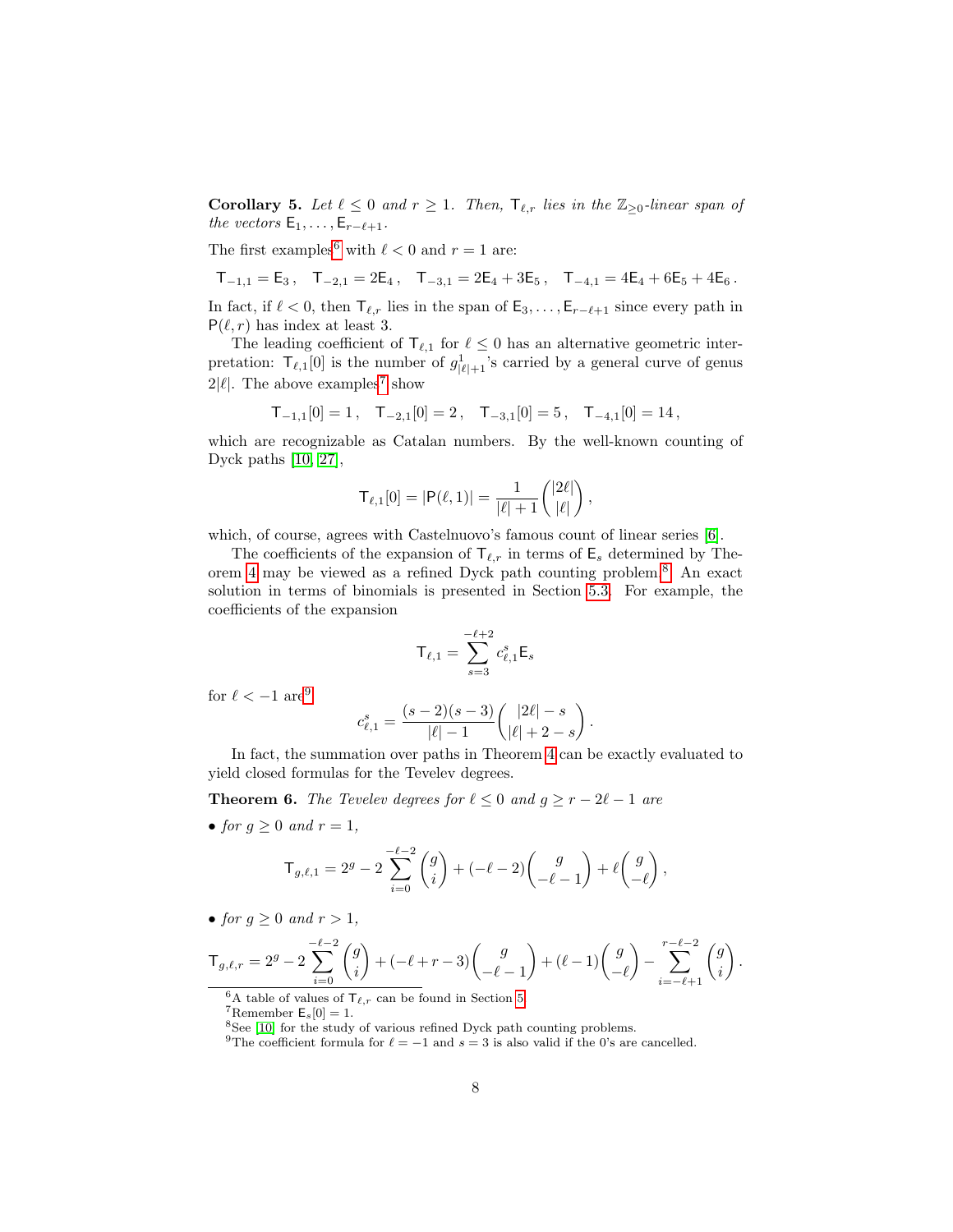The  $r = 1$  formula of Theorem [6](#page-7-0) can be viewed as the  $r = 1$  specialization<sup>[10](#page-8-2)</sup> of the  $r > 1$  $r > 1$  formula. In fact, the formulas for  $\ell \geq 0$  of Theorems 1[-3](#page-4-2) can also be seen as specializations of the  $r > 1$  formula of Theorem [6.](#page-7-0) The  $r > 1$  formula of Theorem [6](#page-7-0) therefore represents a complete calculation of the Tevelev degrees  $\mathsf{T}_{q,\ell,r}$ . A unified point of view for all  $\ell$  is presented in Section [6.](#page-30-0)

#### <span id="page-8-0"></span>1.5 Hurwitz cycles

Both Hurwitz numbers and Tevelev degrees are aspects of a more general question. Via the diagram



we always have a map

$$
\tau: \overline{\mathcal{H}}_{g,d,n} \to \overline{\mathcal{M}}_{g,2g+2d-2+n} \times \overline{\mathcal{M}}_{0,2g+2d-2+n}.
$$

<span id="page-8-5"></span>The dimension of the range of  $\tau$  usually exceeds the dimension of the domain. A basic question here is to compute the push-forward of the fundamental class:

$$
\tau_*[\overline{\mathcal{H}}_{g,d,n}] \in \mathrm{CH}^*(\overline{\mathcal{M}}_{g,2g+2d-2+n} \times \overline{\mathcal{M}}_{0,2g+2d-2+n}). \tag{8}
$$

It follows from the main result of [\[12\]](#page-33-4) that the push-forward is given by tauto- $logical classes<sup>11</sup>$  $logical classes<sup>11</sup>$  $logical classes<sup>11</sup>$ 

$$
\tau_*[\overline{\mathcal{H}}_{g,d,n}] \in \mathsf{R}^*\left(\overline{\mathcal{M}}_{g,2g+2d-2+n}\right) \otimes \mathsf{R}^*\left(\overline{\mathcal{M}}_{0,2g+2d-2+n}\right),
$$

but very few complete formulas are known.[12](#page-8-4) Hurwitz numbers and Tevelev degrees give slivers of cohomological information about the push-forward [\(8\)](#page-8-5).

#### <span id="page-8-1"></span>1.6 Subsequent developments

Cavalieri, Markwig, and Ranganathan [\[7\]](#page-33-8) have proposed a tropical calculation of the Tevelev degrees  $\mathsf{T}_{q,\ell}$ . Another calculation of the Tevelev degrees is given by Farkas and Lian in [\[13\]](#page-33-9) via degenerations and the Schubert calculus. Farkas

<span id="page-8-3"></span><span id="page-8-2"></span><sup>&</sup>lt;sup>10</sup>Care has to be taken for the meaning of  $r = 1$  specialization of the last sum.

<sup>&</sup>lt;sup>11</sup>Formally, the results in [\[12\]](#page-33-4) only show that the push-forward to  $\overline{\mathcal{M}}_{g,2g+2d-2+n}$  is tautological. However, using the cellular structure of  $\overline{\mathcal{M}}_{2g+2d-2+n}$ , the Chow groups on the right hand side of [\(8\)](#page-8-5) split as the tensor product of Chow groups of the factors. Combining the results of [\[12\]](#page-33-4) with techniques from [\[19\]](#page-33-10), each individual term in the tensor product decomposition of [\(8\)](#page-8-5) can then be seen to be tautological.

<span id="page-8-4"></span><sup>&</sup>lt;sup>12</sup>There are several other natural variations. We could consider more complicated ramification profiles of the Hurwitz covers. Another idea is to consider relative stable map spaces. The result along these lines which is closest to the spirit of question [\(8\)](#page-8-5) is Pixton's formula for the double ramification cycle [\[17\]](#page-33-11). For further aspects of the study of Hurwitz moduli spaces and their associated cycles on the moduli spaces of curves, see [\[3,](#page-33-12) [18,](#page-33-13) [19,](#page-33-10) [22,](#page-34-4) [23,](#page-34-5) [25,](#page-34-6) [29\]](#page-34-7).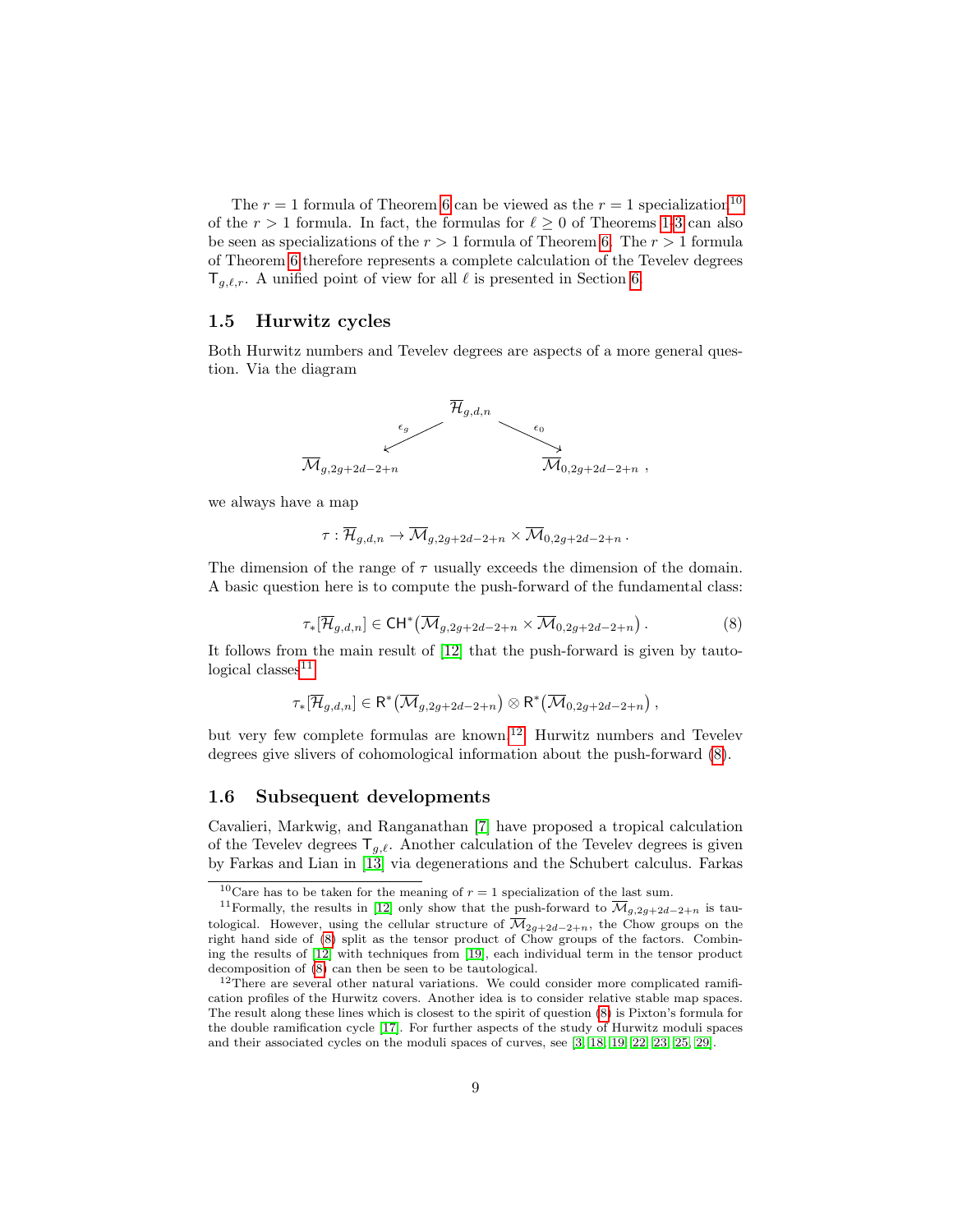and Lian analyse a different fiber of  $\tau_{g,\ell,r}$  than we do, but in the end recover the same formulas.

More generally, Farkas and Lian consider an enumerative Tevelev degree for maps to  $\mathbb{P}^n$  and calculate it in high degree cases. Motivated by their construction, a parallel Tevelev degree can be defined for all target varieties in Gromov-Witten theory using the virtual fundamental class of the moduli space of stable maps [\[5\]](#page-33-14). Calculations of the Gromov-Witten Tevelev degrees for flag varieties and complete intersections are obtained [\[5\]](#page-33-14) by quantum cohomology techniques.

Together, the papers [\[13\]](#page-33-9) and [\[5\]](#page-33-14) place the study of Tevelev degrees in a much wider setting. The common theme is that the Tevelev degrees are surprisingly computable in closed form.

#### Acknowledgments

We thank J. Tevelev for a wonderful lecture in the Algebraic Geometry and *Moduli Seminar* at ETH Zürich in February 2021. Our paper began by studying his degrees from the perspective of Hurwitz covers. We are grateful to G. Farkas, C. Lian, and D. Ranganathan for related discussions.

We have used computer experiments with the software SageMath [\[24\]](#page-34-8) to calculate examples and explore formulas for  $\text{TeV}_{q,\ell,r}$ . The code can be found [here](https://cocalc.com/share/6888accf93758e2d1a7c76d0d030f415bced300d/Tevelev%20degrees.ipynb?viewer=share) or can be obtained from the authors upon request.

A.C. was supported by SNF-200020-182181. R.P. was supported by SNF-200020-182181, ERC-2017-AdG-786580-MACI, and SwissMAP. J.S. was supported by the SNF Early Postdoc Mobility grant 184245 and thanks the Max Planck Institute for Mathematics in Bonn for its hospitality.

The project has received funding from the European Research Council (ERC) under the European Union Horizon 2020 research and innovation program (grant agreement No 786580).

# <span id="page-9-0"></span>2 Tevelev degrees

Tevelev [\[28\]](#page-34-2) arrives at the numbers  $\text{TeV}_q$  from a slightly different point of view. Below we describe his perspective and how it relates to definitions presented in Section [1.2.](#page-2-0)

To start, let  $g \geq 0$  and  $n = g + 3$ . Fix a general curve

$$
(C,p_1,\ldots,p_n)\in \mathcal{M}_{g,n}.
$$

Then a line bundle  $\mathcal L$  on C of degree  $d = q + 1$  satisfies

$$
\chi(C, \mathcal{L}) = h^0(C, \mathcal{L}) - h^1(C, \mathcal{L}) = g + 1 + 1 - g = 2
$$

by Riemann-Roch. For a general such line bundle  $\mathcal{L} \in Pic^{g+1}(C)$ , the first cohomology vanishes, so  $\mathcal L$  has precisely two sections. For general  $\mathcal L$ , the two sections do not have a common zero and therefore define a degree d map

$$
\varphi_{\mathcal{L}} : C \to \mathbb{P}^1 = \mathbb{P}(H^0(C, \mathcal{L})^{\vee}).
$$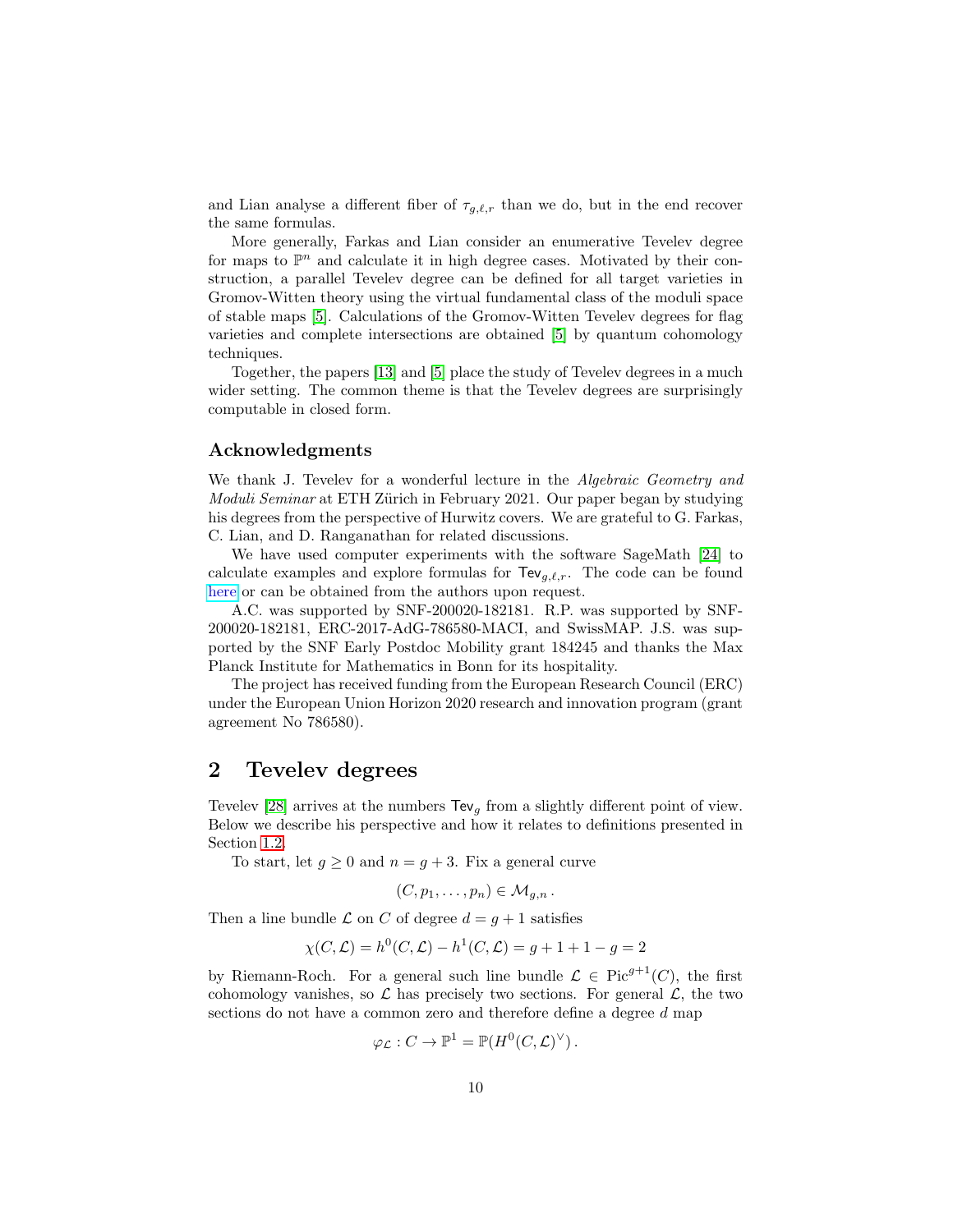Tevelev [\[28\]](#page-34-2) constructs a rational *scattering amplitude map*  $\Lambda$ ,

$$
\Lambda: \mathrm{Pic}^{g+1}(C) \dashrightarrow \mathcal{M}_{0,n}, \quad \mathcal{L} \mapsto (\mathbb{P}^1, \varphi_{\mathcal{L}}(p_1), \dots, \varphi_{\mathcal{L}}(p_n)). \tag{9}
$$

In [\[28,](#page-34-2) Definition 1.7],  $\Lambda$  is shown to be dominant and generically finite, and Tev<sub>g</sub> is defined to be the degree of  $Λ$ . The result

<span id="page-10-1"></span>
$$
\mathsf{TeV}_g = 2^g
$$

is [\[28,](#page-34-2) Theorem 1.14].

To relate Tevelev's definition to the definition of Section [1.2,](#page-2-0) let  $\mathcal Pic_{g,n}^d$  be the universal Picard stack over  $\mathcal{M}_{g,n}$  parameterizing the data

$$
(C,p_1,\ldots,p_n,\mathcal{L})
$$

of a nonsingular, *n*-pointed genus g curve C together with a line bundle  $\mathcal{L}$  of degree  $d = g + 1$ . The morphism

$$
\mathcal{H}_{g,d,n} \to \mathcal{P}ic_{g,n}^d,
$$
  

$$
(\pi:(C,p_1,\ldots,p_n)\to \mathbb{P}^1) \mapsto (C,p_1,\ldots,p_n,\mathcal{L}=\pi^*\mathcal{O}_{\mathbb{P}^1}(1))
$$

is dominant and generically finite of degree b!, where

$$
b = 2g - 2 + 2d = 4g
$$

is the number of (simple) ramification points of a Hurwitz cover  $\pi$ . Indeed, for  $\mathcal{L} \in \mathcal{P}ic^d_{g,n}$  general, the fiber will be the map  $\pi = \varphi_{\mathcal{L}}$  together with the b! many choices of ordering the b simple ramification points.

To conclude, consider the map

$$
\tau_{g,d,n}:\mathcal{H}_{g,d,n}\to \mathcal{M}_{g,n}\times \mathcal{M}_{0,n}
$$

from Section [1.2.](#page-2-0) For  $(C, p_1, \ldots, p_n) \in \mathcal{M}_{g,n}$  general and every  $\mathcal L$  in the fibre of the map  $\Lambda$  of [\(9\)](#page-10-1) over a general point  $(\mathbb{P}^1, q_1, \ldots, q_n) \in \mathcal{M}_{0,n}$ , we have precisely b! points in the fibre

$$
\tau_{g,d,n}^{-1}((C, p_1, \ldots, p_n), (\mathbb{P}^1, q_1, \ldots, q_n)).
$$

Hence, we obtain

$$
\mathsf{Tev}_g = \frac{\deg(\tau_{g,d,n})}{(4g)!}
$$

as defined in Section [1.2.](#page-2-0)

# <span id="page-10-0"></span>3 Recursion via fiber geometry

In this section, we prove a recursion satisfied by the Tevelev degrees (see Proposition [7](#page-12-1) below). In the proof, we need to perform some intersection computations involving the Hurwitz stacks above. In the description of this computation, we need some information on the boundary stratification of the spaces of Hurwitz covers from [\[25,](#page-34-6) [18\]](#page-33-13) which we recall below.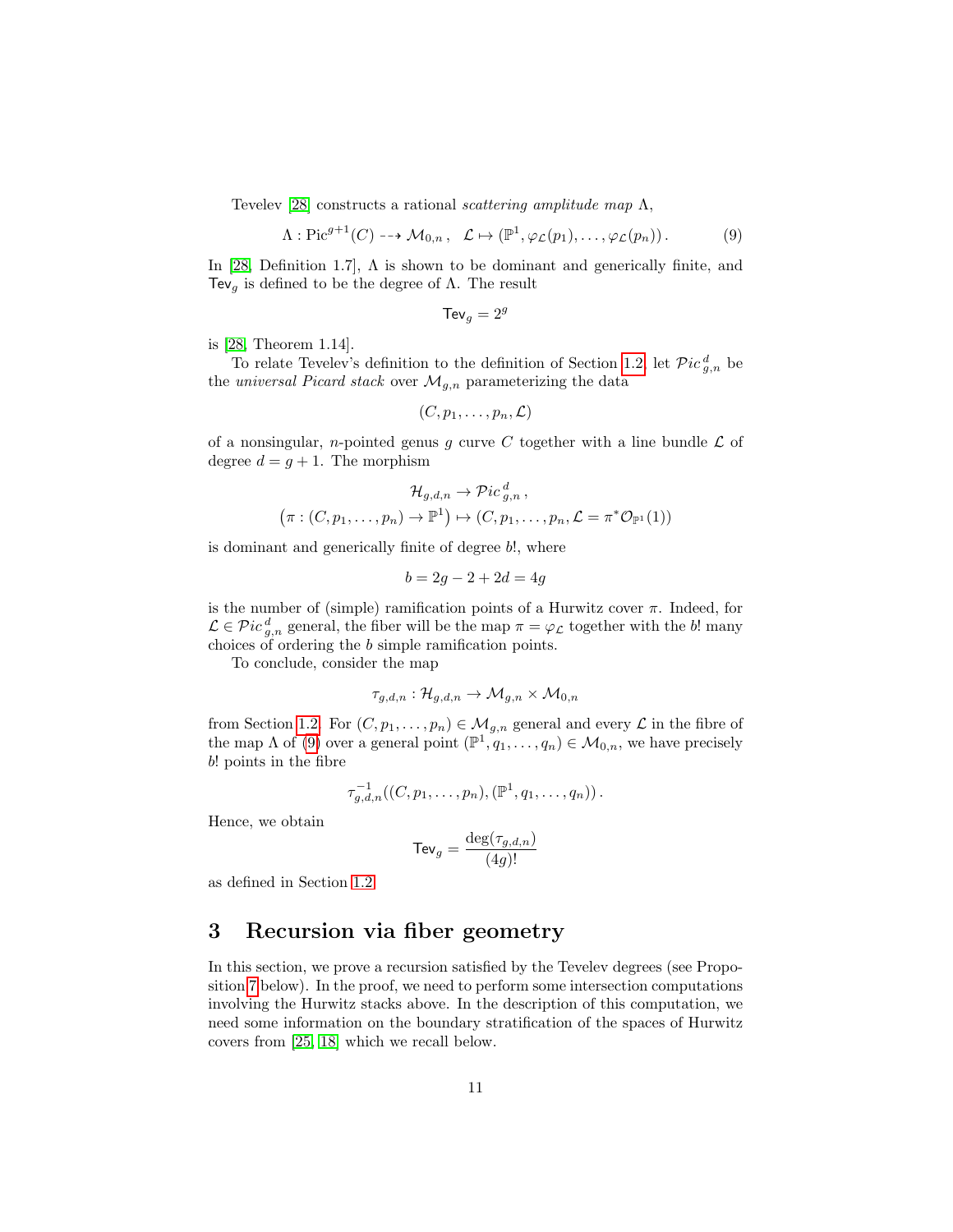#### <span id="page-11-0"></span>3.1 The boundary stratification of Hurwitz stacks

Recall that the space  $\overline{\mathcal{H}}_{g,d,n,r}$  parameterizes tuples

$$
(C \xrightarrow{\pi} D, p_1, \ldots, p_n \in C),
$$

where  $\pi$  is a degree d admissible cover from the genus q curve C to the genus 0 curve D and  $p_1, \ldots, p_n$  are smooth points of C such that  $p_{n-r+1}, \ldots, p_n$  map to the same point under  $\pi$ . Let  $\Gamma, \Gamma'$  be the dual graphs of C, D, respectively. Then the combinatorics of the cover  $\pi$  can be described by a graph cover  $\Gamma \to \Gamma'$ . The data of such a cover is given by

- maps  $V(\Gamma) \to V(\Gamma')$ ,  $H(\Gamma) \to H(\Gamma')$  from the vertices/half-edges of  $\Gamma$  to those of  $\Gamma'$ , corresponding to the action of  $\pi$  on the components and nodes of  $C$ ,
- local degrees at vertices and half-edges of Γ, describing the degree of  $\pi$  on the components, and the ramification order at the nodes of C, respectively.

Associated to the graph cover  $\Gamma \to \Gamma'$ , there exists a gluing morphism

<span id="page-11-1"></span>
$$
\overline{\mathcal{H}}_{(\Gamma,\Gamma')} \to \overline{\mathcal{H}}_{g,d,n,r} \tag{10}
$$

parameterizing the closure of the locus in  $\overline{\mathcal{H}}_{g,d,n,r}$  with dual graph cover  $\Gamma \to \Gamma'.$ Here, the space  $\overline{\mathcal{H}}_{(\Gamma,\Gamma')}$  is a fibre product of spaces of Hurwitz covers (one for each vertex of Γ) over a product of moduli spaces of stable curves (one for each vertex of  $\Gamma'$ ). The reason for this fibre product structure is that for any two vertices  $v_1, v_2$  in Γ mapping to the same vertex v in Γ', the associated subcurves  $C_{v_1}, C_{v_2}$  of C must cover the same subcurve  $D_v$  of D. For more details see [\[25,](#page-34-6) Section 3.4] in the setting of Galois covers and [\[18,](#page-33-13) Section 2.3.4] in the setting of Hurwitz covers.

In the computation below, we will see that the pullback of a boundary stratum in  $\overline{\mathcal{M}}_{q,n}$  under the map

$$
\epsilon_g: \mathcal{H}_{g,d,n,r} \to \mathcal{M}_{g,n}
$$

has an effective description via a disjoint union of gluing morphisms [\(10\)](#page-11-1), see [\[18,](#page-33-13) Proposition 3.2]. For the combinatorial description of this disjoint union, we need to make precise the concept that a given stable graph  $\Gamma$  is a specialization of a graph  $\Gamma_0$ . This is encoded in the notion of a  $\Gamma_0$ -structure on  $\Gamma$ , which is specified by maps

$$
\varphi_V: V(\Gamma) \twoheadrightarrow V(\Gamma_0)
$$
 and  $\varphi_H: H(\Gamma_0) \hookrightarrow H(\Gamma)$ ,

such that the graph obtained from  $\Gamma$  by contracting all edges formed by halfedges not in the image of  $\varphi_H$  is isomorphic to  $\Gamma_0$  via the map  $\varphi_V$ . See [\[14,](#page-33-15) Appendix A] for a formal definition and further discussions of this notion.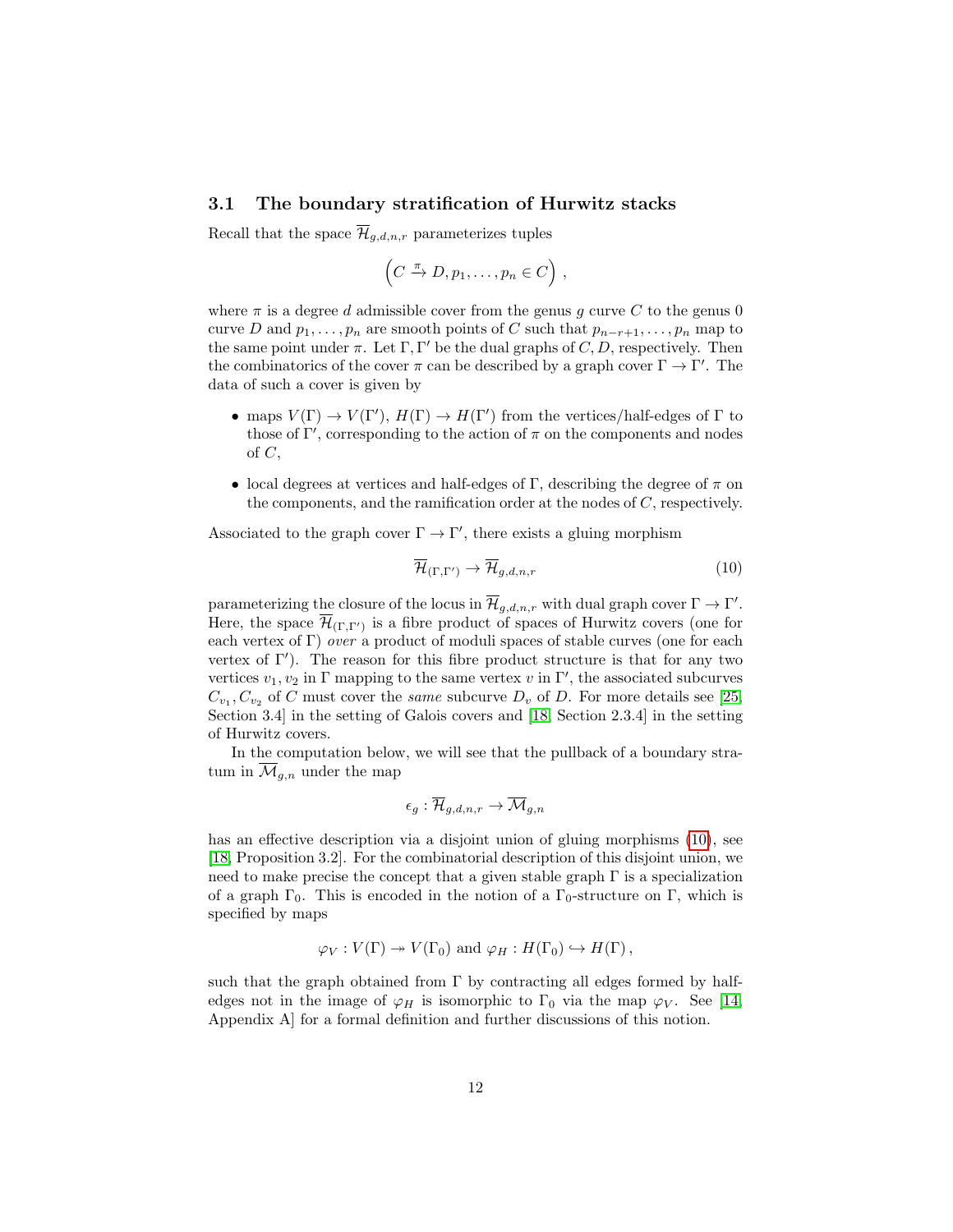Then, when pulling back the boundary stratum of  $\overline{\mathcal{M}}_{g,n}$  associated to the stable graph  $\Gamma_0$  under the map  $\epsilon_g$ , we obtain the disjoint union of boundary strata  $\mathcal{H}_{(\Gamma,\Gamma')}$  such that  $\Gamma$  carries a  $\Gamma_0$ -structure satisfying that the composition

$$
H(\Gamma_0) \xrightarrow{\varphi_H} H(\Gamma) \to H(\Gamma')
$$

is surjective. However, instead of introducing these result for pullbacks of boundary strata under  $\epsilon_g$  in full generality here, we recall the relevant formulas as they come up in the proof.

#### <span id="page-12-0"></span>3.2 Recursive formulas for Tevelev degrees

The basic property satisfied by the Tevelev degree which is used in the proofs of Theorems [1](#page-3-0)[-4](#page-6-0) is the following recursion.

<span id="page-12-1"></span>**Proposition 7.** Let  $g, r \geq 1$ . Let  $\ell \in \mathbb{Z}$  satisfy

<span id="page-12-2"></span>
$$
n[g, \ell] - r + 1 = g + 3 + 2\ell - r + 1 \geq 3.
$$

Then, we have the recursion

$$
\text{TeV}_{g,\ell,r} = \text{TeV}_{g-1,\ell,\max(1,r-1)} + \text{TeV}_{g-1,\ell+1,r+1} \,. \tag{11}
$$

*Proof.* Up to a combinatorial factor,  $\text{TeV}_{g,\ell,r}$  is defined as the degree of the map

$$
\tau_{g,\ell,r}:\overline{\mathcal{H}}_{g,d[g,\ell],n[g,\ell],r}\to\overline{\mathcal{M}}_{g,n[g,\ell]}\times\overline{\mathcal{M}}_{0,n[g,\ell]-r+1}\,.
$$

To prove the recursion [\(11\)](#page-12-2), we compute the degree by analysing the fiber over a particular point

$$
(C,D)\in \overline{\mathcal{M}}_{g,n[\mathbf{g},\ell]}\times \overline{\mathcal{M}}_{0,n[g,\ell]-r+1}\,.
$$

The degree of  $\tau_{g,\ell,r}$  is simply the degree of the zero cycle

$$
\tau_{g,\ell,r}^*[(C,D)] \in \text{CH}_0\left(\overline{\mathcal{H}}_{g,d[g,\ell],n[g,\ell],r}\right) .
$$

The actual fiber  $\tau_{g,\ell,r}^{-1}[(C,D)]$  will have excess dimension, so some care must be taken in the analysis.

• The pointed curve C in  $\overline{\mathcal{M}}_{g,n[g,\ell]}$  is chosen to have the following form:

<span id="page-12-3"></span>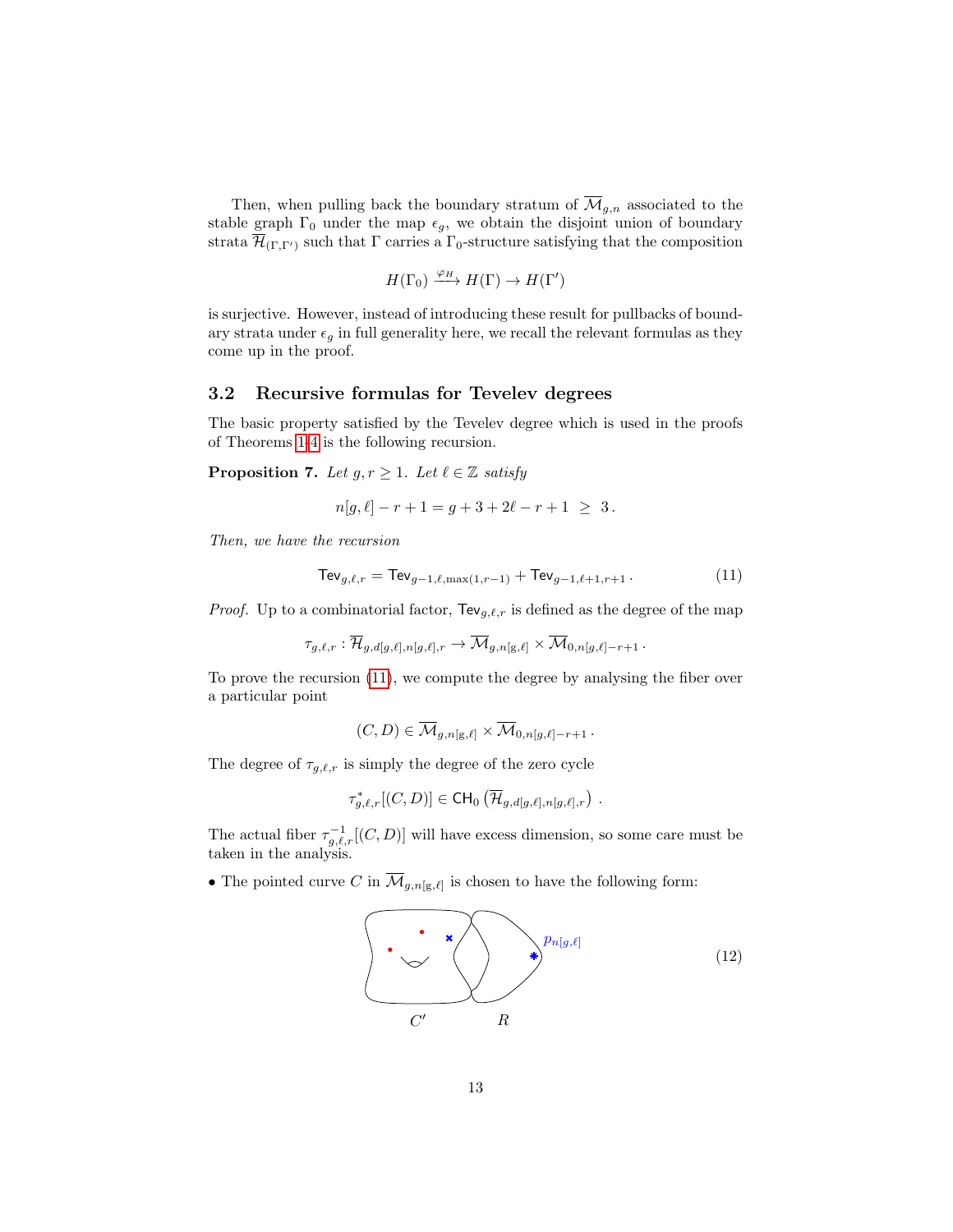The curve C consists of a general curve  $C' \in \overline{\mathcal{M}}_{g-1,n[g,\ell]-1+2}$  attached at two points to a rational curve R. All the markings lie on  $C'$  except for the last marking  $p_{n,g,\ell}$  which lies on R. The marking  $p_{n,g,\ell}$  is the last of the distinguished subset of r markings.

• The pointed curve D in  $\overline{\mathcal{M}}_{0,n[g,\ell]-r+1}$  is any general point (in particular, the curve  $D$  is nonsingular).

To compute the cycle  $\tau_{g,\ell,r}^*[(C,D)]$ , let

$$
\Gamma_0\;=\;\,\widehat{=}\,\, \underbrace{g\text{-}1}\,\,\underbrace{\qquad \qquad}\qquad \qquad 0\;\!-\!\!\!
$$

be the stable graph of the curve [\(12\)](#page-12-3), and let

$$
\xi_{\Gamma_0}:\overline{\mathcal{M}}_{\Gamma_0}=\overline{\mathcal{M}}_{g-1,n[\mathrm{g},\ell]-1+2}\times\overline{\mathcal{M}}_{0,3}\to\overline{\mathcal{M}}_{g,n[\mathrm{g},\ell]}
$$

be the associated gluing map, sending the point  $(C', R) \in \overline{\mathcal{M}}_{\Gamma_0}$  to the curve C. We consider the following commutative diagram:

<span id="page-13-0"></span>
$$
\begin{array}{ccc}\n\coprod \overline{\mathcal{H}}_{(\Gamma,\Gamma')} & \longrightarrow & \overline{\mathcal{H}}_{g,d[g,\ell],n[g,\ell],r} \\
\downarrow & & \downarrow \\
\downarrow & & \downarrow \\
\downarrow & & \downarrow \\
\downarrow & & \downarrow \\
\downarrow & & \downarrow \\
\downarrow & & \downarrow \\
\hline\n\mathcal{M}_{\Gamma_0} & \xrightarrow{\xi_{\Gamma_0}} & \mathcal{M}_{g,n[g,\ell]} \\
\downarrow & & \downarrow\n\end{array} \tag{13}
$$

The upper right vertical arrow is the map remembering the domain of the admissible cover together with the  $n[g, \ell]$  markings and the

$$
b[g, \ell] = 2g - 2 + 2d[g, \ell] = 4g + 2\ell
$$

simple ramification points. The bottom right vertical arrow is the map forgetting these extra markings, so the composition on the right is the familiar map  $\epsilon_g$ . The disjoint union on the left side of the diagram is over all stable graphs  $\Gamma_0$ that can be obtained by distributing  $b[g, \ell]$  legs to the two vertices of  $\Gamma_0$ . The lower square in the diagram is then not quite Cartesian, but the disjoint union of the  $\mathcal{M}_{\widehat{\Gamma}_0}$  maps properly and birationally to the corresponding fibre product. This property will be sufficient for the intersection theoretic computations below (see [\[2,](#page-32-1) Lemma C.7] for a formal argument).

The upper square is a fibre diagram on the level of sets, as proven in [\[18,](#page-33-13) Proposition 3.2]. Here, the disjoint union is over boundary strata  $\mathcal{H}_{(\Gamma,\Gamma')}$  of  $\overline{\mathcal{H}}_{g,d[g,\ell],n[g,\ell],r}$  which, as we saw in Section [3.1,](#page-11-0) parameterize maps from a curve with stable graph  $\Gamma$  mapping to a curve of stable graph  $\Gamma'$ . The index set of the disjoint union consists of isomorphism classes of  $\Gamma_0$ -structures on  $\Gamma$  such that the induced map

$$
E(\widehat{\Gamma}_0) \to E(\Gamma) \to E(\Gamma')
$$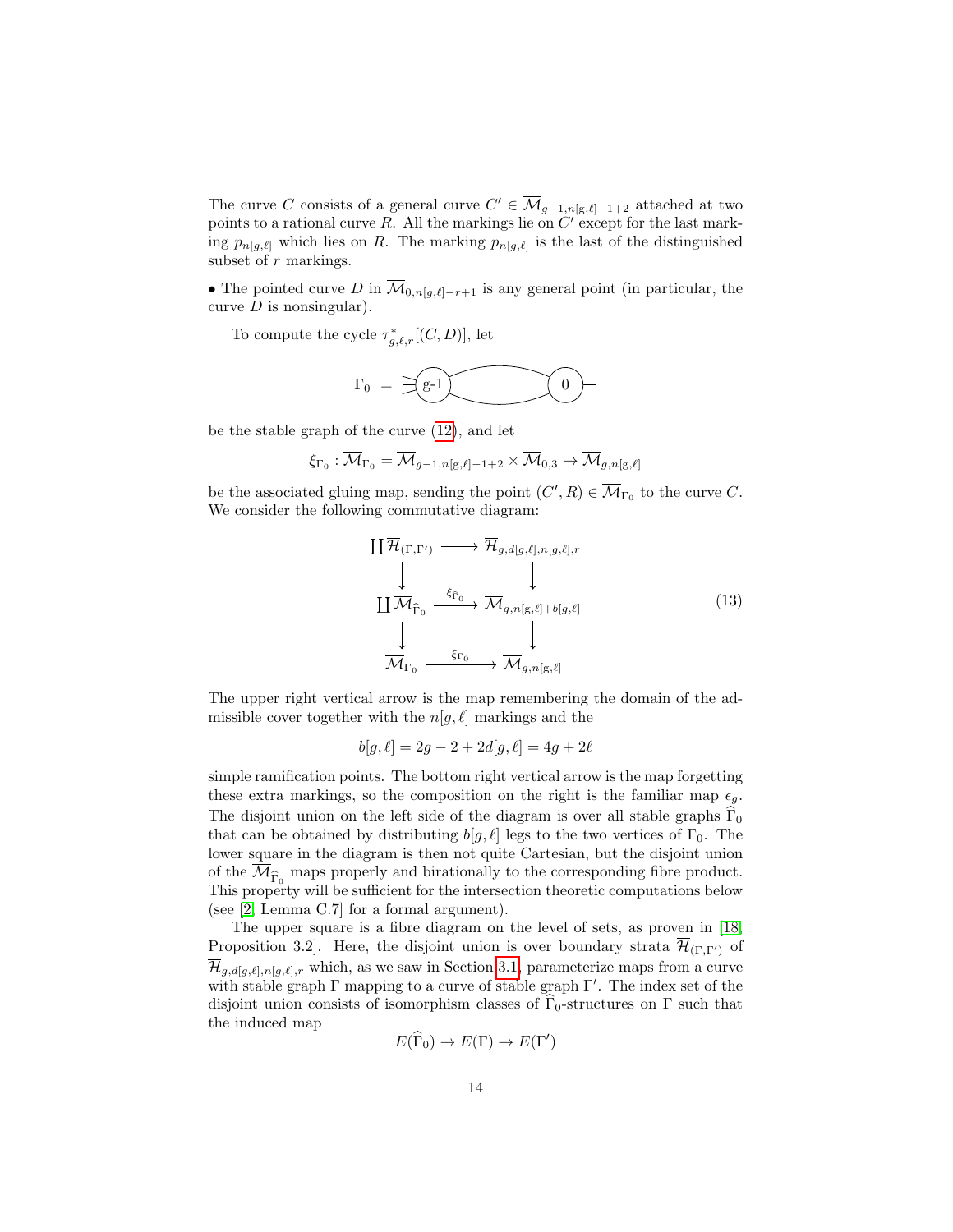is surjective. The lift of the upper fibre diagram to the level of schemes is described in [\[18,](#page-33-13) Proposition 3.3].

Our strategy is now as follows. To compute

$$
\tau_{g,\ell,r}^*[(C,D)] = \epsilon_g^*[C] \cdot \epsilon_0^*[D],
$$

we consider  $[C] = (\xi_{\Gamma_0})_*[(C', R)]$  and use the diagram [\(13\)](#page-13-0) to decompose  $\epsilon_g^*[C]$ into terms supported on the spaces  $\mathcal{H}_{(\Gamma,\Gamma')}$ . Only three types of contributions survive after taking the product with  $\epsilon_0^*[D]$ . We begin by describing these three surviving cases and computing their contributions. Multiplicities and excess intersections appear.

Contribution 1. The Hurwitz cover degenerates as indicated in diagram [\(14\)](#page-14-0) with the degrees of the map written in green.<sup>[13](#page-14-1)</sup> The last r markings are in blue, and the last marking is starred.

<span id="page-14-0"></span>

Each of the two rational components mapping with degree 2 must carry two of the ramification points. The total number of loci of the form [\(14\)](#page-14-0) is therefore given by

<span id="page-14-2"></span>
$$
\frac{1}{2}\binom{b[d,\ell]}{2,2,b[d,\ell]-4} = \frac{1}{8}\frac{b[d,\ell]!}{(b[d,\ell]-4)!},\tag{15}
$$

with the factor  $1/2$  corresponding to the fact that the two pairs of branch points going to the outer components can be exchanged without changing the locus.

For  $r > 1$ , the locus is parameterized by the space

$$
\overline{\mathcal{H}}_{(\Gamma,\Gamma')} = \overline{\mathcal{H}}_{g-1,d[g,\ell]-1,n[g,\ell]-1+2,r-1} \times \underbrace{\overline{\mathcal{H}}_{0,2,2,2} \times \overline{\mathcal{H}}_{0,2,2,2}}_{=\{\text{pt}\}}.
$$
\n(16)

<span id="page-14-1"></span><sup>&</sup>lt;sup>13</sup>In the picture [\(14\)](#page-14-0), the preimage of the rightmost component of the bottom curve consists of a single rational curve mapping with degree 2 and  $d-2$  rational curves mapping with degree 1. Here, and in the following pictures, we only draw one representative of such rational components mapping with degree 1.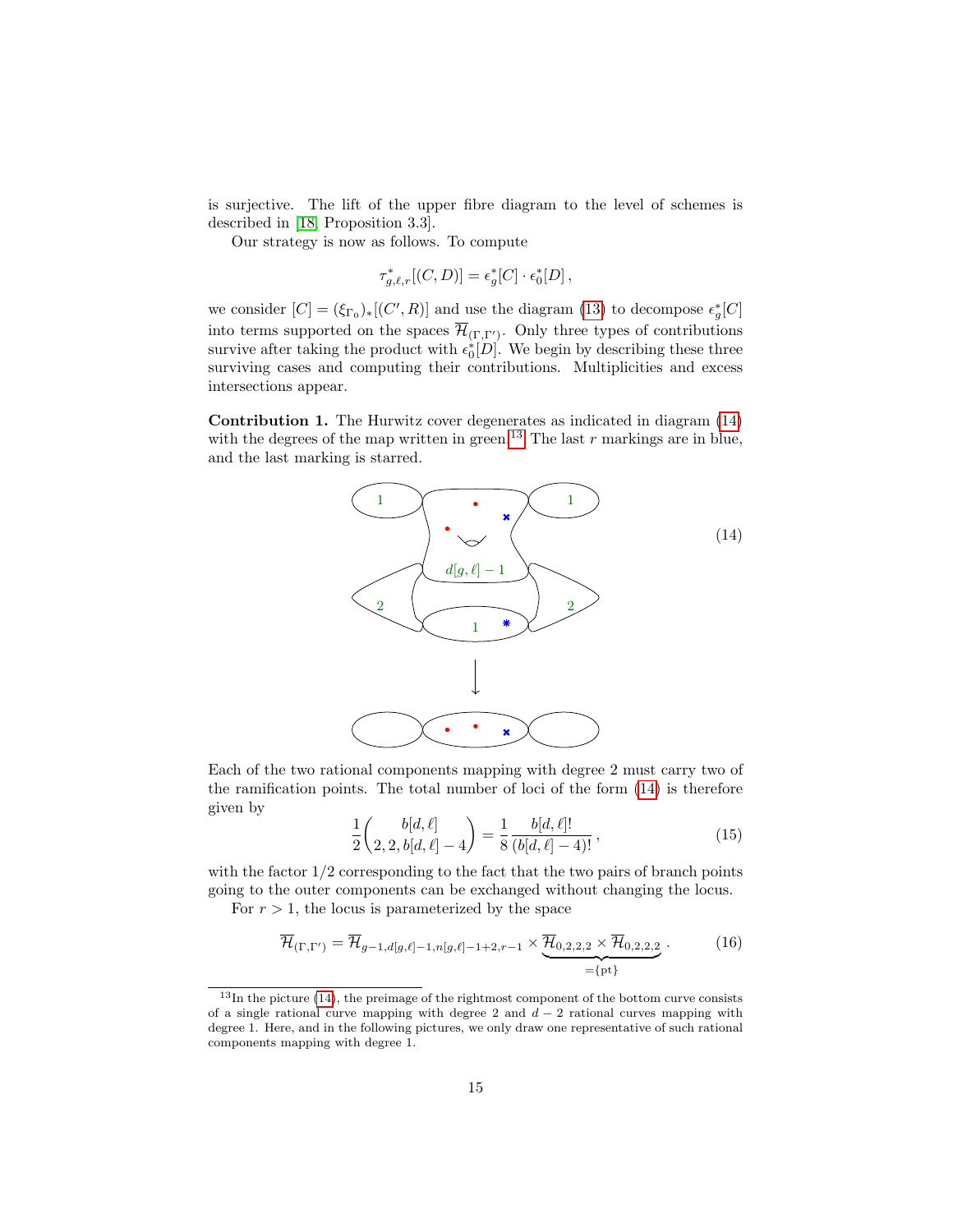The unique point of  $\overline{\mathcal{H}}_{0,2,2,2}$  is given by the map

$$
(\mathbb{P}^1,1,-1)\xrightarrow{z\mapsto z^2}\mathbb{P}^1\,,
$$

and the cover has no remaining automorphisms.

On the other hand, for  $r = 1$ , the position of marking  $p_{n[g,\ell]}$  is no longer determined by the map and markings on the genus  $g - 1$  component. If  $r = 1$ , let

$$
\widehat{\epsilon}_0 : \overline{\mathcal{H}}_{g-1,d[g,\ell]-1,n[g,\ell]-1+2,r-1} \to \overline{\mathcal{M}}_{0,4g+2\ell-4+n[g,\ell]-1}
$$

be the map remembering both the  $4g + 2\ell - 4$  branch points and the images of the  $n[q, \ell] - 1$  markings on the target of the cover. Then the locus fits into a diagram

<span id="page-15-1"></span>
$$
\overline{\mathcal{H}}_{(\Gamma,\Gamma')} \longrightarrow \overline{\mathcal{M}}_{0,4g+2\ell-4+n[g,\ell]}
$$
\n
$$
\downarrow \qquad \qquad \downarrow \qquad (17)
$$
\n
$$
\overline{\mathcal{H}}_{g-1,d[g,\ell]-1,n[g,\ell]-1+2,1} \longrightarrow \overline{\mathcal{M}}_{0,4g+2\ell-4+n[g,\ell]-1}
$$

where the right vertical arrow is the map forgetting the last marking.

Since, independent of  $r$ , the map  $(14)$  is unramified at all the nodes, we see from [\[18,](#page-33-13) Proposition 3.3] that the locus  $\overline{\mathcal{H}}_{(\Gamma,\Gamma')}$  appears with multiplicity 1 in the upper fibre diagram [\(13\)](#page-13-0). On the other hand, there are 8 different  $\Gamma_0$ -structures on the graph Γ of the domain curve in [\(14\)](#page-14-0) that satisfy the as-sumptions of [\[18,](#page-33-13) Proposition 3.2]. Indeed, the image of the first edge of  $\widehat{\Gamma}_0$  can be chosen freely among the 4 nonseparating edges of Γ, and then the second edge must go to one of the 2 edges on the other side. So overall, in the disjoint union in the top left of the diagram [\(13\)](#page-13-0), there are

$$
\frac{b[d,\ell]!}{(b[d,\ell]-4)!}
$$

many components that can contribute.

<span id="page-15-0"></span>By the strategy explained above, we see that the contribution to the degree of  $\tau_{g,\ell,r}^*[(C,D)]$  coming from each of the components is given by the degree of the map

$$
\overline{\mathcal{H}}_{(\Gamma,\Gamma')} \to \underbrace{\overline{\mathcal{M}}_{g-1,n[g,\ell]+1}}_{=\overline{\mathcal{M}}_{\Gamma_0}} \times \overline{\mathcal{M}}_{0,n[g,\ell]-r+1}
$$
\n(18)

• For  $r > 1$ , the locus  $\overline{\mathcal{H}}_{(\Gamma,\Gamma')}$  is given by [\(16\)](#page-14-2) and the above map fits as the top horizontal arrow into a commutative diagram

$$
\overline{\mathcal{H}}_{g-1,d[g,\ell]-1,n[g,\ell]+1,r-1} \longrightarrow \overline{\mathcal{M}}_{g-1,n[g,\ell]+1} \times \overline{\mathcal{M}}_{0,n[g,\ell]-r+1}
$$
\n
$$
\downarrow \qquad \downarrow
$$
\n
$$
\overline{\mathcal{H}}_{g-1,d[g,\ell]-1,n[g,\ell]-1,r-1} \longrightarrow \overline{\mathcal{M}}_{g-1,n[g,\ell]-1} \times \overline{\mathcal{M}}_{0,n[g,\ell]-r+1}
$$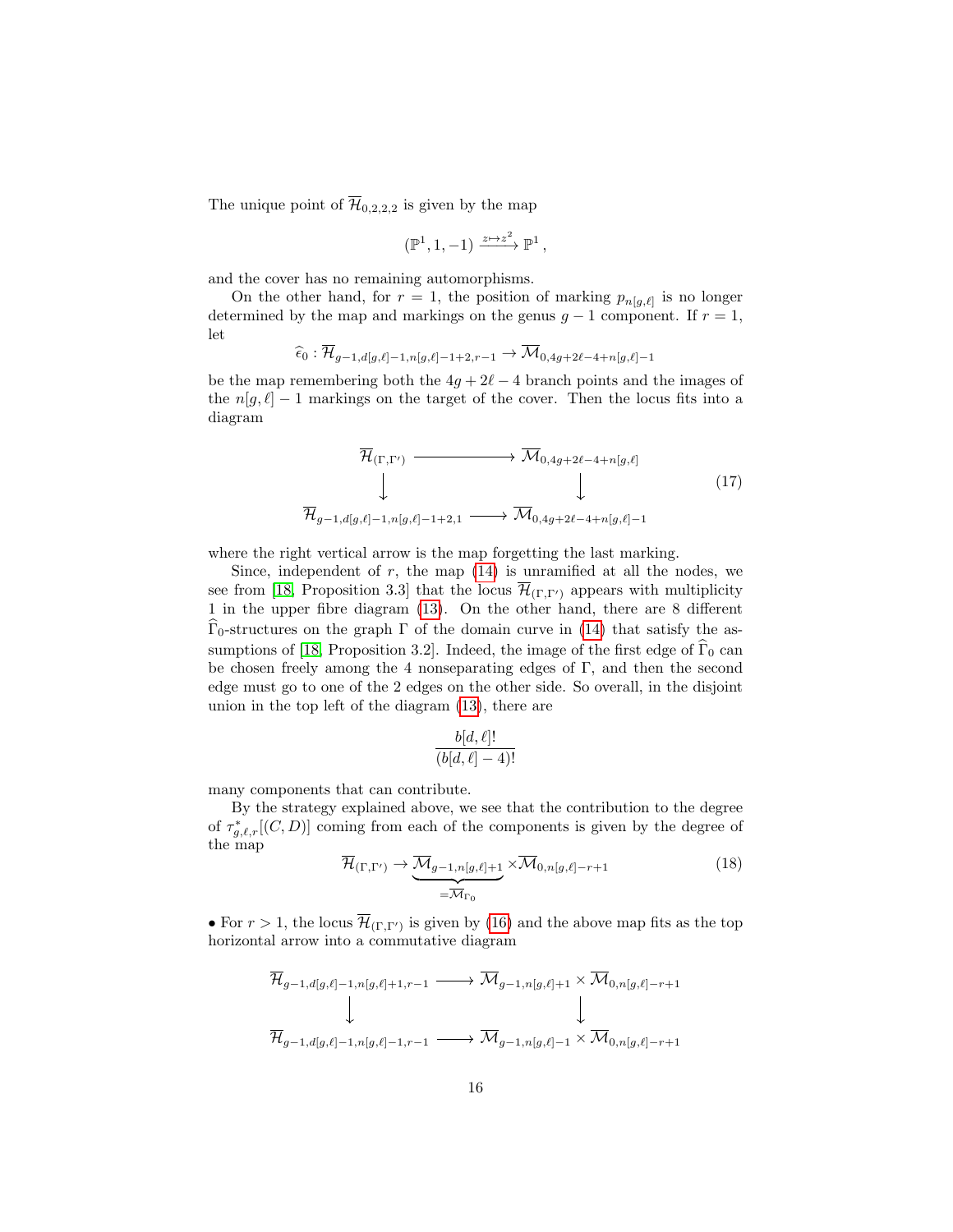mapping birationally onto the corresponding fibre product. So the degree of the top map is the same as the degree of the bottom map. Using

$$
d[g, \ell] - 1 = d[g - 1, \ell], \quad n[g, \ell] - 1 = n[g - 1, \ell],
$$

the bottom map is precisely  $\tau_{q-1,\ell,r-1}$ .

• For  $r = 1$ , we must distinguish two more cases:

 $\infty$  For  $n[g, \ell] \geq 4$ , the map [\(18\)](#page-15-0) appears as the top horizontal arrow in the commutative diagram

$$
\overline{\mathcal{H}}_{(\Gamma,\Gamma')} \xrightarrow{\overline{\mathcal{M}}_{g-1,n[g,\ell]+1} \times \overline{\mathcal{M}}_{0,n[g,\ell]}} \downarrow
$$
\n
$$
\overline{\mathcal{H}}_{g-1,d[g,\ell]-1,n[g,\ell]-1,1} \longrightarrow \overline{\mathcal{M}}_{g-1,n[g,\ell]-1} \times \overline{\mathcal{M}}_{0,n[g,\ell]-1}
$$

mapping birationally to the associated fibre product, and so the degree of [\(18\)](#page-15-0) is given by the degree of the bottom map  $\tau_{g-1,\ell,1}$ .

 $\infty$  For  $n[g, \ell] = 3$ , the map [\(18\)](#page-15-0) factors through the left vertical map in [\(17\)](#page-15-1). Since the vertical map drops dimension by 1, we know that the morphism [\(18\)](#page-15-0) can no longer be dominant and thus yields a zero contribution. The vanishing here is compatible with our original definition, since  $\text{TeV}_{g-1,\ell,1}$  is defined to be zero since  $n[g - 1, \ell] = 2$ .

Overall, we see that the total part of the degree arising from Contribution 1 is given by

$$
\frac{b[d,\ell]!}{(b[d,\ell]-4)!} \deg \tau_{g-1,\ell,\max(1,r-1)} = b[d,\ell]! \cdot \textsf{TeV}_{g-1,\ell,\max(1,r-1)}.
$$

Contribution 2. The second type of locus that can contribute parameterizes covers of the form illustrated in diagram [\(19\)](#page-16-0).

<span id="page-16-0"></span>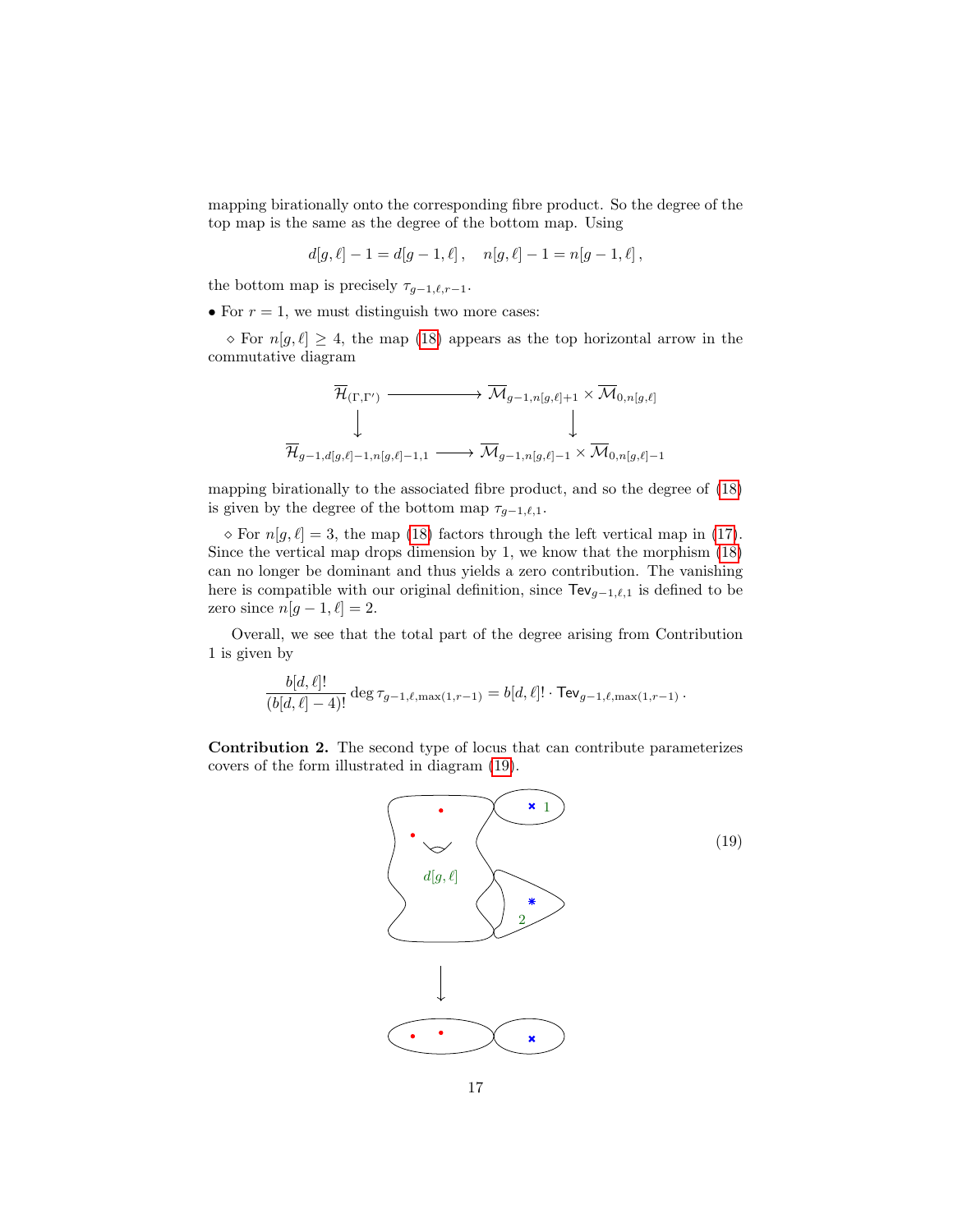The rational component mapping with degree 2 must carry two of the ramification points. The total number of loci of the form [\(19\)](#page-16-0) is given by

<span id="page-17-0"></span>
$$
\binom{b[d,\ell]}{2} = \frac{1}{2} \frac{b[d,\ell]!}{(b[d,\ell]-2)!}.
$$
\n(20)

The locus  $\overline{\mathcal{H}}_{(\Gamma,\Gamma')}$  is parameterized by the space

$$
\overline{\mathcal{H}}_{g-1,d[g,\ell],n[g,\ell]+1,r+1} \times \overline{\mathcal{H}}_{0,2,3,2}.
$$
\n(21)

The  $r+1$  index in [\(21\)](#page-17-0) is explained by the following basic important observation: all  $r+1$  nodes of the genus  $g-1$  domain component connecting to rational curves containing blue markings map to the same point (which is the node of the range curve).

The space  $\overline{\mathcal{H}}_{0,2,3,2}$ , parameterizes double covers

<span id="page-17-1"></span>
$$
f: (\mathbb{P}^1, p, z, z', q_1, q_2) \to \mathbb{P}^1
$$
\n(22)

such that  $f(z) = f(z')$  and such that  $q_1, q_2$  are ramification points of the cover. The natural map

$$
\delta: \overline{\mathcal{H}}_{0,2,3,2}\rightarrow \overline{\mathcal{M}}_{0,4}
$$

sending the point [\(22\)](#page-17-1) to

$$
(\mathbb{P}^1, f(p), f(z), f(q_1), f(q_2)) \in \overline{\mathcal{M}}_{0,4}
$$

has degree 2, corresponding to the two choices  $z, z'$  of preimage of  $f(z)$ .

By the same argument as before, the loci [\(19\)](#page-16-0) appear with multiplicity 1 in the upper fibre diagram [\(13\)](#page-13-0). On the other hand, there are  $2\hat{\Gamma}_0$ -structures on the graph  $\Gamma$  of the domain curve in [\(19\)](#page-16-0), corresponding to the two choices of sending the edges of  $\widehat{\Gamma}_0$  to the two nonseparating edges  $e, e'$  of Γ. However, these two  $\widehat{\Gamma}_0$ -structures are isomorphic (since the cover  $\Gamma \to \Gamma'$  has an automorphism exchanging the two edges  $e, e'$ ). So overall, in the disjoint union in the top left of the diagram [\(13\)](#page-13-0) there are

$$
\frac{1}{2} \cdot \frac{b[d,\ell]!}{(b[d,\ell]-2)!}
$$

many components that can contribute.

However, a new phenomenon (not seen in Contribution 1) appears here: a dimension count shows that the loci [\(21\)](#page-17-0) only have codimension 1 in their ambient space, whereas the gluing map  $\xi_{\Gamma_0}$  had codimension 2. The excess class is given by

$$
-\psi_w \otimes 1 - 1 \otimes \psi_z
$$

where  $w, z$  are the preimages of one of the nonseparating nodes in [\(19\)](#page-16-0), see [\[25,](#page-34-6) Section 4.2] and [\[18,](#page-33-13) Proposition 3.3]. The class  $\psi_z$  on  $\overline{\mathcal{H}}_{0,2,3,2}$  is the pullback of  $\psi_2$  on  $\overline{\mathcal{M}}_{0,4}$  under the map  $\delta$  above. We calculate

$$
\int_{\overline{\mathcal{H}}_{0,2,3,2}} \psi_z = \deg(\delta) \cdot \int_{\overline{\mathcal{M}}_{0,4}} \psi_2 = 2 \cdot 1 = 2.
$$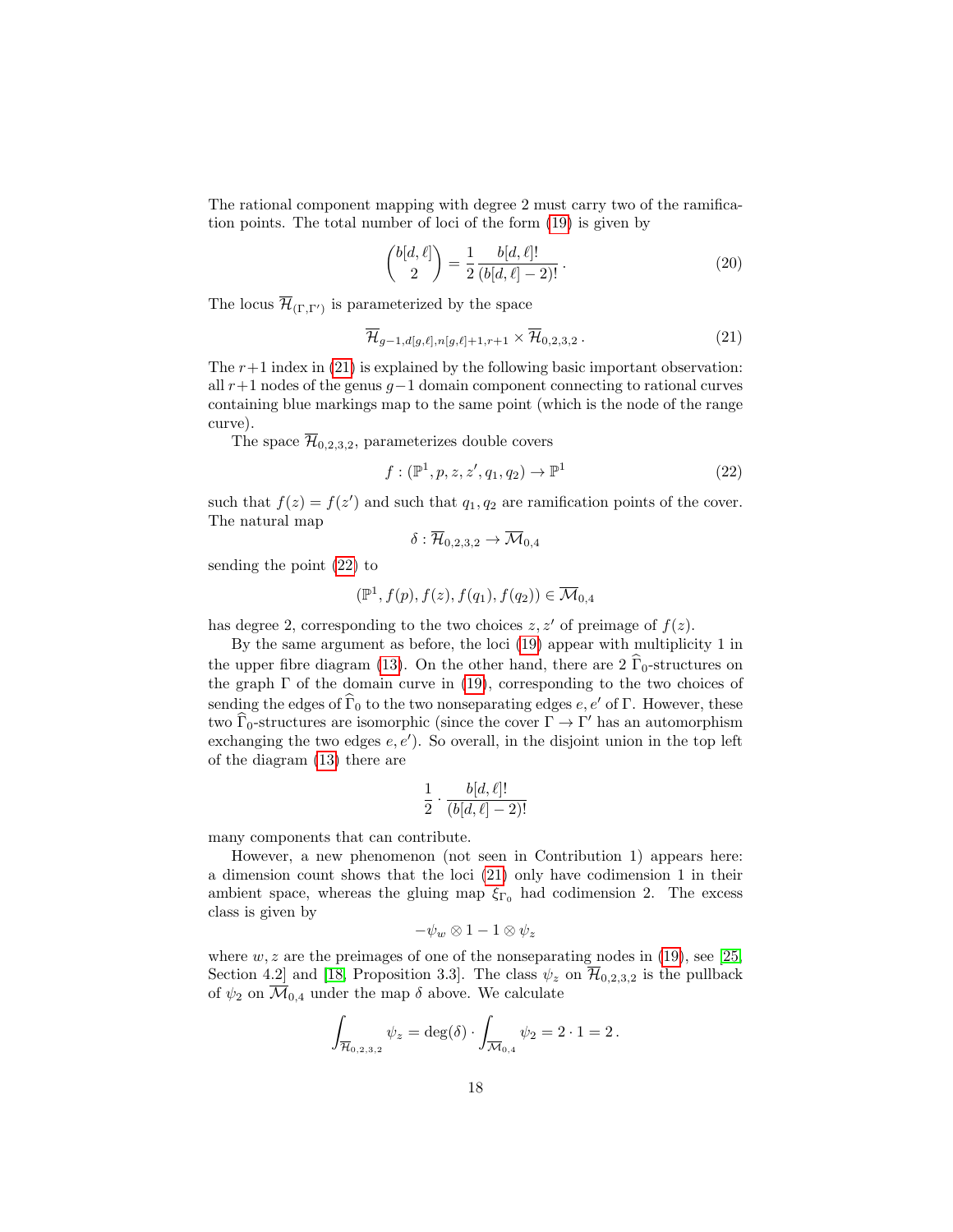The contribution to the degree of  $\tau_{g,\ell,r}^*$  [(C, D)] coming from each locus above is given by the degree of the excess class capped with the preimage of a point under the map

$$
\overline{\mathcal{H}}_{g-1,d[g,\ell],n[g,\ell]+1,r+1}\times\overline{\mathcal{H}}_{0,2,3,2}\to \overline{\mathcal{M}}_{g-1,n[g,\ell]+1}\times\overline{\mathcal{M}}_{0,n[g,\ell]-r+1}\,.
$$

Since the above map does not depend on the factor  $\overline{\mathcal{H}}_{0,2,3,2}$  in the domain, the only nonzero contribution can come from the term  $-1 \otimes \psi_z$ . After eliminating the factor  $\overline{\mathcal{H}}_{0,2,3,2}$  by integrating  $-1 \otimes \psi_z$  (and obtaining a factor  $-2$  from the degree of  $-\psi_z$ ), we are left with the degree of  $\tau_{g-1,\ell+1,r+1}$ .

The total part of the degree arising from Contribution 2 is given by

$$
\frac{1}{2} \cdot \frac{b[d,\ell]!}{(b[d,\ell]-2)!} \cdot (-2) \cdot \deg \tau_{g-1,\ell+1,r+1} = -b[d,\ell]! \cdot \text{TeV}_{g-1,\ell+1,r+1}.
$$

Contribution 3. The third type of locus that can contribute parameterizes covers of the form illustrated in diagram [\(23\)](#page-18-0).

<span id="page-18-0"></span>

The rational component mapping with degree 2 must carry two of the ramification points. The total number of loci of the form [\(19\)](#page-16-0) is given by

$$
\binom{b[d,\ell]}{2} = \frac{1}{2} \frac{b[d,\ell]!}{(b[d,\ell]-2)!}.
$$
\n(24)

The locus  $\mathcal{H}_{(\Gamma,\Gamma')}$  is parameterized by the space

$$
\overline{\mathcal{H}}_{g-1,d[g,\ell],n[g,\ell]+1,r+1} \times \underbrace{\overline{\mathcal{H}}_{0,2,2,2}}_{=\{\text{pt}\}}.
$$
\n(25)

Again the multiplicity is 1, but there are 4 non-isomorphic  $\Gamma_0$ -structures on the graph Γ: one of the two edges of  $\widehat{\Gamma}_0$  must go to the edge of Γ connecting the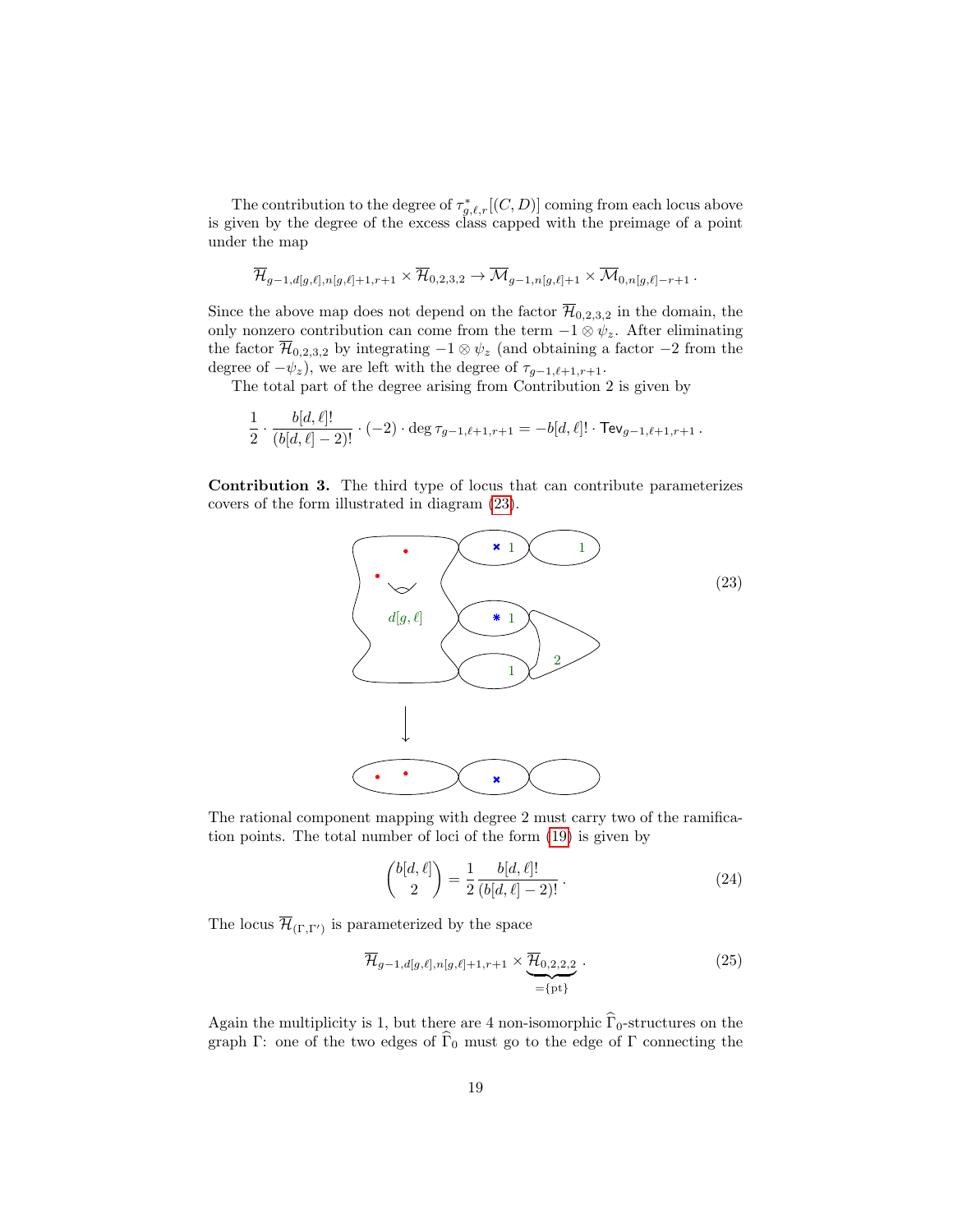genus  $g − 1$  vertex to the vertex containing the last marking. The other can go to either one of the two edges incident to the vertex with the degree 2 map. So overall, in the disjoint union in the top left of the diagram [\(13\)](#page-13-0) there are

$$
2\frac{b[d,\ell]!}{(b[d,\ell]-2)!}
$$

components that can contribute.

By the strategy explained above, the contribution to the degree of  $\tau_{g,\ell,r}^*[(C,D)]$ coming from each locus above is given by the degree of the map

$$
\overline{\mathcal{H}}_{g-1,d[g,\ell],n[g,\ell]+1,r+1}\rightarrow \overline{\mathcal{M}}_{g-1,n[g,\ell]+1}\times \overline{\mathcal{M}}_{0,n[g,\ell]-r+1}
$$

The total part of the degree arising from Contribution 3 is given by

$$
\frac{1}{2} \cdot 2 \cdot \frac{b[d,\ell]!}{(b[d,\ell]-2)!} \cdot 2 \cdot \deg \tau_{g-1,\ell+1,r+1} = 2b[d,\ell]! \cdot \text{TeV}_{g-1,\ell+1,r+1}.
$$

#### Exclusion of other components.

To conclude, we must prove that Contributions 1, 2 and 3 are the only loci in the diagram [\(13\)](#page-13-0) that can contribute.

Let  $\overline{\mathcal{H}}_{(\Gamma,\Gamma')}$  be a locus in [\(13\)](#page-13-0) dominating the moduli space

$$
\overline{\mathcal{M}}_{g-1,n[g,\ell]+1}\times \overline{\mathcal{M}}_{0,n[g,\ell]-r+1}\,.
$$

There must then be a vertex  $v_{g-1} \in V(\Gamma)$  such that the corresponding factor of  $\overline{\mathcal{H}}_{(\Gamma,\Gamma')}$  parameterizes covers from a genus  $g - 1$  curve. Since the  $n[g, \ell] - 1$ first markings will go to the vertex  $v_{q-1}$  after forgetting the ramification points and stabilizing, their images in  $\Gamma'$  will similarly stabilize to a unique vertex  $v_0$ . Therefore, in the cover  $\Gamma \to \Gamma'$ , the vertex  $v_{g-1}$  maps to  $v_0$ . Next, we observe that the map

<span id="page-19-0"></span>
$$
\overline{\mathcal{H}}_{(\Gamma,\Gamma')} \to \overline{\mathcal{M}}_{g-1,n[g,\ell]+1} \times \overline{\mathcal{M}}_{0,n[g,\ell]-r+1}
$$
\n(26)

only depends upon the factors of  $\overline{\mathcal{H}}_{(\Gamma,\Gamma')}$  lying over the vertex  $v_0$ . Indeed, the map to  $\overline{\mathcal{M}}_{g-1,n[g,\ell]+1}$  only depends on the factor for  $v_{g-1}$ . On the other hand, since the stabilization of  $\Gamma'$ , after forgetting the branch points, consists of the single vertex  $v_0$ , the factors of  $\overline{\mathcal{H}}_{(\Gamma,\Gamma')}$  over  $v_0$  determine the component of the map [\(26\)](#page-19-0) to  $\overline{\mathcal{M}}_{0,n[g,\ell]-r+1}$ .

Since the factors over  $v_0$  form a finite cover of the moduli space  $\overline{\mathcal{M}}_{0,n(v_0)}$ associated to  $v_0$ , the valence  $n(v_0)$  must satisfy

$$
n(v_0) - 3 \ge \dim \ \overline{\mathcal{M}}_{g-1,n[g,\ell]+1} \times \overline{\mathcal{M}}_{0,n[g,\ell]-r+1} = b[g,\ell]+n[g,\ell]-r-4
$$

in order for the map [\(26\)](#page-19-0) to be dominant.

A short computation shows that the valence condition is only possible in one of the following cases: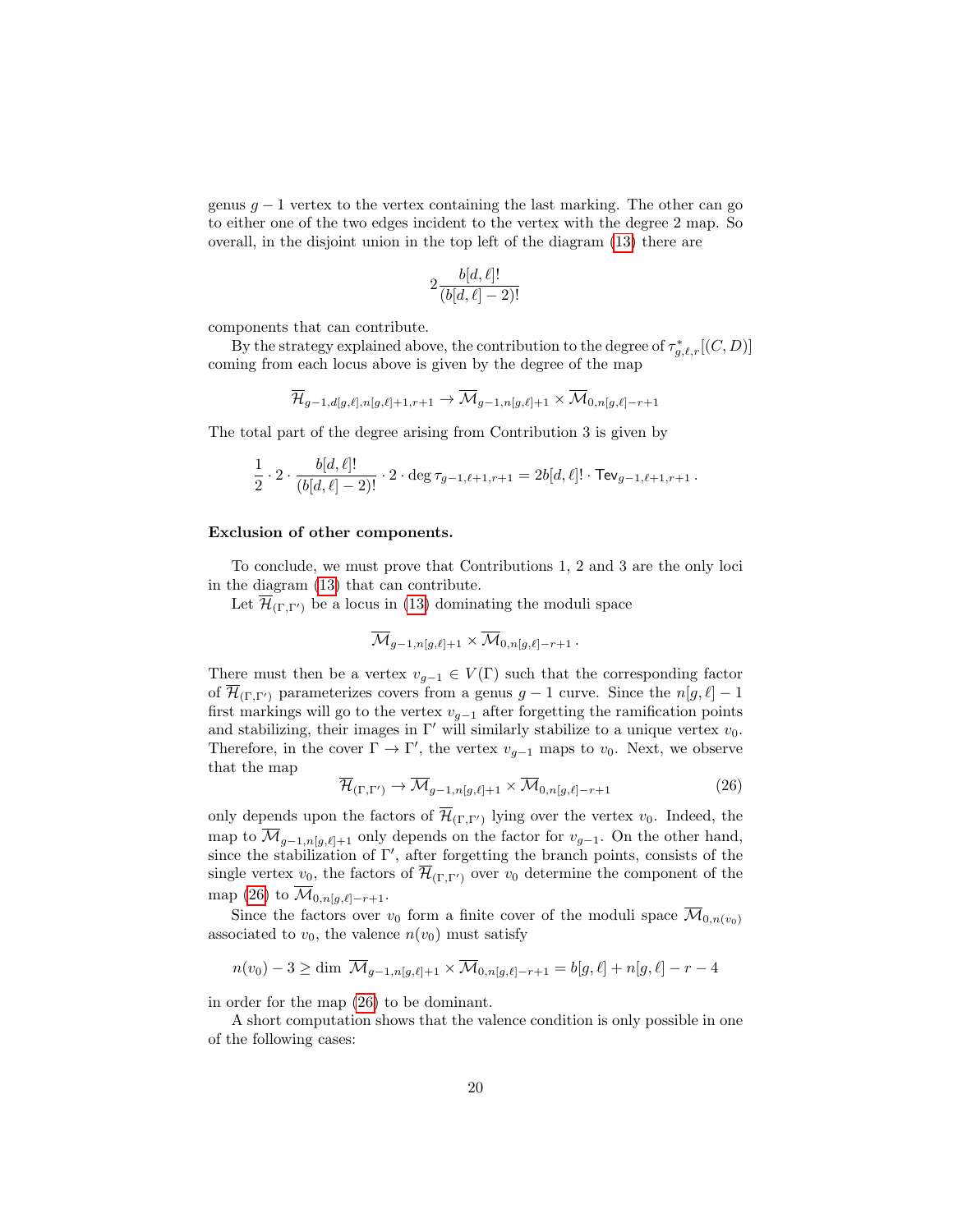- (i)  $\Gamma'$  has two other vertices  $w_1, w_2$ , both of valence 3,
- (ii)  $\Gamma'$  has one other vertex w, of valence 4,
- (iii)  $\Gamma'$  has one other vertex w, of valence 3.

We further observe that for a simple branch point at the vertex  $v_0$  whose ramification point is *not* on the component associated to  $v_{q-1}$ , the position of the branch point does not affect the image under the map [\(26\)](#page-19-0). Therefore, in cases (i) and (ii) all the simple ramification points over  $v_0$  are located at the vertex  $v_{g-1}$ , whereas in case (iii) at most one of them can be on a separate component.

Finally, we observe that for every leaf of the graph  $\Gamma'$  which is not equal to  $v_0$  (so one of the vertices  $w, w_1, w_2$  above), the leaf must contain at least two of the simple branch points. Indeed, by the condition that there is a  $\Gamma_0$  structure on  $\Gamma \to \Gamma'$ , there must be a circular path from  $v_{g-1}$  to itself in  $\Gamma$  whose edges surject to the edges of  $\Gamma'$ . Thus over a leaf there must be a vertex with at least two edges adjacent, which needs at least two ramification points on that vertex.

**Case (i)** There are two possibilities  $\Gamma'_1$  and  $\Gamma'_2$  for the graph  $\Gamma'$ .



By the general comments above, the two markings at  $w_2$  must be branch points, and we see that there are at least  $b[g, \ell] - 3$  simple ramification points at  $v_{q-1}$ . The configuration is only possible if the degree at the vertex  $v_{q-1}$  remains at  $d[g, \ell]$ , otherwise the number of ramification points would drop by at least 4. The marking at  $w_1$  is then forced to be the image of the marking  $p_{n[g,\ell]}$ , since otherwise this marking would be contained in the genus  $g - 1$  component of the curve, contradicting the shape [\(12\)](#page-12-3) we have fixed before. We conclude that only the pair  $(\Gamma, \Gamma'_1)$  of Contribution 3 has the specified shape.



The markings at  $w_1, w_2$  belonging to branch points, so we have precisely  $b[g, \ell]-4$ branch points at  $v_0$ . Then the component  $v_{g-1}$  must have degree  $d[g, \ell] - 1$ , so that there is an additional vertex of genus 0 over  $v_0$  mapping with degree 1. We are then forced to be in the case of Contribution 1.

Case (ii) The shape of the graph  $\Gamma'$  is as follows:

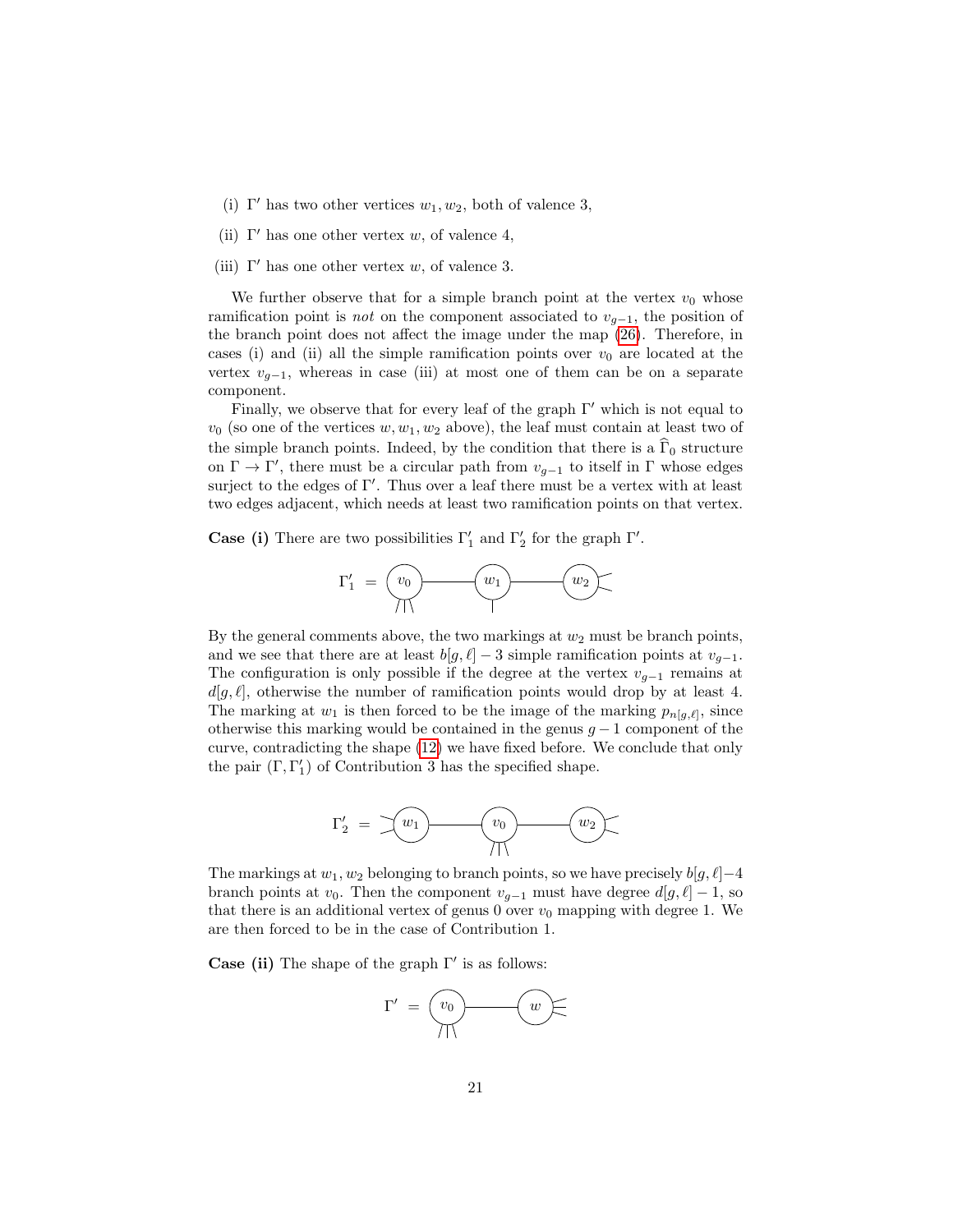Since there are at least  $b[g, \ell] - 3$  simple branch points at  $v_0$ , the component  $v_{q-1}$  must map with full degree  $d[g, \ell]$ . Therefore, one of the three markings at w is forced to be the image of marking  $p_{n[g,\ell]}$ . Moreover, the point  $p_{n[g,\ell]}$  must lie on the unique loop in  $\Gamma$  which goes through the vertex over w containing the two ramification points. We are in the case of Contribution 2.

**Case (iii)** The graph  $\Gamma'$  has the following shape:

$$
\Gamma' \;=\; \underbrace{\text{ } (v_0) \qquad \qquad (w)}_{\text{}}.
$$

The markings at w are branch points, so the remaining  $b[g, \ell] - 2$  branch points are at  $v_0$ . As we have seen before, in case (iii), at most one of the associated ramification points can be on a component not equal to  $v_{g-1}$ , which still forces  $b[g, \ell] - 3$  ramification points on  $v_{g-1}$ . The component  $v_{g-1}$  must map with full degree  $d[g, \ell]$ . Hence we arrive at a contradiction, since the marking  $p_{n[g,\ell]}$  lies over  $v_0$  and thus in  $v_{g-1}$ . The curve can not have the shape [\(12\)](#page-12-3).

Contributions 1,2, and 3 are therefore the only nonvanishing terms in the intersection. After summing the three contributions to the degree of  $\tau_{g,\ell,r}$  and dividing by  $b[d, \ell]!$ , we obtain the recursion stated in the Proposition.  $\Box$ 

# <span id="page-21-0"></span>4 Proof of Theorems [1-](#page-3-0)[3](#page-4-2) for  $\ell \geq 0$

#### <span id="page-21-1"></span>4.1 The genus 0 case

The recursion of Proposition [7](#page-12-1) reduces the calculation of the degree of  $\tau_{q,\ell,r}$  to the genus  $g = 0$  case. Indeed, for  $n[g, \ell] - r + 1 \geq 3$ , we can apply the recursion and lower the genus and, for  $n[g, \ell] - r + 1 < 3$ , Tev<sub>g, $\ell, r$ </sub> is defined to be 0. In genus 0, since

$$
1 \le r \le d[0, \ell] = \ell + 1
$$

by [\(3\)](#page-4-5), we must have  $\ell \geq 0$ . The Tevelev degrees in genus 0 for  $\ell \geq 0$  are determined by the following result.

<span id="page-21-2"></span>**Proposition 8.** For  $\ell \geq 0$  and  $1 \leq r \leq \ell + 1$  we have

$$
\mathsf{TeV}_{0,\ell,r}=1.
$$

*Proof.* Let  $(\mathbb{P}^1, p_1, \ldots, p_n)$  be a genus 0 curve with n distinct markings, for

$$
n = n[0, \ell] = 3 + 2\ell \ge 3.
$$

Let  $\mathcal{M}_{d,r}$  be the moduli space of maps

$$
\pi: (\mathbb{P}^1,p_1,\ldots,p_n) \to \mathbb{P}^1
$$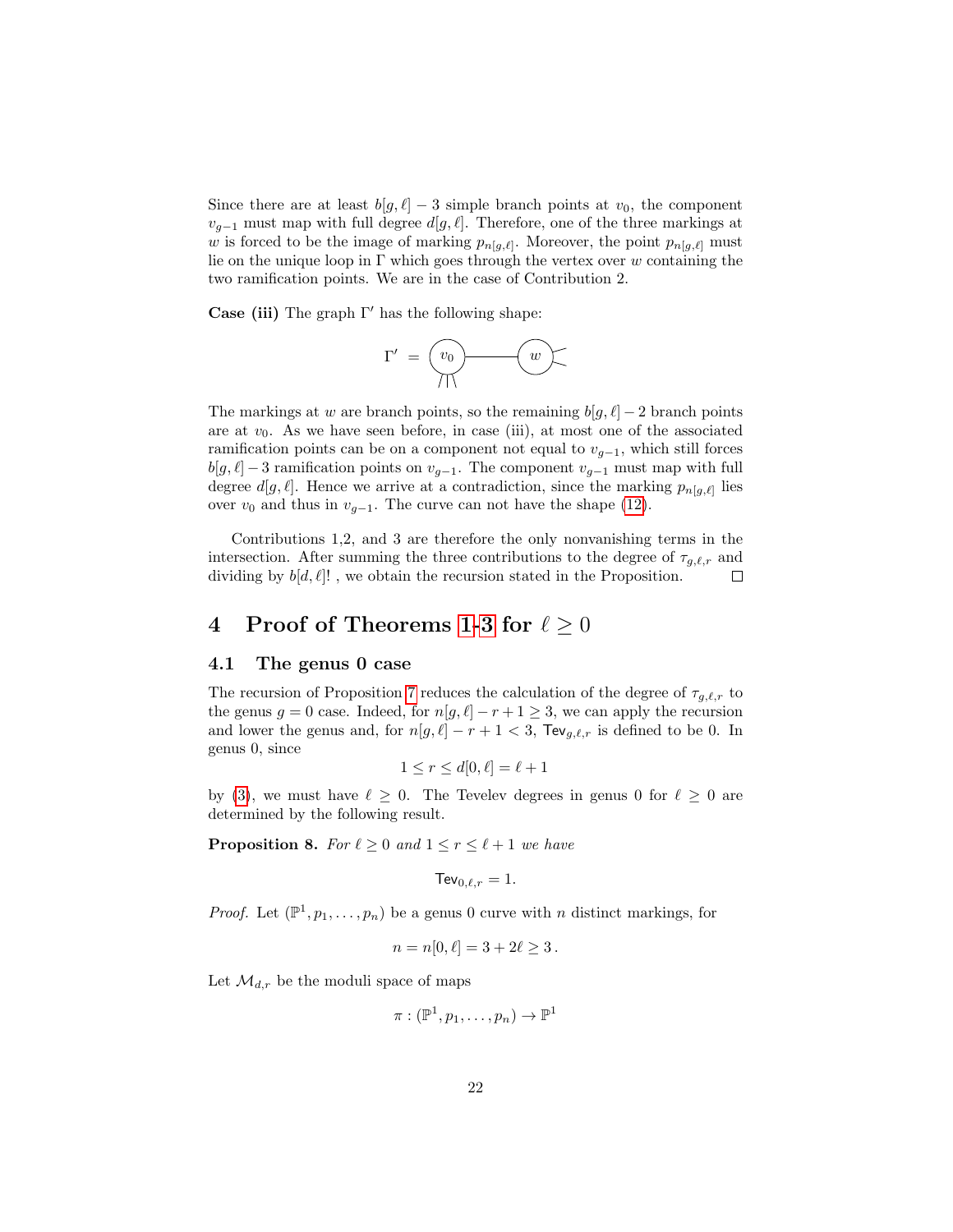of degree  $d[0, \ell] = 1 + \ell$  satisfying

$$
\pi(p_{n-r+1}) = \ldots = \pi(p_n) = [1,0] \in \mathbb{P}^1.
$$

The moduli space  $\mathcal{M}_{d,r}$  is the nonsingular  $n-r$  dimensional quasi-projective subvariety

$$
\mathcal{M}_{d,r} \subset \mathbb{P}(H^0(\mathbb{P}^1, \mathcal{O}_{\mathbb{P}^1}(d)) \oplus H^0(\mathbb{P}^1, \mathcal{O}_{\mathbb{P}^1}(d)))
$$

defined by pairs of sections  $(s_0, s_1)$  of  $H^0(\mathbb{P}^1, \mathcal{O}_{\mathbb{P}^1}(d))$  satisfying:

- (i)  $s_0$  and  $s_1$  have no common zeros,
- (ii)  $s_1$  vanishes at the r points  $p_{n-r+1}, \ldots, p_n$ .

Conditions (ii) are linear, so  $\mathcal{M}_{d,r} \subset \mathbb{P}^{2d+1-r} = \mathbb{P}^{n-r}$ .

The tangent space of  $\mathcal{M}_{d,r}$  at  $[\pi] \in \mathcal{M}_{d,r}$  is

 $\textsf{Tan}_{\pi} = H^0(\mathbb{P}^1, \pi^*(\textsf{Tan}_{\mathbb{P}^1})(-p_{n-r+1}-\ldots-p_n))$  .

The degree of the line bundle  $\pi^*(\text{Tan}_{\mathbb{P}^1})(-p_{n-r+1}-...-p_n)$  is

$$
2(1+\ell) - r = n - r - 1.
$$

Since the points  $p_1, \ldots, p_{n-r}$  impose independent conditions on sections of  $\pi^*(\textsf{Tan}_{\mathbb{P}^1})(-p_{n-r+1}-\ldots-p_n)$ , the differential of the evaluation map

$$
\text{ev}: \mathcal{M}_{d,r} \to (\mathbb{P}^1)^{n-r}, \quad [\pi] \mapsto (\pi(p_1), \dots, \pi(p_{n-r}))
$$

is surjective.

Let  $x_1 \ldots, x_{n-r} \in \mathbb{P}^1$  be general points. For  $1 \leq i \leq n-r$ , let

$$
\mathsf{H}_i\subset \mathcal{M}_{d,r}
$$

be the locus of maps  $\pi$  satisfying

<span id="page-22-1"></span>
$$
\pi(p_i)=x_i.
$$

The closure  $\overline{H}_i \subset \mathbb{P}^{2d+n-r}$  is a linear space of codimension 1. Since

$$
\mathrm{ev}^{-1}(x_1,\ldots,x_{n-r}) \subset \mathcal{M}_{d,r} \tag{27}
$$

is both transverse and linear,  $ev^{-1}(x_1,\ldots,x_{n-r})$  is either empty or a reduced point. Since the image of ev is dense,  $ev^{-1}(x_1,\ldots,x_{n-r})$  must be a reduced point.[14](#page-22-0)

Finally, a dimension count shows the single reduced point [\(27\)](#page-22-1) corresponds to a map with only simple ramification points. Therefore,  $\text{TeV}_{0,\ell,r} = 1$ .  $\Box$ 

$$
\overline{\mathcal{M}}_{d,r} = \mathbb{P}^{n-r} \subset \mathbb{P}(H^0(\mathbb{P}^1, \mathcal{O}_{\mathbb{P}^1}(d)) \oplus H^0(\mathbb{P}^1, \mathcal{O}_{\mathbb{P}^1}(d))).
$$

Using the standard description of

$$
\partial \overline{\mathcal{M}}_{d,r} = \overline{\mathcal{M}}_{d,r} \setminus \mathcal{M}_{d,r}
$$

via maps of lower degrees, the intersection of  $\overline{H}_1 \cap \ldots \cap \overline{H}_{n-r}$  is easily seen to be disjoint from  $\partial \overline{\mathcal{M}}_{d,r}$  using the genericity of  $q_1, \ldots, q_{n-r}$ .

<span id="page-22-0"></span> $14$ Alternatively, the empty case is easily seen to be impossible. The hyperplane closures have to intersect in the linear space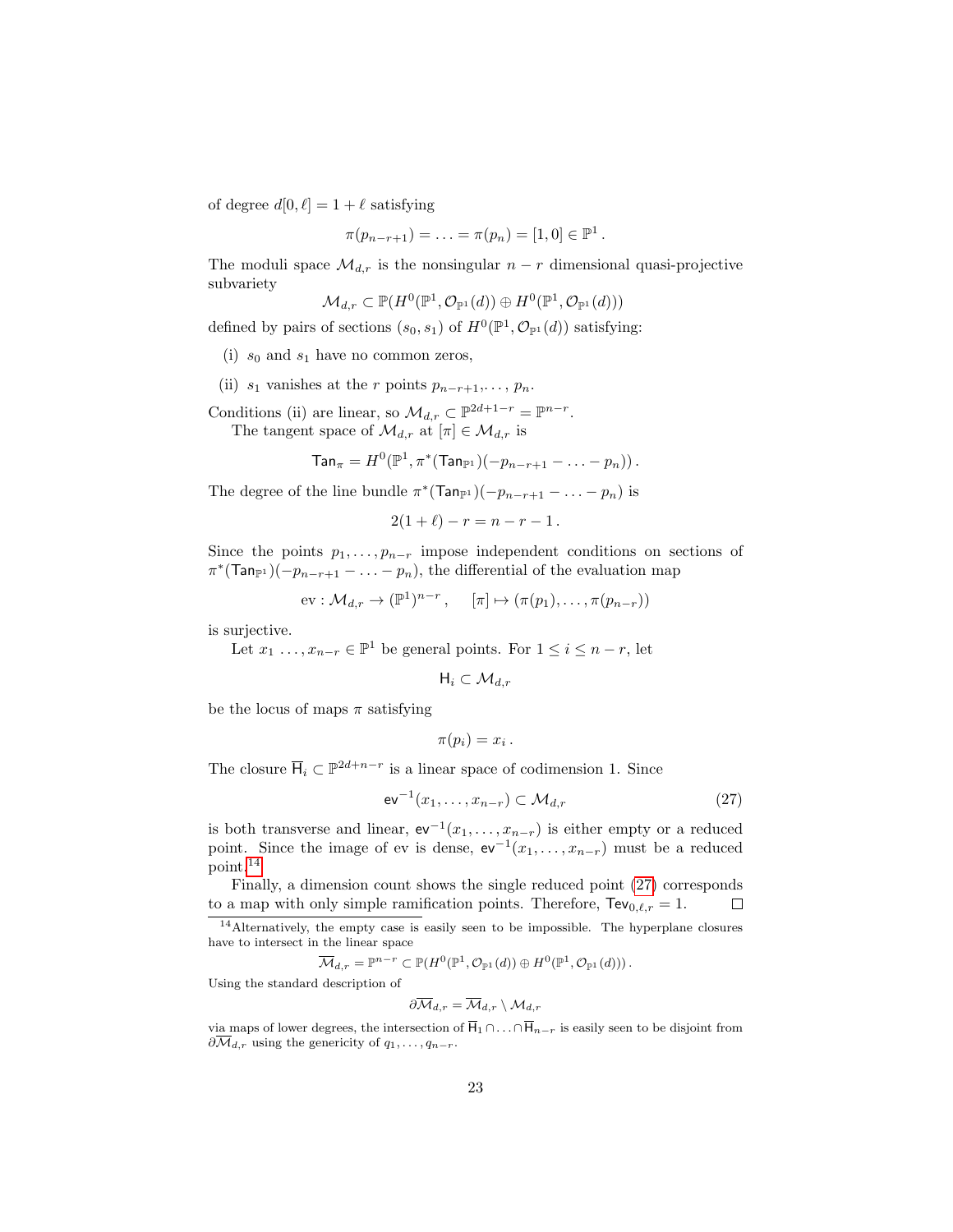### <span id="page-23-0"></span>4.2 Induction argument

We are ready to completely calculate the Tevelev degrees in case  $\ell \geq 0$ . Because of the form of the recursion [\(11\)](#page-12-2), we consider all the cases with  $\ell \geq 0$  at once instead of proving Theorems [1,](#page-3-0) [2,](#page-4-3) and [3](#page-4-2) separately.

**Theorem.** For  $g \ge 0$ ,  $\ell \ge 0$  and  $1 \le r \le \ell + 1 + g$ , we have

$$
\mathsf{TeV}_{g,l,r} = \begin{cases} 2^g - \sum_{j=0}^{r-2} {g \choose j} & \text{for } \ell = 0, \\ \mathsf{TeV}_{g,0,\max(r-l,1)} & \text{for } \ell \le r, \\ 2^g & \text{for } \ell \ge r. \end{cases}
$$

*Proof.* We proceed by induction on g. The  $g = 0$  case is covered by Proposition [8.](#page-21-2) Suppose  $g > 0$ .

Step 1 We consider the case  $\ell \ge r \ge 1$ . If we start with  $\ell \ge r$ , the same inequality persists for the recursion, and we have

$$
\text{TeV}_{g,\ell,r} = \text{TeV}_{g-1,\ell,\max(1,r-1)} + \text{TeV}_{g-1,\ell+1,r+1} = 2^{g-1} + 2^{g-1} = 2^g.
$$

Step 2 We consider case  $0 \leq \ell \leq r$ . We have already checked the case  $\ell = r$ . Suppose  $\ell < r$ . If we start with  $\ell < r$ , then the non-strict inequality  $\ell \leq r$ persists in the first step of the recursion. We have

$$
\begin{split} \mathsf{TeV}_{g,\ell,r} &= \mathsf{TeV}_{g-1,\ell,\max(r-1,1)} + \mathsf{TeV}_{g-1,\ell+1,r+1} \\ &= 2^{g-1} - \sum_{j=0}^{\max(r-3-l,-1-\ell)} \binom{g-1}{j} + 2^{g-1} - \sum_{j=0}^{r-2-l} \binom{g-1}{j} \\ &= 2^g - \sum_{j=0}^{r-2-l} \left[ \binom{g-1}{j-1} + \binom{g-1}{j} \right] \\ &= 2^g - \sum_{j=0}^{r-2-l} \binom{g}{j} \,, \end{split}
$$

where in the first equality we are using the inductive step applied to  $g$ .

The proof is complete.

 $\Box$ 

#### <span id="page-23-1"></span>4.3 Lines in projective space

By the formulas of Theorems [2](#page-4-3) and [3,](#page-4-2) we have

$$
\text{TeV}_{g,\ell,g+1+\ell} = 1. \tag{28}
$$

The Tevelev degree is defined via the map

$$
\tau_{g,\ell,g+1+\ell} : \overline{\mathcal{H}}_{g,g+1+\ell,g+3+2\ell,g+1+\ell} \to \overline{\mathcal{M}}_{g,g+3+2\ell} \times \overline{\mathcal{M}}_{0,3+\ell}.
$$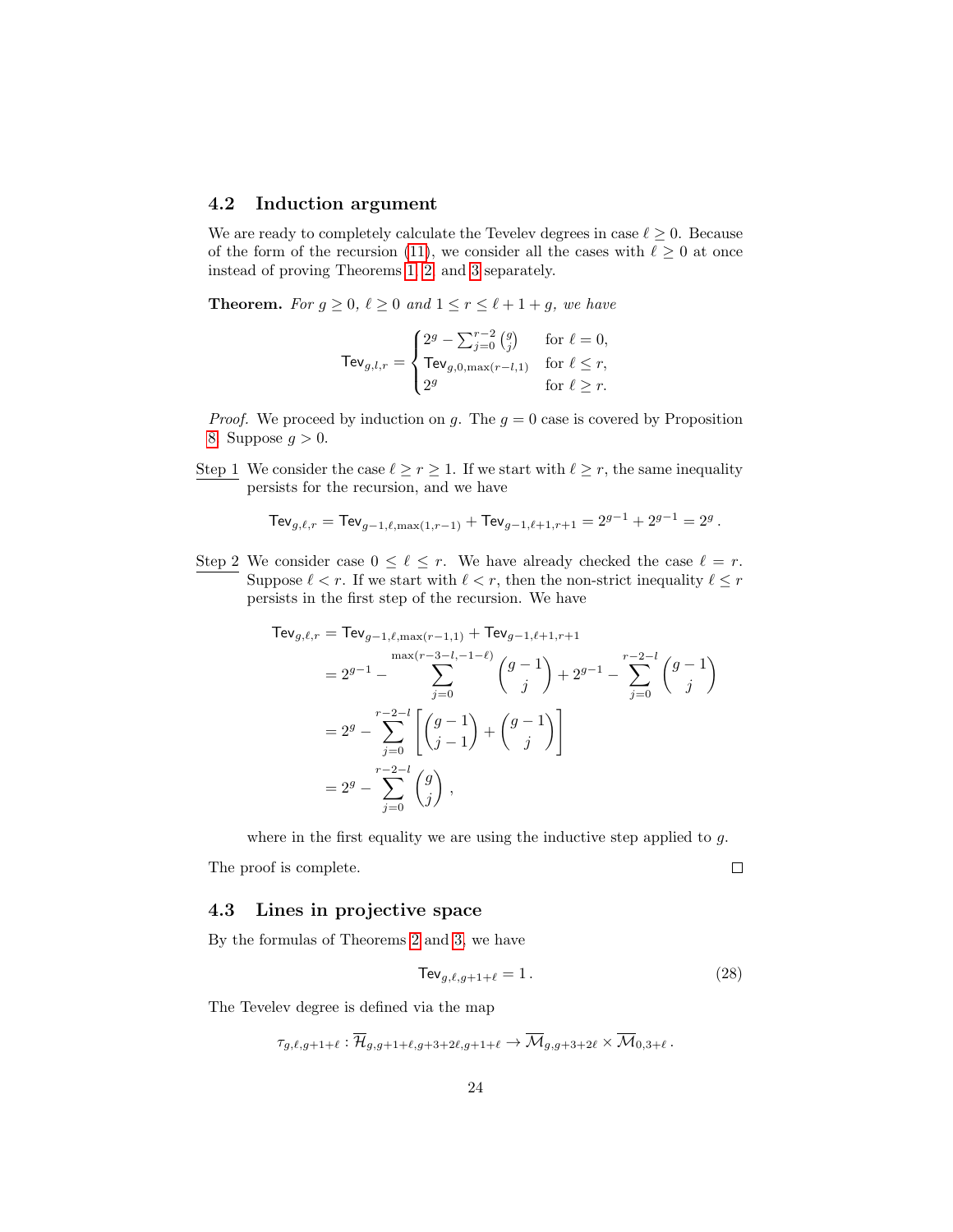There is a simple geometric reason for the Tevelev degree to be 1 here.

Let  $(C, p_1, \ldots, p_{g+3+2\ell})$  be a general nonsingular pointed curve. The last  $g + 1 + \ell$  markings (associated to r) determine a line bundle L on C. Consider the complete linear series  $\mathbb{P}(H^0(C, L))$  of dimension  $1 + \ell$  by Riemann-Roch.

• There is a distinguished element

$$
\zeta = [p_{3+\ell} + \ldots + p_{g+3+2\ell}] \in \mathbb{P}(H^0(C, L)).
$$

• There are  $2 + \ell$  distinguished hyperplanes

$$
\mathsf{H}_1,\ldots,\mathsf{H}_{2+\ell}\subset\mathbb{P}(H^0(C,L))
$$

determined by the points  $p_1, \ldots, p_{2+\ell} \in C$ .

• There is a projective space  $\mathbb{P}(Tan_{\zeta})$  of dimension  $\ell$  parameterizing lines

$$
\mathsf{P} \subset \mathbb{P}(H^0(C, L))
$$

passing through  $\zeta$ .

For a general such line P, we obtain a  $3 + \ell$  pointed curve of genus 0,

<span id="page-24-2"></span>
$$
(\mathsf{P}, \zeta, \mathsf{P} \cap \mathsf{H}_1, \ldots, \mathsf{P} \cap \mathsf{H}_{2+\ell}).
$$

The associated rational map

$$
\mathbb{P}(\text{Tan}_{\zeta}) \dashrightarrow \mathcal{M}_{0,3+\ell} \tag{29}
$$

is easily seen to be birational (of degree 1). The degree is  $\text{TeV}_{g,\ell,g+1+\ell}$ .

The map [\(29\)](#page-24-2) has the flavour of a Gale transformation. In the  $\ell = 1$  case, a direct connection to the Gale transformation can be made. Whether the birationality of  $(29)$  can be explained for all  $\ell$  in terms of the Gale transformation is a question left to the reader.

# <span id="page-24-0"></span>5 Path counting

#### <span id="page-24-1"></span>5.1 Notation

We consider here the case  $\ell \leq 0$  and prove Theorem [4.](#page-6-0) Before presenting the proof, we briefly recall the notation of Section [1.4.](#page-4-1)

For  $\ell \leq 0$  and  $r \geq 1$ , we have

$$
n[g, \ell] = 3 + g + 2\ell.
$$

After imposing  $n[g, \ell] - (r - 1) \geq 3$ , we obtain the condition

$$
g\geq r-2\ell-1.
$$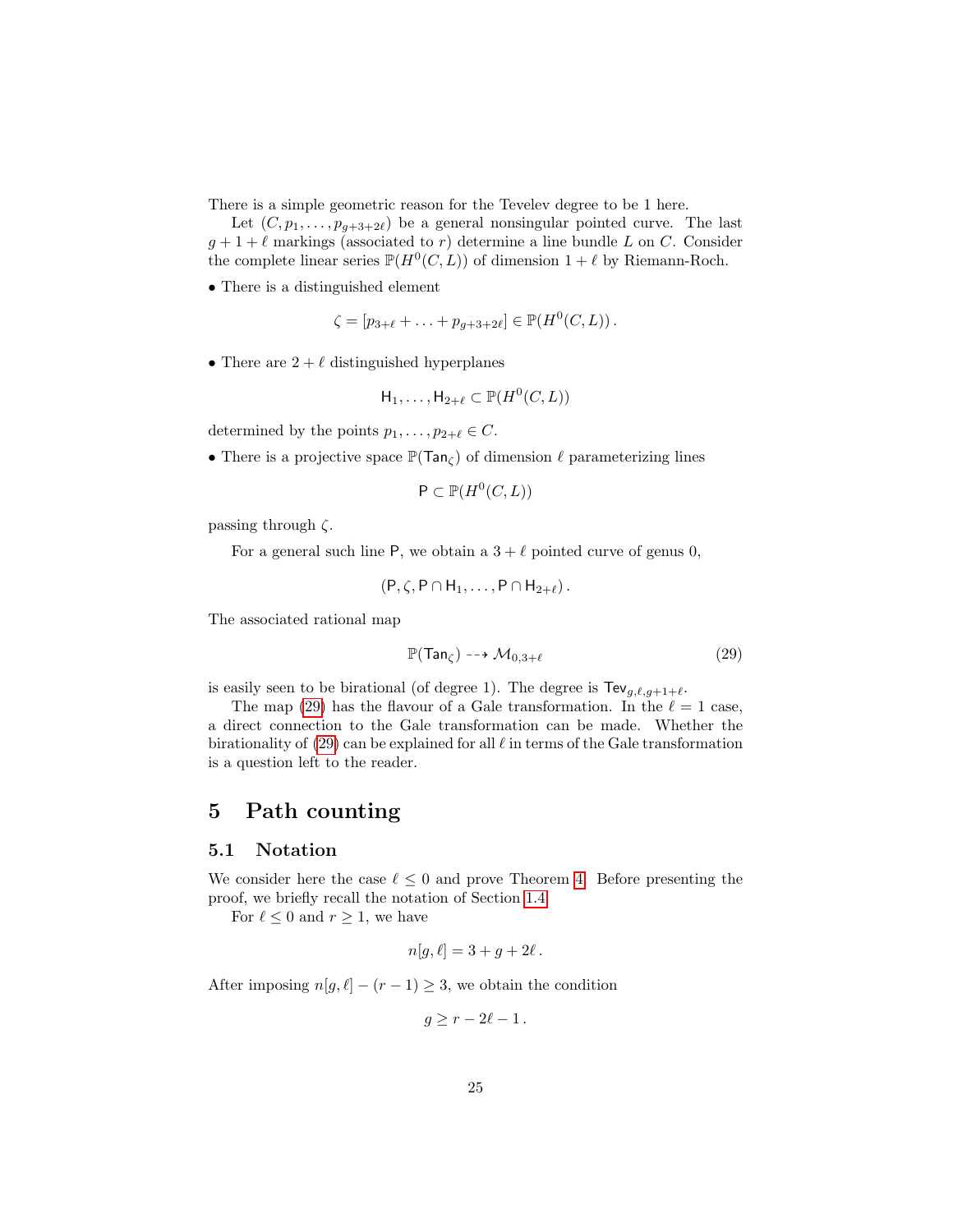Following the notation of Section [1.4,](#page-4-1)

$$
g[\ell,r] = r - 2\ell - 1.
$$

We also have

$$
d[g[\ell, r], \ell] = g[\ell, r] + 1 + \ell = r - \ell > 0.
$$

Define the infinite vectors  $\mathsf{T}_{\ell,r}$  and  $\mathsf{E}_r$  by

$$
\mathsf{T}_{\ell,r}[j] = \mathsf{TeV}_{g[\ell,r]+j,\ell,r} \quad \text{and} \quad \mathsf{E}_r[j] = 2^{r+j-1} - \sum_{i=0}^{r-2} \binom{r+j-1}{i}
$$

for  $j \geq 0$ . We set

<span id="page-25-1"></span>
$$
\mathsf{T}_{\ell,r}[j] = 0 \quad \text{and} \quad \mathsf{E}_r[j] = 0
$$

for  $j < 0$ . For all  $j \in \mathbb{Z}$  and  $r \geq 1$ , we have

$$
\mathsf{E}_{r+1}[j+1] = \mathsf{E}_{r+1}[j] + \mathsf{E}_r[j+1].\tag{30}
$$

# <span id="page-25-0"></span>5.2 Proof of Theorem [4](#page-6-0) for  $\ell \leq 0$

By Theorems [2](#page-4-3) and [3](#page-4-2) for  $\ell \geq 0$ , we already know

$$
\mathsf{T}_{0,r}=\mathsf{E}_r=\sum_{\gamma\in\mathsf{P}(0,r)}\mathsf{E}_{\mathsf{Ind}(\gamma)}
$$

holds.

We prove the formula of Theorem [4](#page-6-0) for the coefficient

$$
\mathsf{T}_{\ell,r}[j] \ \ \text{for} \ \ j \ge 0
$$

by induction on  $g = g[\ell, r]+j$ . When  $g[\ell, r]+j = 0$ , we must have  $(\ell, r) = (0, 1)$ and  $j = 0$ . So the base of the induction is established.

Suppose now  $g[\ell, r] + j > 0$ . The proof of the induction step is split into two cases:

**Case 1.** Suppose  $r = 1$  and  $\ell \leq 0$ .

• If  $j = 0$ , we have

$$
T_{\ell,1}[0] = \text{TeV}_{g[\ell,1],\ell,1}
$$
  
= 
$$
\text{TeV}_{g[\ell,1]-1,\ell+1,2}
$$
  
= 
$$
T_{\ell+1,2}[0]
$$
  
= 
$$
\sum_{\gamma \in \text{P}(\ell+1,2)} \text{E}_{\text{Ind}(\gamma)}[0]
$$
  
= 
$$
\sum_{\gamma \in \text{P}(\ell,1)} \text{E}_{\text{Ind}(\gamma)}[0].
$$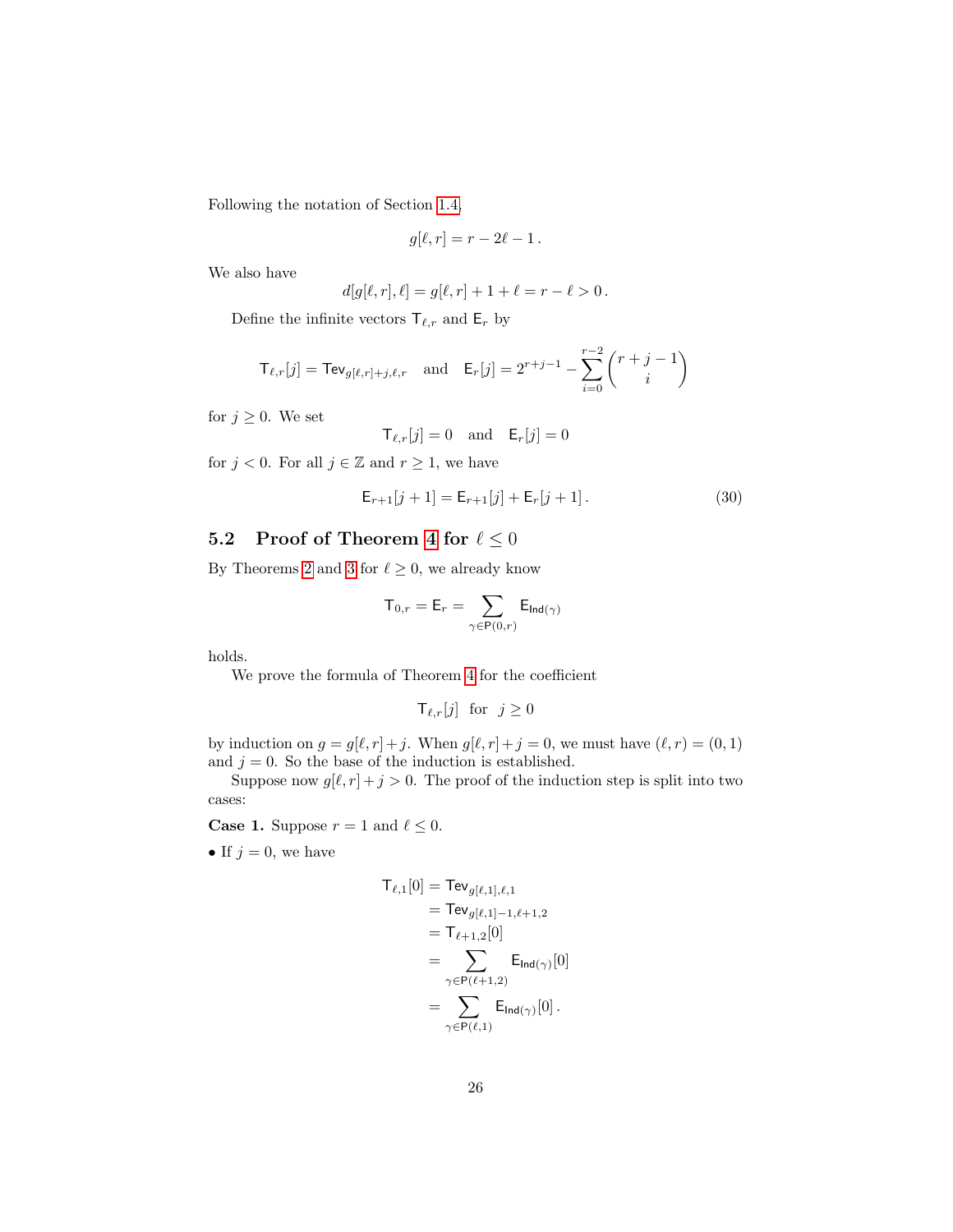The second equality follows from [\(11\)](#page-12-2) since

$$
\text{TeV}_{g[\ell,1]-1,\ell,1} = \text{T}_{\ell,1}[-1] = 0.
$$

The last equality follows from  $\mathsf{E}_{\mathsf{Ind}(\gamma)}[0] = 1$  for all  $\gamma \in \mathsf{P}(\ell, 1) \cup \mathsf{P}(\ell + 1, 2)$  and the fact that  $P(\ell + 1, 2)$  and  $P(\ell, 1)$  are in bijection.

• If  $j > 0$ , we have

$$
T_{\ell,1}[j] = \text{TeV}_{g[\ell,1]+j,\ell,1}
$$
  
\n
$$
= \text{TeV}_{g[\ell,1]+j-1,\ell,1} + \text{TeV}_{g[\ell,1]+j-1,\ell+1,2}
$$
  
\n
$$
= T_{\ell,1}[j-1] + T_{\ell+1,2}[j]
$$
  
\n
$$
= \sum_{\gamma \in \text{P}(\ell,1)} \text{E}_{\text{Ind}(\gamma)}[j-1] + \sum_{\gamma \in \text{P}(\ell+1,2)} \text{E}_{\text{Ind}(\gamma)}[j]
$$
  
\n
$$
= \sum_{\gamma \in \text{P}(\ell,1)} \text{E}_{\text{Ind}(\gamma)}[j-1] + \sum_{\gamma \in \text{P}(\ell,1)} \text{E}_{\text{Ind}(\gamma)-1}[j]
$$
  
\n
$$
= \sum_{\gamma \in \text{P}(\ell,1)} \text{E}_{\text{Ind}(\gamma)}[j].
$$

In the fifth equality, we use the natural bijection between  $P(\ell + 1, 2)$  and  $P(\ell, 1)$ given by completing a path that ends in  $(\ell + 1, 2)$  to a path that ends  $(\ell, 1)$  by stepping with D. In the last equality, we use [\(30\)](#page-25-1).

**Case 2.** Suppose  $r > 1$  and  $\ell \leq 0$ .

For all  $j \geq 0$ , we have a similar chain of equalities:

$$
T_{\ell,r}[j] = \text{TeV}_{g[\ell,r]+j,\ell,r} \n= \text{TeV}_{g[\ell,r]+j-1,\ell,r-1} + \text{TeV}_{g[\ell,r]+j-1,\ell+1,r+1} \n= T_{\ell,r-1}[j] + T_{\ell+1,r+1}[j] \n= \sum_{\gamma \in \text{P}(\ell,r-1)} \text{E}_{\text{Ind}(\gamma)}[j] + \sum_{\gamma \in \text{P}(\ell+1,r+1)} \text{E}_{\text{Ind}(\gamma)}[j] \n= \sum_{\gamma \in \text{P}(\ell,r)} \text{E}_{\text{Ind}(\gamma)}[j],
$$

which completes the induction step.

#### $\Box$

### <span id="page-26-0"></span>5.3 Refined Dyck path counting

For  $\ell \leq 0$  and  $r \geq 1$ , we can write

<span id="page-26-1"></span>
$$
\mathsf{T}_{\ell,r} = \sum_{s=1}^{r-\ell+1} c_{\ell,r}^s \mathsf{E}_s \tag{31}
$$

by Theorem [4](#page-6-0) and Corollary [5.](#page-7-5) By definition,

$$
\mathsf{E}_1[j] = 2^j.
$$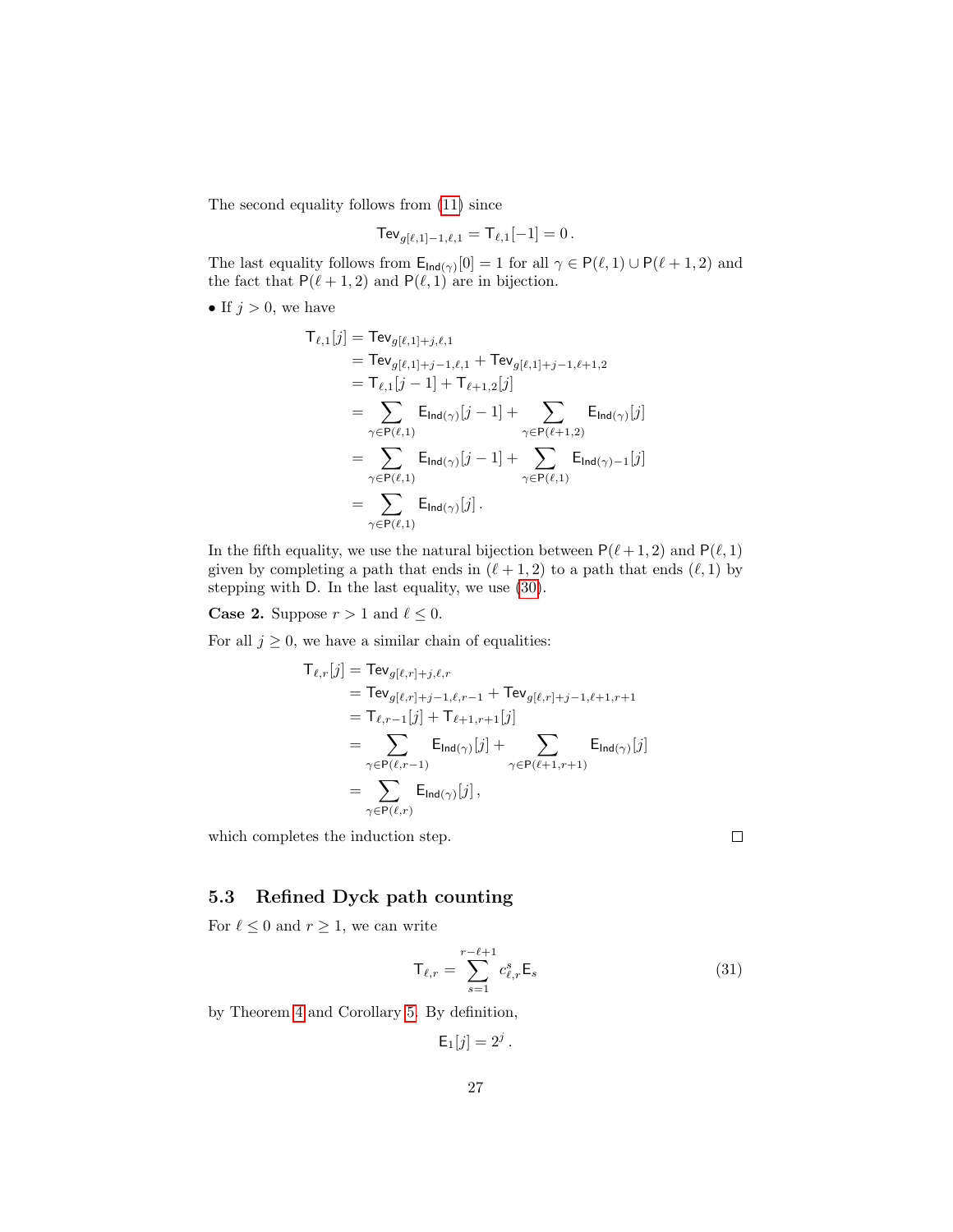| $\boldsymbol{r}$ | $\mathbf{1}$                     | $\overline{2}$                                | 3                                                     | $\overline{4}$                                                    | $\overline{5}$                                                               |
|------------------|----------------------------------|-----------------------------------------------|-------------------------------------------------------|-------------------------------------------------------------------|------------------------------------------------------------------------------|
| $-1$             | $E_3$                            | $2E_3$                                        | $2E_3 + E_4$                                          | $2E_3 + E_4$<br>$+E5$                                             | $2E_3 + E_4$<br>$+ E_5 + E_6$                                                |
| $-2$             | $2E_4$                           | $2E_3 + 3E_4$                                 | $4E_3 + 4E_4$<br>$+E5$                                | $6E_3 + 5E_4$<br>$+2E_5 + E_6$                                    | $8E_3 + 6E_4$<br>$+3E_5 + 2E_6$<br>$+E7$                                     |
| $-3$             | $2E_4 + 3E_5$                    | $4E_3 + 6E_4$<br>$+4E5$                       | $10E_3 + 11E_4$<br>$+6E_5 + E_6$                      | $18E_3 + 17E_4$<br>$+9E_5 + 3E_6$<br>$+E7$                        | $28E_3 + 24E_4$<br>$+13E_5+6E_6$<br>$+3E7$                                   |
| $-4$             | $4E_4 + 6E_5$<br>$+4E_6$         | $10E_3 + 15E_4$<br>$+12E_5+5E_6$              | $28E_3 + 32E_4$<br>$+21E_5 + 8E_6$<br>$+E7$           | $56E_3 + 56E_4$<br>$+34E_5 + 14E_6$<br>$+4E_7 + E_8$              | $96E_3 + 88E_4$<br>$+52E_5 + 24E_6$<br>$+10E_7 + 4E_8$<br>Eq                 |
| $-5$             | $10E_4 + 15E_5$<br>$+12E_6+5E_7$ | $28E_3 + 42E_4$<br>$+36E_5 + 20E_6$<br>$+6E7$ | $84E_3 + 98E_4$<br>$+70E_5 + 34E_6$<br>$+10E_7 + E_8$ | $180E_3 + 186E_4$<br>$+122E_5 + 58E_6$<br>$+20E_7+5E_8$<br>$+E_9$ | $330E_3 + 315E_4$<br>$+198E_5+97E_6$<br>$+40E_7 + 15E_8$<br>$+5E_9 + E_{10}$ |

Table 1: Values of  $\mathsf{T}_{\ell,r}$  for  $\ell < 0$ 

For  $s \geq 2$ , define the vectors  $\mathsf{E}'_s$  by

$$
\mathsf{E}'_s[j] = \mathsf{E}_s[j] - 2^{s-1} \mathsf{E}_1[j].
$$

Then,  $\mathsf{E}'_s[j]$  a polynomial in j of degree  $s-2$ . The vectors  $\mathsf{E}_s$  are therefore independent, and the coefficients  $c_{\ell,r}^s$  in [\(31\)](#page-26-1) are unique.

By Theorem [4,](#page-6-0) the coefficient  $c_{\ell,r}^s$  is the number of paths  $\gamma \in \mathsf{P}(\ell, r)$  of index s and therefore defines a refined Dyck path counting problem. The solution is given by the following result.

<span id="page-27-1"></span>**Proposition 9.** Let  $\ell \leq 0$  and  $r \geq 1$ .

- If  $\ell = 0$  and  $s \in \mathbb{Z}$ , then<sup>[15](#page-27-0)</sup>  $c_{0,r}^s = \delta_r^s$ .
- **■** If  $\ell = -1$  and  $s \in \mathbb{Z}$ , then  $c_{-1,r}^s = \delta_{r+1}^{s-\delta_{r,1}}$ .
- If  $\ell < -1$  and  $3 \leq s \leq r \ell + 1$ , then

$$
c_{\ell,r}^s = \frac{(s-2)(s+r-4)}{|\ell|-2+r} \binom{|2\ell|+r-s-1}{|\ell|+2-s} + \binom{|2\ell|+r-s-1}{|\ell|-1} - \binom{|2\ell|+r-s-1}{|\ell|+r-2}
$$

and  $c_{\ell,r}^s = 0$  otherwise.

Before starting the proof, we require additional notation and an auxiliary result. For  $(u, v), (u', v') \in \mathcal{A}$  and  $k \in \mathbb{Z}$ , let

 $\mathcal{D}(k; u, v, u', v')$ 

be the set of paths  $\gamma$  in A from  $(u, v)$  to  $(u', v')$  which take steps U and D and meet the  $r = 1$  axis

 $\{(\ell, 1)| \ell \leq 0\} \subset \mathcal{A}$ 

exactly k times. Let  $d(k; u, v, u', v') = |\mathcal{D}(k; u, v, u', v')|$ .

<span id="page-27-0"></span><sup>&</sup>lt;sup>15</sup>Here,  $\delta_r^s$  is the Kronecker delta.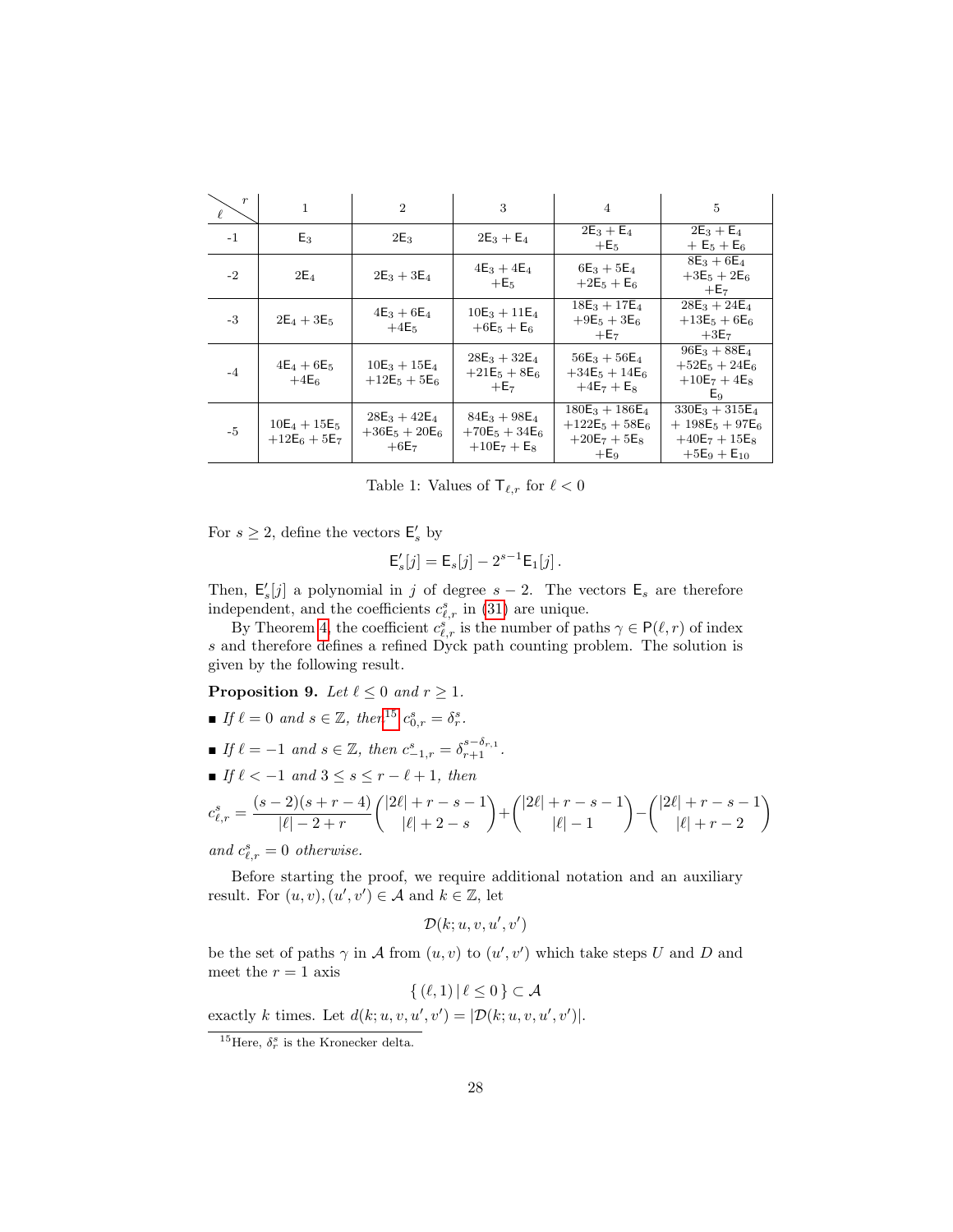<span id="page-28-0"></span>**Lemma 10.** Let  $(u, v), (u', v') \in \mathcal{A}$ . Let  $t, j, k \in \mathbb{Z}$  satisfy  $1 \le t < k$ ,  $u' \le u$ and  $j \leq -u$ . The following equalities then hold:

- (i)  $d(k; u + j, v, u' + j, v') = d(k; u, v, u', v')$ ,
- (ii)  $d(k; 0, 1, u', v') = d(k; 0, v', u' v' + 1, 1)$ ,
- (iii)  $d(k; u, v, u', v') = d(k t; u, v + t, u', v')$ ,
- (iv)  $d(k; 0, 1, u', 1) = \begin{pmatrix} -2u' k \\ -u' k + 1 \end{pmatrix} \frac{k-1}{-u'}$ .

Proof. Identity (i) is trivial. Identities (ii)-(iv) have been proven, for example, in [\[26\]](#page-34-9) by B. Scott. We sketch here his proof adapted to our notation.

• Identity (ii). Every Dyck path in A from  $(0,1)$  to  $(u',v')$  can be written as a sequence of  $-u'$  letters D and  $-u' + v' - 1$  letters U. For any such sequence, changing every  $D$  with an  $U$  and every  $U$  with a  $D$  yields a Dyck path in  $A$  from  $(0, v')$  and  $(u'-v'+1, 1)$ . Moreover, the number of intersections with the  $r = 1$ axis of the old and the new paths are the same. Therefore, we have bijection between  $\mathcal{D}(k; 0, 1, u', v')$  and  $\mathcal{D}(k; 0, v', u' - v' + 1, 1)$ .

• Identity (iii). Let  $\gamma \in \mathcal{D}(k; u, v, u', v')$ . For  $1 \leq i \leq t$ , let  $(\ell_i, 1)$  be the first t points at which  $\gamma$  meets the  $r = 1$  axis. Here,

$$
\ell_1<\ldots<\ell_t.
$$

Each of the points  $(\ell_i, 1)$  is immediately followed by a step U in  $\gamma$ . Removing these t steps U and translating  $\gamma$  upwards t units yields a path in  $\mathcal{D}(k-t;u,v+$  $t, u', v'$ ). The operation is a bijection.

• Identity (iv). Using Identity (iii), we have

 $d(k;$ 

$$
(0,1,u',1) = d(1;0,k,u',1)
$$
  
=  $\begin{pmatrix} -2u'-k \\ -u'-k+1 \end{pmatrix} - \begin{pmatrix} -2u'-k \\ -u' \end{pmatrix}$   
=  $\begin{pmatrix} -2u'-k \\ -u'-1 \end{pmatrix} \frac{k-1}{-u'}.$ 

The second equality is by directly counting the paths using a standard reflection trick (see [\[8,](#page-33-16) p.22]).  $\Box$ 

Proof of Proposition [9](#page-27-1). For  $\ell = 0, -1$  the result is trivial, so we assume  $\ell < -2$ . We write

$$
c_{\ell,r}^s = |\{\gamma \in \mathsf{P}(\ell,r) : \mathsf{Ind}(\gamma) = s\}|
$$
  
= 
$$
\sum_{h=1}^{s-1} |\{\gamma \in \mathsf{P}(\ell,r) : |\gamma \cap \{\ell = 0\}| = h+1 \text{ and } |\gamma \cap \{r = 1\}| = s-h\}|
$$
  
= 
$$
\sum_{h=1}^{s-1} d(s-h-1;-1,h,\ell,r).
$$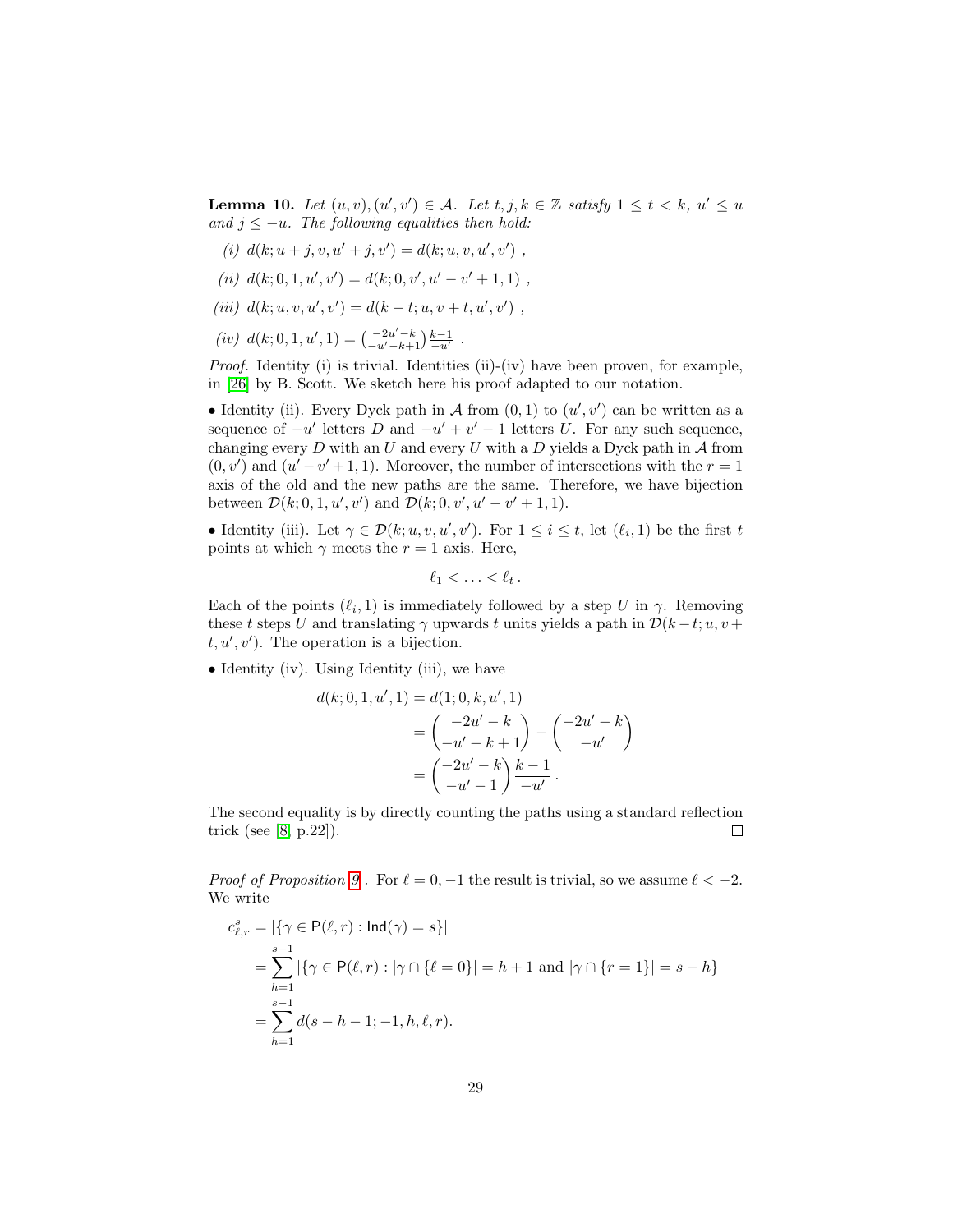By Lemma [10,](#page-28-0) for  $h \in \{1, ..., s-2\}$ , the following chain of equalities holds:

$$
d(s-h-1;-1,h,\ell,r) = d(s-2;-1,1,\ell,r)
$$
  
= d(s-2;0,1,\ell+1,r)  
= d(s-2;0,r,\ell+2-r,1)  
= d(s+r-3;0,1,\ell+2-r,1)  
= 
$$
{2\ell | r-s-1 \choose |\ell|-s+2} \frac{s+r-4}{|\ell|-2+r}.
$$

For  $h = s - 1$ , a simple direct count yields

$$
d(0; -1, s-1, \ell, r) = d(0; 0, s-1, \ell+1, r)
$$
  
= 
$$
{\binom{|2\ell| + r - s - 1}{|\ell| - 1}} - {\binom{|2\ell| + r - s - 1}{|\ell| - 2 + r}}
$$

which is the number of allowed paths from  $(0, s - 2)$  to  $(\ell + 1, r - 1)$ . The result follows by summing all the terms.

 $\Box$ 

#### <span id="page-29-0"></span>5.4 Fixed j

An interesting direction is to compute  $\mathsf{T}_{\ell,r}[j]$  for fixed j in terms of  $\ell$  and r. The simplest example is Castelnuovo's formula for  $\ell < 0$ :

$$
\mathsf{T}_{\ell,1}[0] = |\mathsf{P}(\ell,1)| = \frac{1}{|\ell|+1} \binom{|2\ell|}{|\ell|}.
$$

**Proposition 11.** For  $\ell < 0$ , we have

$$
\mathsf{T}_{\ell,1}[1] = |\mathsf{P}(\ell,1)| + \frac{3}{2|\ell|+1} {2|\ell|+1 \choose |\ell|-1} + \frac{4(2|\ell|-1)(2|\ell|+1)({2|\ell|-2 \choose |\ell|-1}-{2|\ell|-2 \choose |\ell|})}{(|\ell|+1)(|\ell|+2)}.
$$

*Proof.* The case  $l = -1$  can be checked by hand, so we assume  $l < -1$ . Using Theorem [4,](#page-6-0) we have

<span id="page-29-1"></span>
$$
\mathsf{T}_{\ell,1}[1] = \sum_{\gamma \in \mathsf{P}(\ell,1)} \mathsf{E}_{\mathsf{Ind}(\gamma)}[1] = |\mathsf{P}(\ell,1)| + \sum_{\gamma \in \mathsf{P}(\ell,1)} \mathsf{Ind}(\gamma) \,.
$$

For  $\gamma \in P(\ell, 1)$ , define a return step of  $\gamma$  to be a step  $D = (-1, -1)$  of  $\gamma$ ending in the subset of A with  $r = 1$ . Let  $r(\gamma)$  to be the number of return steps in  $\gamma$ . Then,

$$
\mathsf{Ind}(\gamma) = r(\gamma) + |\gamma \cap \{\ell = 0\}|\,. \tag{32}
$$

By Section 6.6 of [\[10\]](#page-33-6), the first term of [\(32\)](#page-29-1) is

$$
\sum_{\gamma \in \mathsf{P}(\ell,1)} r(\gamma) = \frac{3}{2|\ell|+1} {2|\ell|+1 \choose |\ell|-1}.
$$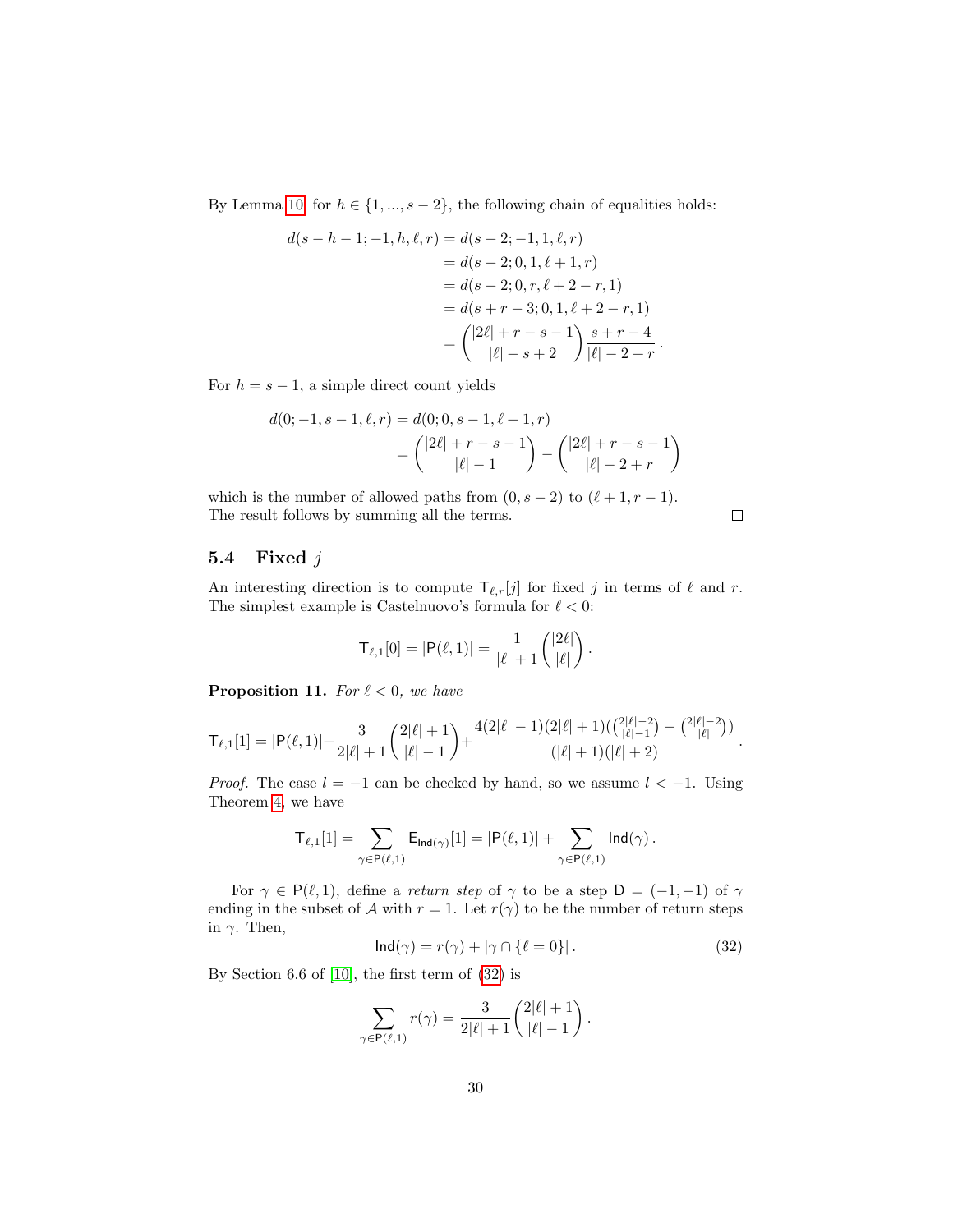The second term of [\(32\)](#page-29-1) is

$$
\sum_{\gamma \in \mathsf{P}(\ell,1)} |\gamma \cap \{\ell = 0\}|
$$
\n
$$
= \sum_{k=2}^{|\ell|+1} k \left[ \binom{2|\ell| - (k-1)}{|\ell|} - \binom{2|\ell| - (k-1)}{|\ell| + 1} - \binom{2|\ell| - k}{|\ell|} - \binom{2|\ell| - k}{|\ell| + 1} \right] \right]
$$
\n
$$
= \sum_{k=2}^{|\ell|+1} k \left[ \binom{2|\ell| - k}{|\ell| - 1} - \binom{2|\ell| - k}{|\ell|} \right]
$$
\n
$$
= \frac{4(2|\ell| - 1)(2|\ell| + 1)(\binom{2|\ell| - 2}{|\ell| - 1} - \binom{2|\ell| - 2}{|\ell|} )}{(|\ell| + 1)(|\ell| + 2)}.
$$

After summing the terms, we obtain the result.

 $\Box$ 

# <span id="page-30-0"></span>6 Proof of Theorem [6](#page-7-0)

As discussed at the end of Section [1.4,](#page-4-1) the formulas of Theorem [6](#page-7-0) cover the Tevelev degrees  $\mathsf{T}_{g,\ell,r}$  in all cases. The master result which specializes to The-orem [6](#page-7-0) and also covers the  $\ell \geq 0$  cases takes the following form.

<span id="page-30-4"></span>**Theorem 12.** Let  $g \ge 0$ ,  $\ell \in \mathbb{Z}$ , and  $r \ge 1$ .

If  $g < r - 2\ell - 1$ , then

<span id="page-30-1"></span>
$$
\text{TeV}_{g,\ell,r} = 0. \tag{33}
$$

- **■** If  $g \ge r 2\ell 1$ , then the Tevelev degrees are
	- for  $r = 1$ ,

<span id="page-30-3"></span><span id="page-30-2"></span>
$$
\text{TeV}_{g,\ell,r} = 2^g - 2 \sum_{i=0}^{-\ell-2} {g \choose i} + (-\ell-2) {g \choose -\ell-1} + \ell {g \choose -\ell}, \tag{34}
$$

• for  $r > 1$ ,

$$
\text{TeV}_{g,\ell,r} = 2^g - 2\sum_{i=0}^{-\ell-2} \binom{g}{i} + (-\ell+r-3) \binom{g}{-\ell-1} + (\ell-1) \binom{g}{-\ell} - \sum_{i=-\ell+1}^{r-\ell-2} \binom{g}{i}.
$$
\n(35)

*Proof.* We prove the complete statment by induction on  $g$ . The main tool is the recursion of Proposition [7.](#page-12-1)

We start with the genus 0 case. For  $g = 0, \ell \ge 0$ , and  $1 \le r \le \ell + 1$ , we have

$$
\mathsf{TeV}_{0,l,r}=1
$$

by Proposition [8.](#page-21-2) In all other  $g = 0$  cases,

$$
\text{TeV}_{0,l,r}=0.
$$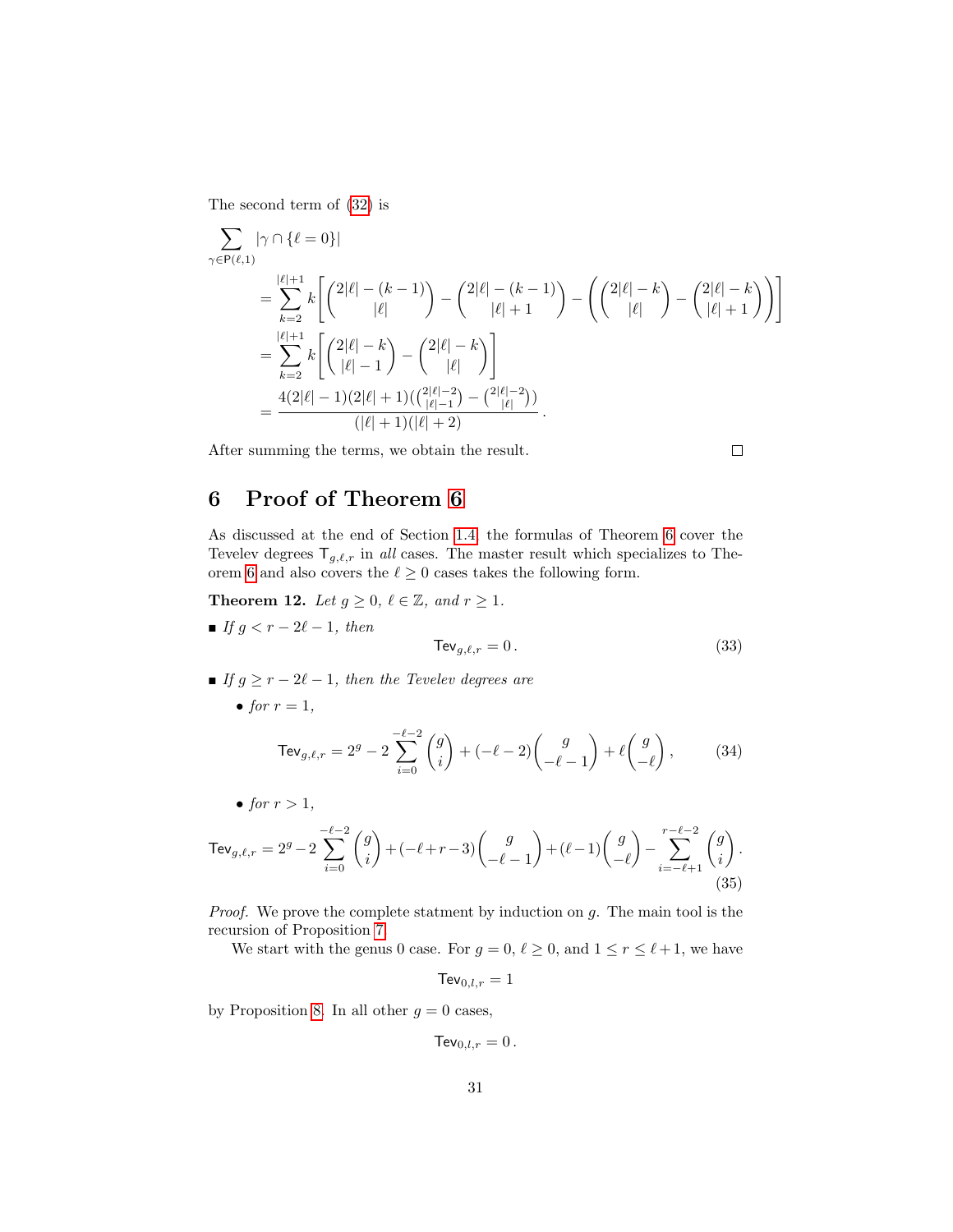For  $\ell < 0$ , the Theorem predicts  $\text{TeV}_{0,l,r} = 0$  by [\(33\)](#page-30-1). For  $\ell \ge 0$  and  $r = 1$ , formula [\(34\)](#page-30-2) specializes to  $\lambda$ 

$$
1+\ell\binom{0}{\ell}=1\,.
$$

Similarly, for  $\ell \geq 0$  and  $r > 1,$  formula [\(35\)](#page-30-3) specializes to

$$
1 + (\ell - 1) \binom{g}{-\ell} - \sum_{i=-\ell+1}^{r-\ell-2} \binom{g}{i} = \begin{cases} 1 - 1 = 0 & \text{for } \ell = 0 \\ 1 - \sum_{i=-\ell+1}^{r-\ell-2} \delta_{i,0} & \text{for } \ell > 0. \end{cases}
$$

In the  $\ell > 0$  case, the expression vanishes if and only if  $0 \leq r-\ell-2$  and returns 1 otherwise, completing the verification of the case  $g = 0$ .

Let  $g > 0$ . Then,  $\text{TeV}_{g,\ell,r} = 0$  if

$$
n[g, \ell] - r + 1 = g + 3 + 2\ell - r + 1 < 3.
$$

Equivalently

<span id="page-31-0"></span>
$$
g < r - 2\ell - 1
$$

recovering condition [\(33\)](#page-30-1). If  $g \ge r - 2\ell - 1$ , we have the recursion

$$
\text{TeV}_{g,\ell,r} = \text{TeV}_{g-1,\ell,\max(1,r-1)} + \text{TeV}_{g-1,\ell+1,r+1}
$$
 (36)

by Proposition [7.](#page-12-1)

After substituting the  $g - 1$  formulas (by induction), Tev<sub>g, $\ell$ ,1</sub> is given by

$$
2^{g-1} - 2\sum_{i=0}^{-\ell-2} \binom{g-1}{i} + (-\ell+1-3)\binom{g-1}{-\ell-1} + \ell\binom{g-1}{-\ell}
$$
  
+2^{g-1} - 2\sum\_{i=0}^{-\ell-3} \binom{g-1}{i} + (-\ell+1-3)\binom{g-1}{-\ell-2} + \ell\binom{g-1}{-\ell-1} - \sum\_{i=-\ell}^{1-\ell-2} \binom{g-1}{i} .

A straightforward check shows that the horizontally aligned terms combine to the terms in [\(34\)](#page-30-2) by the universal formula

$$
\begin{pmatrix} a-1 \\ b-1 \end{pmatrix} + \begin{pmatrix} a-1 \\ b \end{pmatrix} = \begin{pmatrix} a \\ b \end{pmatrix} \text{ for } a, b \in \mathbb{Z}.
$$

The check uses the formal manipulation

$$
\sum_{i=0}^{-\ell-3} {g-1 \choose i} = \sum_{i=0}^{-\ell-3} {g-1 \choose i} + \underbrace{{g-1 \choose -1}}_{=0} = \sum_{i=-1}^{-\ell-3} {g-1 \choose i}
$$

$$
= \sum_{i=0}^{-\ell-2} {g-1 \choose i-1}.
$$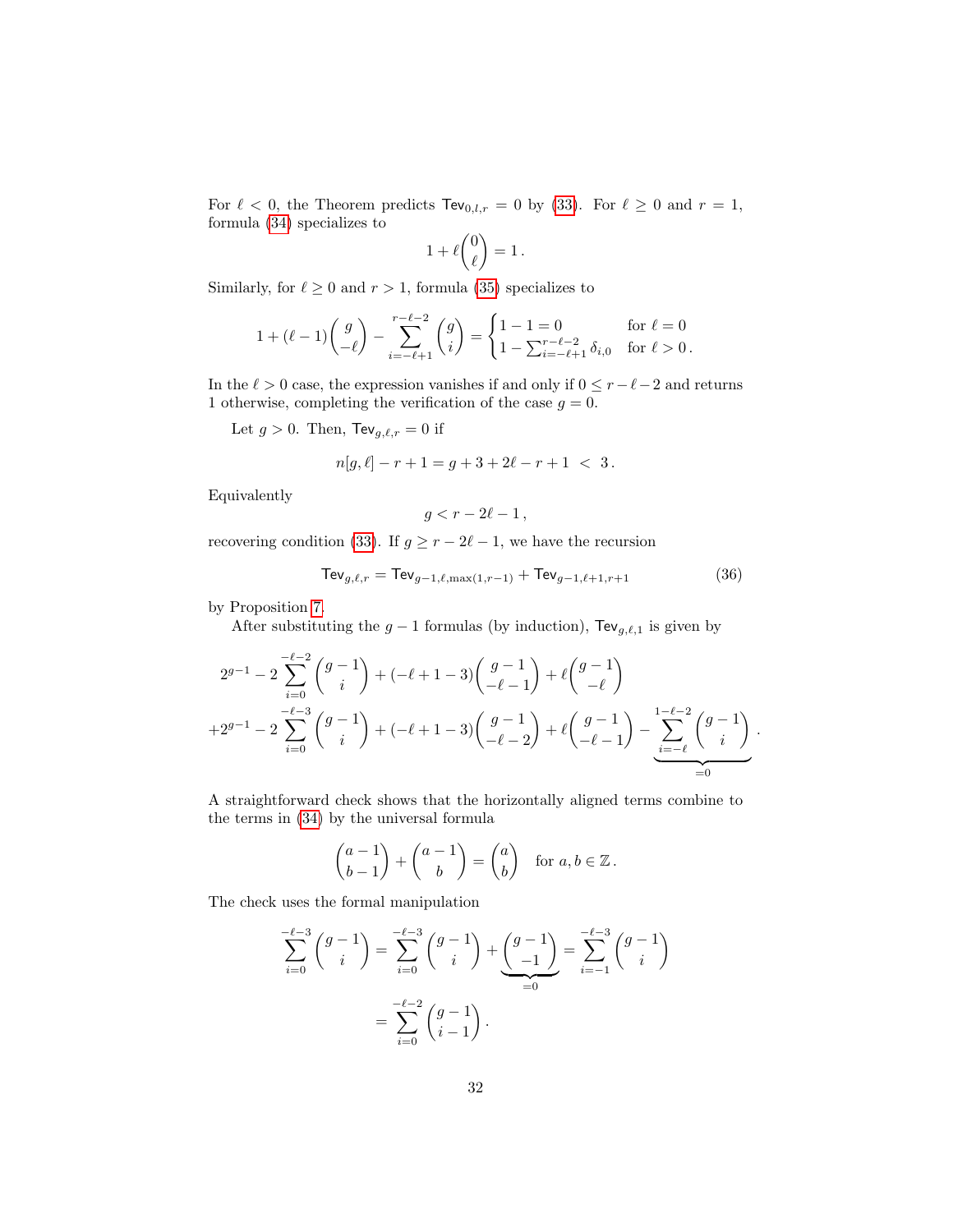Similarly, in case  $r > 1$ , recursion [\(36\)](#page-31-0) shows that  $\text{TeV}_{g,\ell,r}$  is given by

$$
2^{g-1} - 2\sum_{i=0}^{-\ell-2} \binom{g-1}{i} + (-\ell+r-4) \binom{g-1}{-\ell-1} + (\ell-1) \binom{g-1}{-\ell} - \sum_{i=-\ell+1}^{r-\ell-3} \binom{g-1}{i} + 2^{g-1} - 2\sum_{i=0}^{-\ell-3} \binom{g-1}{i} + (-\ell+r-3) \binom{g-1}{-\ell-2} + \ell \binom{g-1}{-\ell-1} - \sum_{i=-\ell}^{r-\ell-2} \binom{g-1}{i}
$$

The first two summands of each row combine to the corresponding terms in [\(35\)](#page-30-3) as before.

To combine the middle two summand pairs, we transfer a term  $\binom{g-1}{-l-1}$  from the second to the first row. For the last summation, we use

$$
\sum_{i=-\ell+1}^{r-\ell-3} \binom{g-1}{i} + \sum_{i=-\ell}^{r-\ell-2} \binom{g-1}{i} \n= \sum_{i=-\ell+1}^{r-\ell-3} \binom{g-1}{i} + \sum_{i=-\ell}^{r-\ell-3} \binom{g-1}{i} + \binom{g-1}{r-\ell-2} \n= \sum_{i=-\ell+1}^{r-\ell-2} \binom{g-1}{i} + \sum_{i=-\ell}^{r-\ell-3} \binom{g-1}{i} \n= \sum_{i=-\ell+1}^{r-\ell-2} \binom{g-1}{i} + \binom{g-1}{i-1} \n= \sum_{i=-\ell+1}^{r-\ell-2} \binom{g}{i} .
$$

We obtain precisely the last term of  $(35)$ , concluding the proof.

 $\Box$ 

If  $g = -2\ell, \, \ell < 0$ , and  $r = 1$ , Theorem [12](#page-30-4) yields

$$
\text{TeV}_{-2\ell,\ell,1} = 2^{|2\ell|} - 2 \sum_{i=0}^{\lvert \ell \rvert-2} \binom{|2\ell|}{i} + (\lvert \ell \rvert-2) \binom{|2\ell|}{\lvert \ell \rvert-1} - \lvert \ell \rvert \binom{|2\ell|}{\lvert \ell \rvert},
$$

which equals the Catalan number  $C_{|\ell|}$  as required by Castelnuovo's count.

# References

- <span id="page-32-0"></span>[1] N. Arkani-Hamed, J. Bourjaily, F. Cachazo, A. Postnikov, and J. Trnka, On-shell structures of MHV amplitudes beyond the planar limit, J. of High Energy Physics 6 (2015), 179.
- <span id="page-32-1"></span>[2] Y. Bae and J. Schmitt, Chow rings of stacks of prestable curves I, [arXiv:2012.09887.](https://arxiv.org/abs/2012.09887)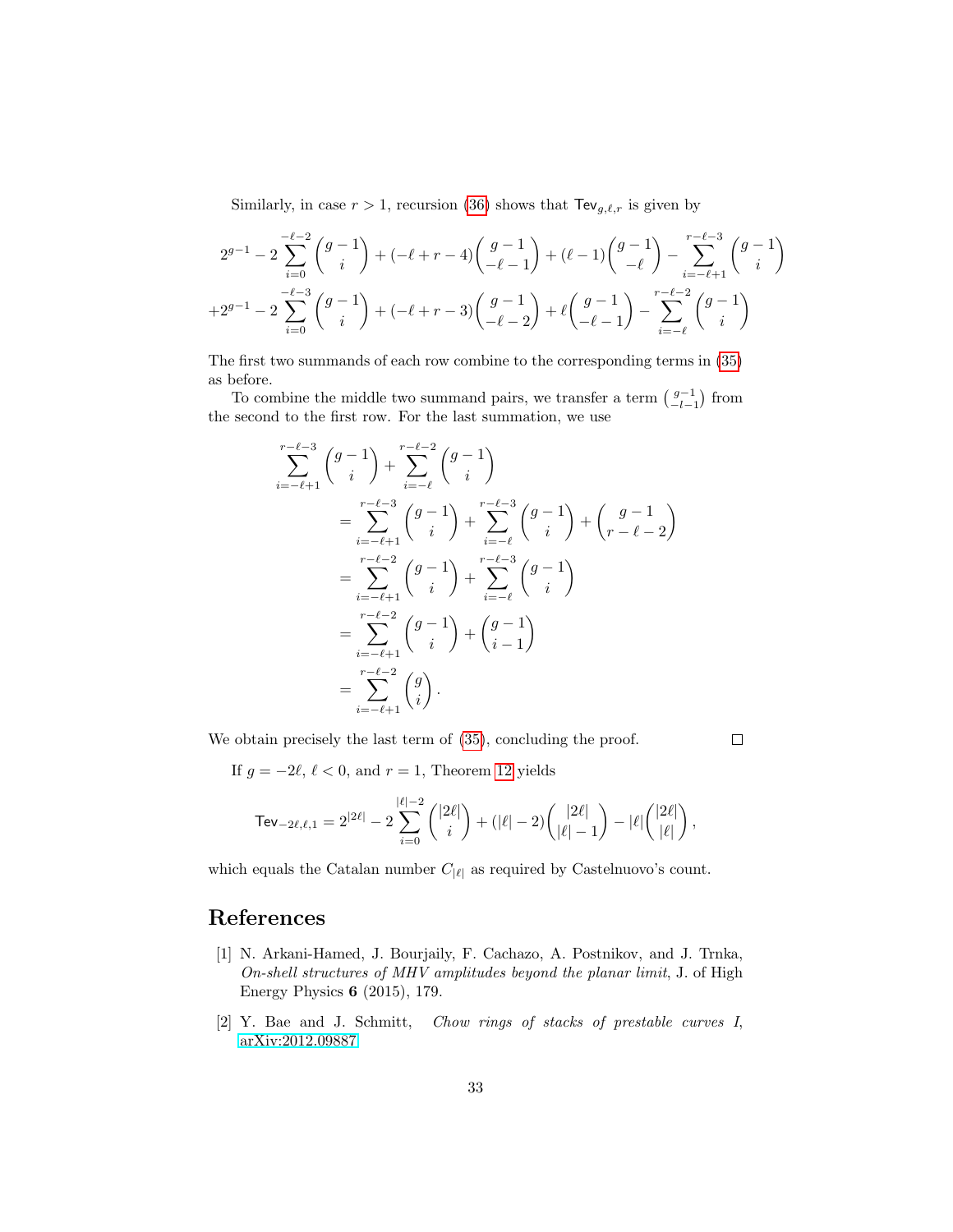- <span id="page-33-12"></span>[3] P. Belorousski and R. Pandharipande, A descendent relation in genus 2, Ann. Scuola Norm. Sup. Pisa Cl. Sci. 29 (2000), 171–191.
- <span id="page-33-1"></span>[4] V. Bouchard and M. Mariño, *Hurwitz numbers, matrix models and enumer*ative geometry in Hodge theory to integrability and  $TQFT$   $tt^*$ -geometry, Proc. of Sympos. Pure Math. 78 (2008), 263–283.
- <span id="page-33-14"></span>[5] A. Buch and R. Pandharipande, *Tevelev degrees in Gromov-Witten theory*, in preparation.
- <span id="page-33-7"></span>[6] G. Castelnuovo, Numero delle involuzioni razionali giacenti sopra una curva di dato genere, Rendiconti R. Accad. Lincei 5 (1889), 130–133.
- <span id="page-33-8"></span>[7] R. Cavalieri, H. Markwig, and D. Ranganathan, in preparation.
- <span id="page-33-16"></span>[8] L. Comtet, Advanced combinatorics, the art of finite and infinite expansions, D. Reidel: Dordrecht and Boston (1974).
- <span id="page-33-2"></span>[9] R. Dijkgraaf, Mirror symmetry and elliptic curves, The Moduli Space of Curves, R. Dijkgraaf, C. Faber, G. van der Geer (editors), Progress in Mathematics, 129, Birkhäuser, 1995.
- <span id="page-33-6"></span>[10] E. Deutsch, Dyck path enumeration, Discrete Math. 204 (1999), 167–202.
- <span id="page-33-3"></span>[11] T. Ekedahl, S. Lando, M. Shapiro, and A. Vainshtein, Hurwitz numbers and intersections on moduli spaces of curves, Invent. Math.  $146$  (2001), 297–327.
- <span id="page-33-4"></span>[12] C. Faber and R. Pandharipande, Relative maps and tautological classes, JEMS, 7 (2005), 13–49.
- <span id="page-33-9"></span>[13] G. Farkas and C. Lian, *Linear series on general curves with prescribed* incidence conditions, arXiv:2105.09340.
- <span id="page-33-15"></span>[14] T. Graber and R. Pandharipande, Constructions of nontautological classes on moduli spaces of curves, Michigan Math. J., 51 (2003), 93–109.
- <span id="page-33-5"></span>[15] J. Harris and D. Mumford, On the Kodaira dimension of the moduli space of curves With an appendix by William Fulton, Invent. Math. 67 (1982), 23–88.
- <span id="page-33-0"></span>[16] A. Hurwitz, Ueber die Anzahl der Riemann'schen Flächen mit gegebenen Verzweigungspunkten, Math. Ann. 55 (1901), 53–66.
- <span id="page-33-11"></span>[17] F. Janda, R. Pandharipande, A. Pixton, D. Zvonkine, Double ramification cycles on the moduli spaces of curves, Publ. Math. Inst. Hautes Etudes Sci. 125 (2017), 221–266.
- <span id="page-33-13"></span>[18] C. Lian, Non-tautological Hurwitz cycles, [arXiv:2101.11050.](https://arxiv.org/abs/2101.11050)
- <span id="page-33-10"></span>[19] C. Lian, The H-tautological ring, [arXiv:2011.11565.](https://arxiv.org/abs/2011.11565)